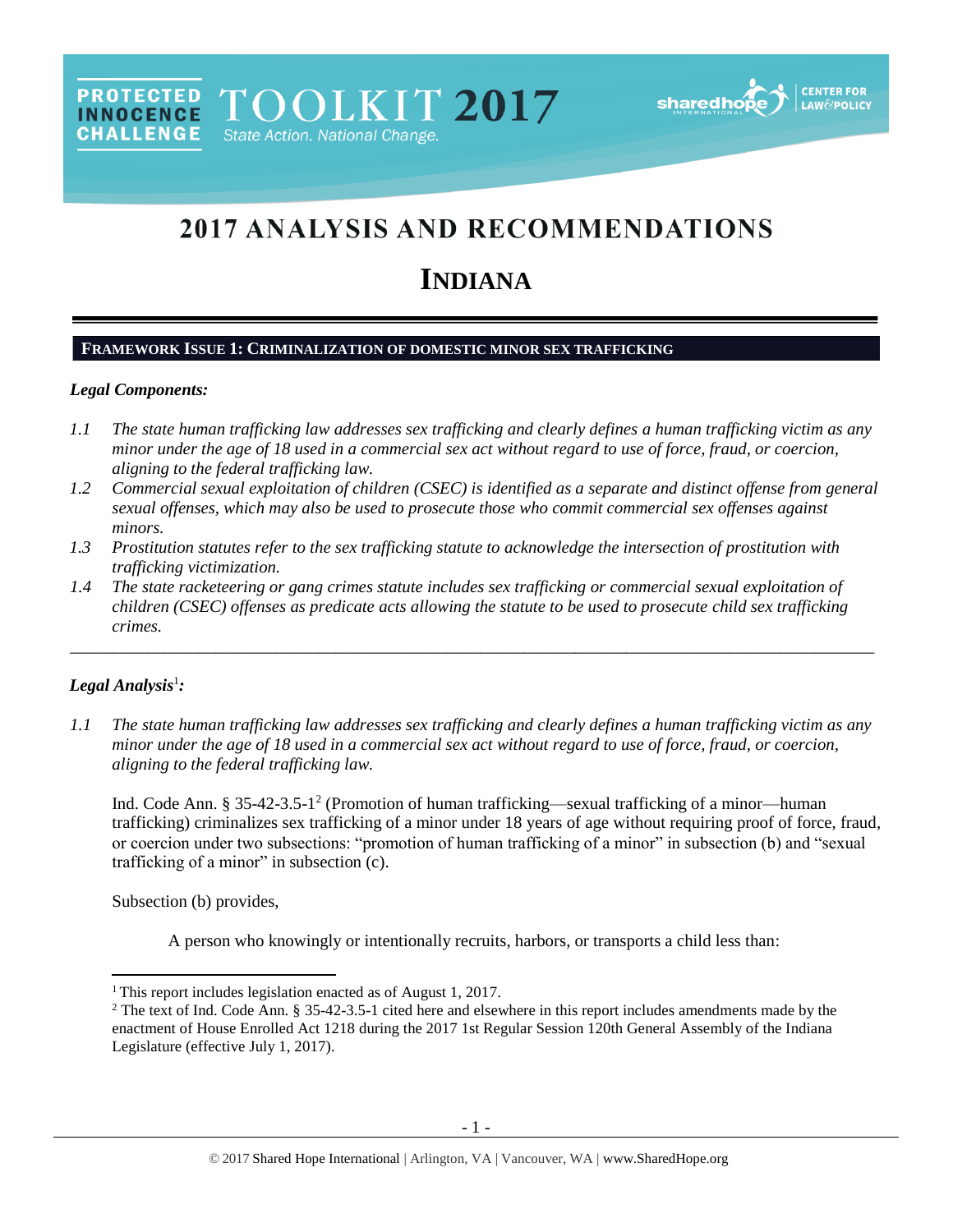(1) eighteen (18) years of age with the intent of:

(A) engaging the child in:

(i) forced labor; or

(ii) involuntary servitude; or

(B) inducing or causing the child to:

<span id="page-1-1"></span><span id="page-1-0"></span>(i) engage in prostitution or juvenile prostitution; <sup>3</sup> or

(ii) engaged in a performance or incident that includes sexual conduct in violation of IC 35- 42-4-4(b) or IC 35-42-4-4(c) (child exploitation); or

(2) sixteen (16) years of age with the intent of inducing or causing the child to participate in sexual conduct (as defined by IC 35-42-4-4);

commits promotion of human trafficking of a minor, a Level 3<sup>4</sup> felony. Except as provided in subsection  $(e)$ ,<sup>5</sup> it is not a defense to a prosecution under this subsection that the child consented to engage in prostitution or juvenile prostitution or to participate in sexual conduct.

Subsection (c) states, "A person who is at least eighteen (18) years of age who knowingly or intentionally sells or transfers custody of a child less than eighteen (18) years of age for the purpose of prostitution, juvenile

l

It is a defense to a prosecution under subsection  $(b)(2)$  if:

(2) all the following apply:

(A) The person is not more than four (4) years older than the victim.

(B) The relationship between the person and the victim was a dating relationship or an ongoing personal relationship. The term "ongoing personal relationship" does not include a family relationship.

(C) The crime:

- (i) was not committed by a person who is at least twenty-one (21) years of age;
- (ii) was not committed by using or threatening the use of deadly force;
- (iii) was not committed while armed with a deadly weapon;
- (iv) did not result in serious bodily injury;

(v) was not facilitated by furnishing the victim, without the victim's knowledge, with a drug (as defined in IC 16-42-19-2(1)) or a controlled substance (as defined in IC  $35-48-1-9$ ) or knowing that the victim was furnished with the drug or controlled substance without the victim's knowledge; and

(vi) was not committed by a person having a position of authority or substantial influence over the victim.

(D) The person has not committed another sex offense (as defined in IC 11-8-8-5.2), including a delinquent act that would be a sex offense if committed by an adult, against any other person.

<sup>&</sup>lt;sup>3</sup> Ind. Code Ann. § 35-31.5-2-178.5 ("Juvenile prostitution" defined) defines "juvenile prostitution" as "an act by a person less than eighteen years of age that would be a crime described in IC 35-45-4-2(a) [Prostitution] if committed by an individual at least eighteen (18) years of age."

The text of Ind. Code Ann. § 35-31.5-2-178.5 cited here and elsewhere in this report includes amendments made by the enactment of House Enrolled Act 1218 during the 2017 1st Regular Session 120th General Assembly of the Indiana Legislature (effective July 1, 2017).

<sup>&</sup>lt;sup>4</sup> A Level 3 felony is punishable with a term of imprisonment between 3-20 years, "with the advisory sentence being six (6)," and a possible fine up to \$10,000. Ind. Code Ann. § 35-50-2-5(b).

<sup>5</sup> Pursuant to Ind. Code Ann. § 35-42-3.5-1(e),

<sup>(1)</sup> the child is at least fourteen (14) years of age but less than sixteen (16) years of age and the person is less than eighteen (18) years of age; or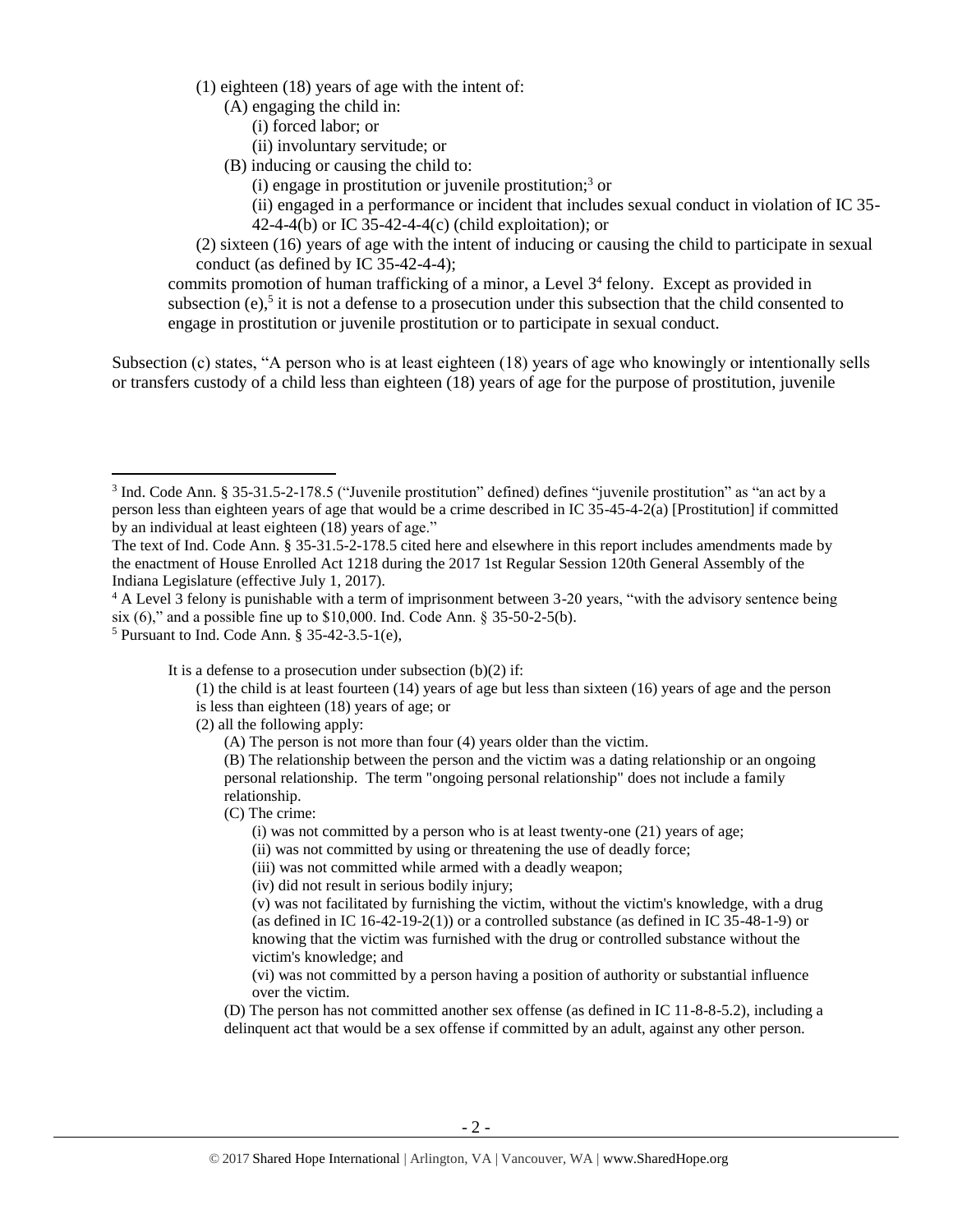prostitution, or participating in sexual conduct (as defined by IC 35-42-4-4) commits sexual trafficking of a minor, a Level 2<sup>6</sup> felony."

Ind. Code Ann. § 35-42-3.5-1(d) is age neutral and provides,

<span id="page-2-2"></span>A person who knowingly or intentionally pays, offers to pay, or agrees to pay money or other property to another person for an individual who the person knows has been forced into:

<span id="page-2-0"></span>(1) forced labor;

(2) involuntary servitude; or

(3) prostitution or juvenile prostitution;

commits human trafficking, a Level 5<sup>7</sup> felony.

Subsection (a), which is also age-neutral, provides,

A person who, by force, threat of force, or fraud, knowingly or intentionally recruits, harbors, or transports another person: by force, threat of force, or fraud:

(1) to engage the other person in:

(A) forced labor; or

(B) involuntary servitude; or

(2) to force the other person into:

(A) marriage; or

(B) prostitution; or

<span id="page-2-3"></span><span id="page-2-1"></span>(C) participating in sexual conduct (as defined by IC 35-42-4-4); commits promotion of human trafficking, a Level 4<sup>8</sup> felony.

Additionally, within Indiana's Title 31 (Family and Juvenile Law), Ind. Code Ann. § 31-9-2-133.19 (Victim of human or sexual trafficking) states that a "victim of human or sexual trafficking" for purposes of Ind. Code Ann. § 31-34-1-3.5 (Victim of human sexual trafficking offense), which identifies certain child victims of human or sexual trafficking as a child in need of services,

[r]efers to a child who is recruited, harbored, transported, or engaged in:

(1) forced labor;

(2) involuntary servitude;

(3) prostitution;

 $\overline{\phantom{a}}$ 

(4) juvenile prostitution, as defined in IC 35-31.5-2-178.5;

(5) child exploitation, as defined in Ind. Code Ann § 35-42-4-4(b);

(6) marriage, unless authorized by a court under Ind. Code Ann. § 31-11-1-6; or

(7) trafficking for the purpose of prostitution, juvenile prostitution, or participation in sexual conduct as defined in Ind. Code Ann. § 35-42-4-4(a)(4).

<sup>6</sup>A Level 2 felony is punishable by an imprisonment term of 10–30 years, "with the advisory sentence being 17 1/2 years," and a possible fine up to \$10,000. Ind. Code Ann. § 35-50-2-4.5.

 $^7$  A Level 5 felony is punishable by an imprisonment term of 1–6 years, "with the advisory sentence being four (4) years," and a possible fine up to \$10,000. Ind. Code Ann. § 35-50-2-6(c).

 $8$  A Level 4 felony is punishable by a term of imprisonment between 2-12 years, "with the advisory sentence being four (4) years" and a possible fine up to \$10,000. Ind. Code Ann. § 35-50-2-5.5.

<sup>9</sup> The text of Ind. Code Ann. § 31-9-2-133.1 cited here and elsewhere in this report includes amendments made by the enactment of House Enrolled Act 1218 during the 2017 1st Regular Session 120th General Assembly of the Indiana Legislature (effective July 1, 2017).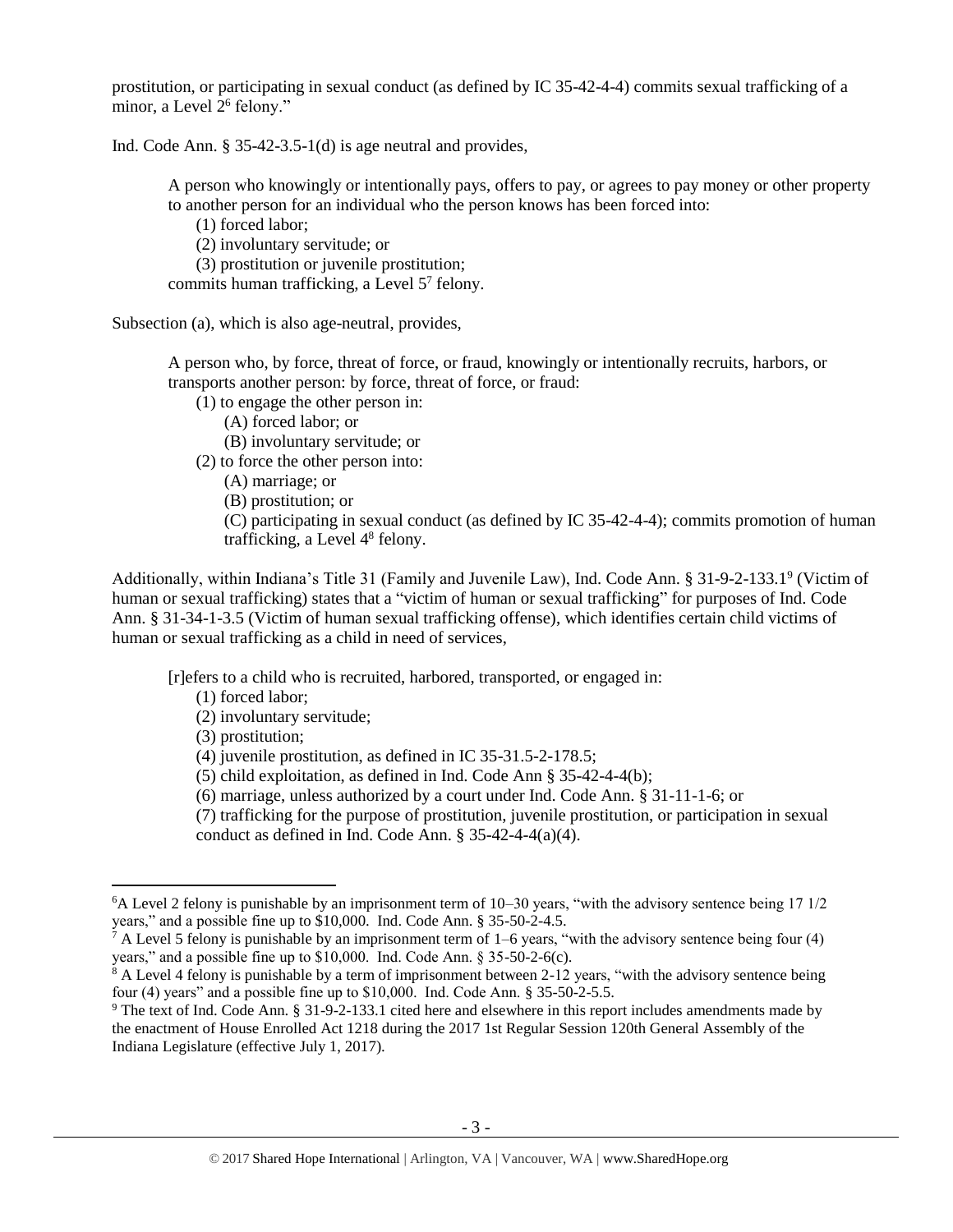*1.2 Commercial sexual exploitation of children (CSEC) is identified as a separate and distinct offense from general sexual offenses, which may also be used to prosecute those who commit commercial sex offenses against minors.*

The following state law creates a separate and specific crime of commercial sexual exploitation of children:

1. Ind. Code Ann. § 35-45-4-4(b)<sup>10</sup> (Promoting prostitution) states,

A person who:

<span id="page-3-1"></span><span id="page-3-0"></span>(1) knowingly or intentionally entices or compels another person to become a prostitute or juvenile prostitution victim; 11

(2) knowingly or intentionally procures, or offers or agrees to procure, a person for another person for the purpose of prostitution or juvenile prostitution;

(3) having control over the use of a place, knowingly or intentionally permits another person to use the place for prostitution or juvenile prostitution;

(4) receives money or other property from a prostitute or juvenile prostitution victim, without lawful consideration, knowing it was earned in whole or in part from prostitution or juvenile prostitution; or

(5) knowingly or intentionally conducts or directs another person to a place for the purpose of prostitution or juvenile prostitution.

commits promoting prostitution, a Level  $5^{12}$  felony. However, the offense is a Level  $4^{13}$  felony under subdivision (1) if the person enticed or compelled is less than eighteen (18) years of age.

Certain non-commercial sexual offenses may be applicable in cases involving the commercial sexual exploitation of a child. These include the following:

1. Ind. Code Ann. § 35-42-4-6 (Child solicitation), which states,

. . . .

(b) A person eighteen (18) years of age or older who knowingly or intentionally solicits<sup>14</sup> a child under fourteen (14) years of age, or an individual the person believes to be a child under fourteen (14) years of age, to engage in:

<span id="page-3-2"></span>(1) sexual intercourse;

(2) other sexual conduct (as defined in IC 35-31.5-2-221.5<sup>15</sup>); or

(3) any fondling or touching intended to arouse or satisfy the sexual desires of either the child or the older person;

 $10$  The text of Ind. Code Ann. § 35-45-4-4 cited here and elsewhere in this report includes amendments made by the enactment of House Enrolled Act 1218 during the 2017 1st Regular Session 120th General Assembly of the Indiana Legislature (effective July 1, 2017).

<sup>&</sup>lt;sup>11</sup> Ind. Code Ann. § 35-45-4-4(a) defines "juvenile prostitution victim" as "a person less than eighteen (18) years of age who engages in juvenile prostitution." In turn, Ind. Code Ann. § 35-31.5-2-178.5 ("Juvenile prostitution" defined) defines "juvenile prostitution" as "an act by a person less than eighteen years of age that would be a crime described in IC 35-45-4-2(a) [Prostitution] if committed by an individual at least eighteen (18) years of age." *See supra* note [3.](#page-1-0)

<sup>12</sup> *See supra* note [7.](#page-2-0)

<sup>13</sup> *See supra* note [8.](#page-2-1)

<sup>&</sup>lt;sup>14</sup> Solicitation is defined as "to command, authorize, urge, incite, request, or advise an individual." Ind. Code Ann. §  $35-42-4-6(a)$ .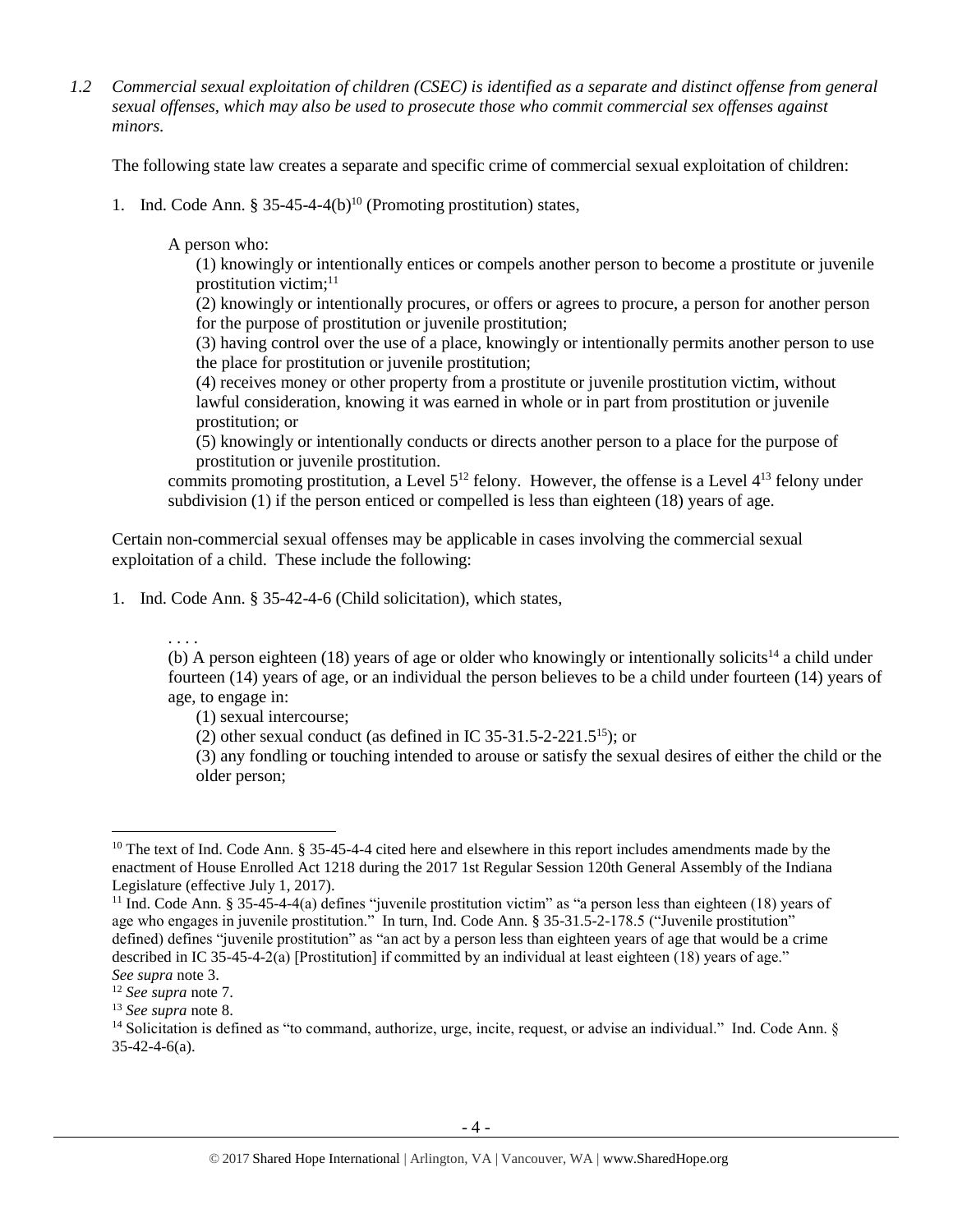commits child solicitation, a Level 5<sup>16</sup> felony.

(c) A person at least twenty-one (21) years of age who knowingly or intentionally solicits a child at least fourteen (14) years of age but less than sixteen (16) years of age, or an individual the person believes to be a child at least fourteen (14) years of age but less than sixteen (16) years of age, to engage in:

(1) sexual intercourse;

(2) other sexual conduct (as defined in IC 35-31.5-2-221.5); or

(3) any fondling or touching intended to arouse or satisfy the sexual desires of either the child or the older person;

commits child solicitation, a Level  $5^{17}$  felony.

2. Ind. Code Ann. § 35-42-4-9(a) (Sexual misconduct with a minor) states

A person at least eighteen (18) years of age who, with a child at least fourteen (14) years of age but less than sixteen (16) years of age, performs or submits to sexual intercourse or other sexual conduct (as defined in IC 35-31.5-2-221.5) commits sexual misconduct with a minor, a Level 5<sup>18</sup> felony. However, the offense is:

(1) a Level  $4^{19}$  felony if it is committed by a person at least twenty-one (21) years of age ... . . . .

3. Comparatively, Ind. Code Ann. § 35-42-4-9(b) (Sexual misconduct with a minor) states,

A person at least eighteen (18) years of age who, with a child at least fourteen (14) years of age but less than sixteen (16) years of age, performs or submits to any fondling or touching, of either the child or the older person, with intent to arouse or to satisfy the sexual desires of either the child or the older person, commits sexual misconduct with a minor, a Level  $6^{20}$  felony. However, the offense is:

<span id="page-4-0"></span>(1) a Level  $5^{21}$  felony if it is committed by a person at least twenty-one (21) years of age ... . . . .

4. Ind. Code Ann. § 35-42-4-13(c) (Inappropriate communication with child) makes it illegal if a person 18 or older, other than a parent, guardian, or custodian of the child, or a person acting with the child's parent, guardian's, or custodian's permission,

<span id="page-4-1"></span>knowingly or intentionally communicates with an individual whom the person believes to be a child less than fourteen (14) years of age concerning sexual activity<sup>22</sup> with the intent to gratify the sexual desires of the person or the individual  $\dots$ .<sup>23</sup>

<sup>&</sup>lt;sup>15</sup> Other sexual conduct is defined as "an act involving: (1) a sex organ of one (1) person and the mouth or anus of another person; or (2) the penetration of the sex organ or anus of a person by an object." Ind. Code Ann. § 35-31.5- 2-221.5.

<sup>16</sup> *See supra* note [7.](#page-2-0)

<sup>17</sup> *See supra* note [7.](#page-2-0)

<sup>18</sup> *See supra* note [7.](#page-2-0)

<sup>19</sup> *See supra* note [8.](#page-2-1)

<sup>&</sup>lt;sup>20</sup> A Level 6 felony is punishable by an imprisonment term of six (6) months to two and one half (2  $\frac{1}{2}$ ) years, with a 1-year advisory sentence, and a possible fine up to \$10,000. Ind. Code Ann. § 35-50-2-7(b).

<sup>21</sup> *See supra* note [7.](#page-2-0)

<sup>&</sup>lt;sup>22</sup> "Sexual activity" is defined as "sexual intercourse, other sexual conduct (as defined in IC 35-31.5-2-221.5), or the fondling or touching of the buttocks, genitals, or female breasts." Ind. Code Ann. § 35-42-4-13(b).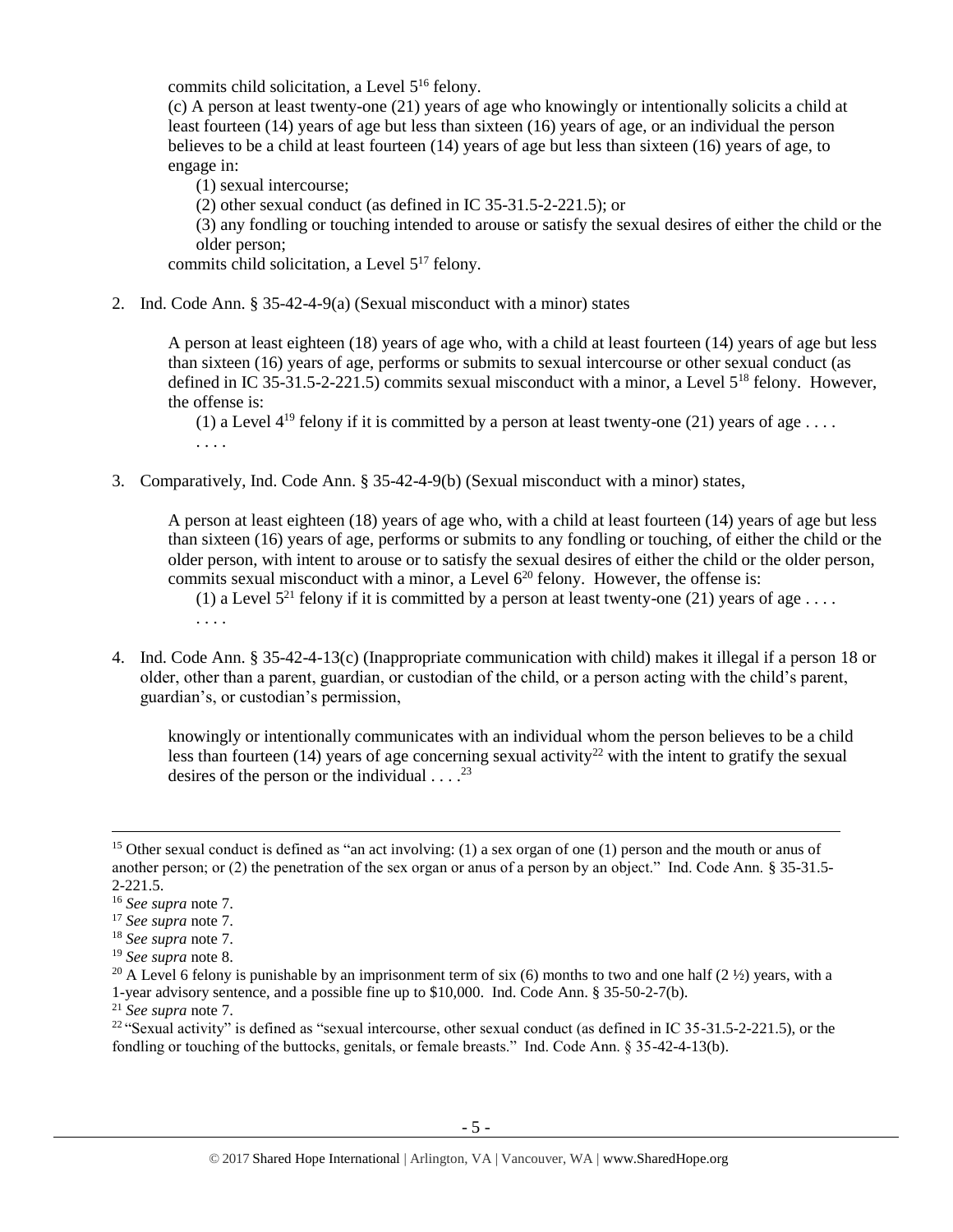5. Ind. Code Ann. § 35-42-4-3(a) (Child molesting) makes it illegal if a person "knowingly or intentionally performs or submits to sexual intercourse or other sexual conduct" if the child is under 14. Generally, a violation is a Level  $3^{24}$  felony. <sup>25</sup> Ind. Code Ann. §§ 35-42-4-3(a), 35-50-2-5.

Similarly, Ind. Code Ann. § 35-42-4-3(b) (Child molesting) makes it illegal if a person "performs or submits to any fondling or touching, of either the child or the older person, with intent to arouse or to satisfy the sexual desires of either the child or the older person" if the child is under 14. Generally, a violation is a Level  $4^{26}$  felony. Ind. Code Ann. §§ 35-42-4-3(b), 35-50-2-6(a).<sup>27</sup>

6. Ind. Code Ann. § 35-42-4-4(b) (Child exploitation – Child pornography) states

A person who knowingly or intentionally:

(1) manages, produces, sponsors, presents, exhibits, photographs, films, videotapes, or creates a digitized image of any performance or incident that includes sexual conduct by a child under eighteen (18) years of age;

(2) disseminates, exhibits to another person, offers to disseminate or exhibit to another person, or sends or brings into Indiana for dissemination or exhibition matter that depicts or describes sexual conduct by a child under eighteen (18) years of age; or

(3) makes available to another person a computer, knowing that the computer's fixed drive or peripheral device contains matter that depicts or describes sexual conduct by a child less than eighteen (18) years of age;

commits child exploitation, a Level 5<sup>28</sup> felony.

However, under Ind. Code Ann. § 35-42-4-4(c), the offense of child exploitation is a Level  $4^{29}$  felony if:

(1) the sexual conduct, matter, performance, or incident depicts or describes a child less than eighteen (18) years of age who:

(A) engages in bestiality (as described in IC 35-46-3-14);

(B) is mentally disabled or deficient;

(C) participates in the sexual conduct, matter, performance, or incident by use of force or the threat of force;

l

<sup>28</sup> *See supra* note [7.](#page-2-0)

<sup>29</sup> *See supra* note [8.](#page-2-1)

<sup>&</sup>lt;sup>23</sup> Ind. Code Ann. § 35-42-4-13(c) states in part that violation of the statute is classified as "... a Class B misdemeanor. However, the offense is a Class A misdemeanor if the person commits the offense by using a computer network (as defined in IC 35-43-2-3(a))." A Class B misdemeanor is punishable by a sentence of up to 180 days' imprisonment and a possible fine up to \$1,000. If the buyer communicates with the victim via computer network, the offense increases to a Class A misdemeanor with up to one year imprisonment and a maximum fine of \$5,000. Ind. Code Ann. §§ 35-42-4-13(c), 35-50-3-2.

<sup>24</sup> *See supra* note [4.](#page-1-1)

<sup>&</sup>lt;sup>25</sup> Pursuant to Ind. Code Ann. § 35-42-4-3(a), the penalty for this offense is enhanced to a Level 1 felony if "(1) it is committed by a person at least twenty-one (21) years of age; (2) it is committed by using or threatening the use of deadly force or while armed with a deadly weapon; (3) it results in serious bodily injury" or it involves drugs or a controlled substance being given to the victim without the victim's knowledge.

<sup>26</sup> *See supra* note [8.](#page-2-1)

<sup>&</sup>lt;sup>27</sup> Pursuant to Ind. Code Ann. § 35-42-4-3(b) the offense increases to a Level 2 felony when conditions of deadly force, a deadly weapon, or drugs given to the victim without his or her knowledge are present. Ind. Code Ann. § 35- 42-4-3(b)(1). *See supra* note [6.](#page-2-2)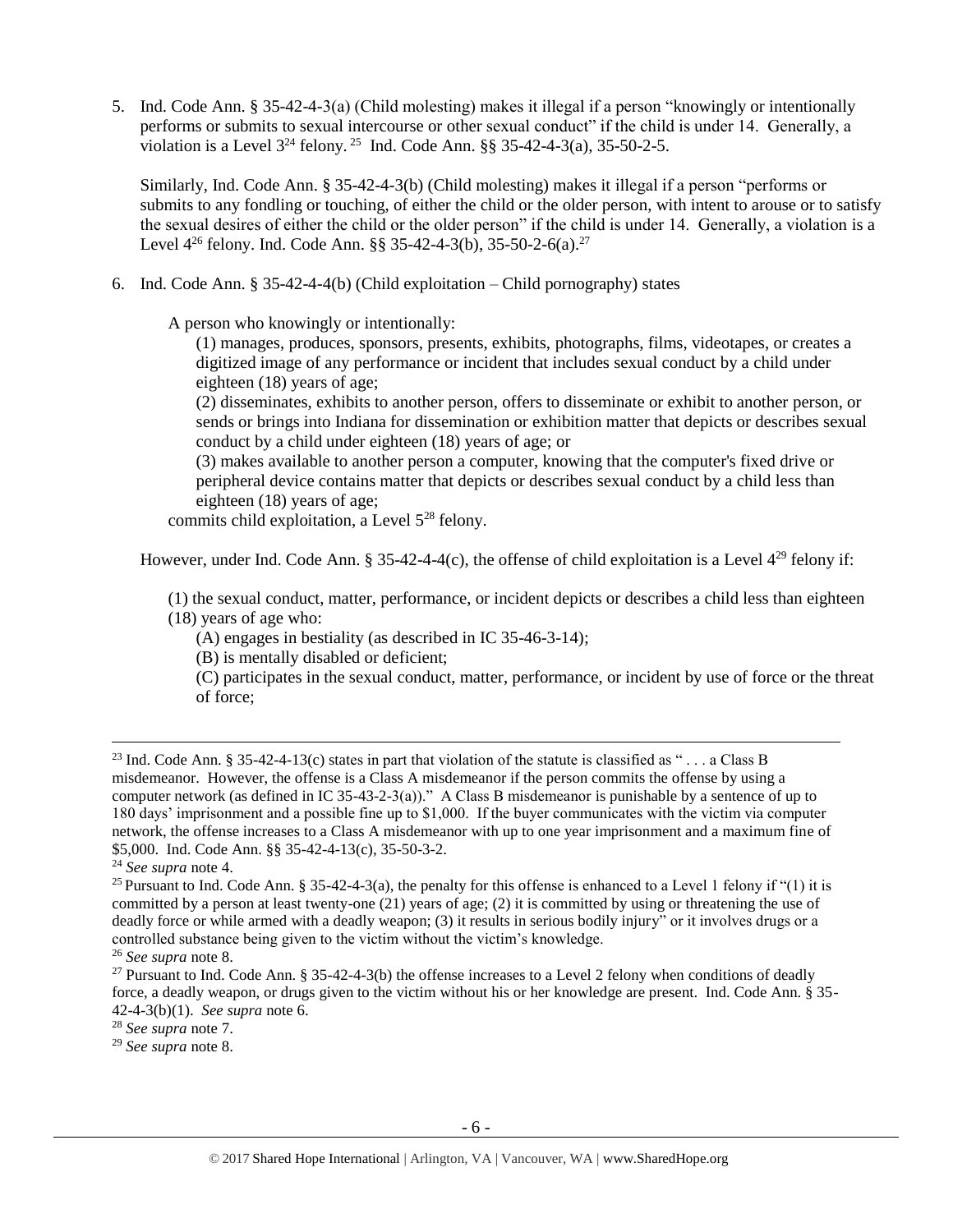(D) physically or verbally resists participating in the sexual conduct, matter, performance or incident;

(E) received bodily injury while participating in the sexual conduct, matter, performance, or incident; or

(F) is less than twelve (12) years of age; or

(2) the child is less than eighteen (18) years of age:

(A) engages in bestiality (as described in IC 35-46-3-14);

(B) is mentally disabled or deficient;

(C) participates in the sexual conduct, matter, performance, or incident by use of force or the threat of force;

(D) physically or verbally resists participating in the sexual conduct, matter, performance or incident;

(E) received bodily injury while participating in the sexual conduct, matter, performance, or incident; or

(F) is less than twelve (12) years of age.

7. Under Ind. Code Ann. § 35-42-4-5(a) (Vicarious sexual gratification),

[a] person eighteen (18) years of age or older who knowingly or intentionally directs, aids, induces, or causes a child under the age of sixteen (16) to touch or fondle himself or herself or another child under the age of sixteen (16) with intent to arouse or satisfy the sexual desires of a child or the older person commits vicarious sexual gratification . . . .

This crime is a Level  $5^{30}$  felony. Ind. Code Ann. §§ 35-42-4-5(a), 35-50-2-6(c).

8. Ind. Code Ann. § 35-42-4-5(b) (Vicarious sexual gratification) states,

A person eighteen (18) years of age or older who knowingly or intentionally directs, aids, induces, or causes a child under the age of sixteen (16) to:

(1) engage in sexual intercourse with another child under sixteen (16) years of age;

(2) engage in sexual conduct with an animal other than a human being; or

(3) engage in other sexual conduct (as defined in IC 35-31.5-2-221.5) with another person;

with intent to arouse or satisfy the sexual desires of a child or the older person commits vicarious sexual gratification, a Level  $4^{31}$  felony . . . .

It is also unlawful under Ind. Code Ann.  $\S 35-42-4-5(c)$  when an adult "knowingly or intentionally: (1) engages in sexual intercourse; (2) engages in other sexual conduct (as defined in IC 35-31.5-2-221.5); or (3) touches or fondles the person's own body; in the presence of a child less than fourteen (14) years of age with the intent to arouse or satisfy the sexual desires of the child or the older person . . . ." A violation of Ind. Code Ann. § 35-42-4-5(c) is classified as a Level  $6^{32}$  felony. Ind. Code Ann. § 35-50-2-7(b).

l

<sup>30</sup> *See supra* note [7.](#page-2-0)

<sup>&</sup>lt;sup>31</sup> *See supra* note [8.](#page-2-1) Pursuant to Ind. Code Ann. § 35-42-4-5(b), the offense is raised one degree if the victim is less than 14 and four degrees if it committed with deadly force, a deadly weapon, results in serious bodily injury, or if drugs or controlled substances were given to the victim without his or her knowledge. <sup>32</sup> *See supra* note [20.](#page-4-0)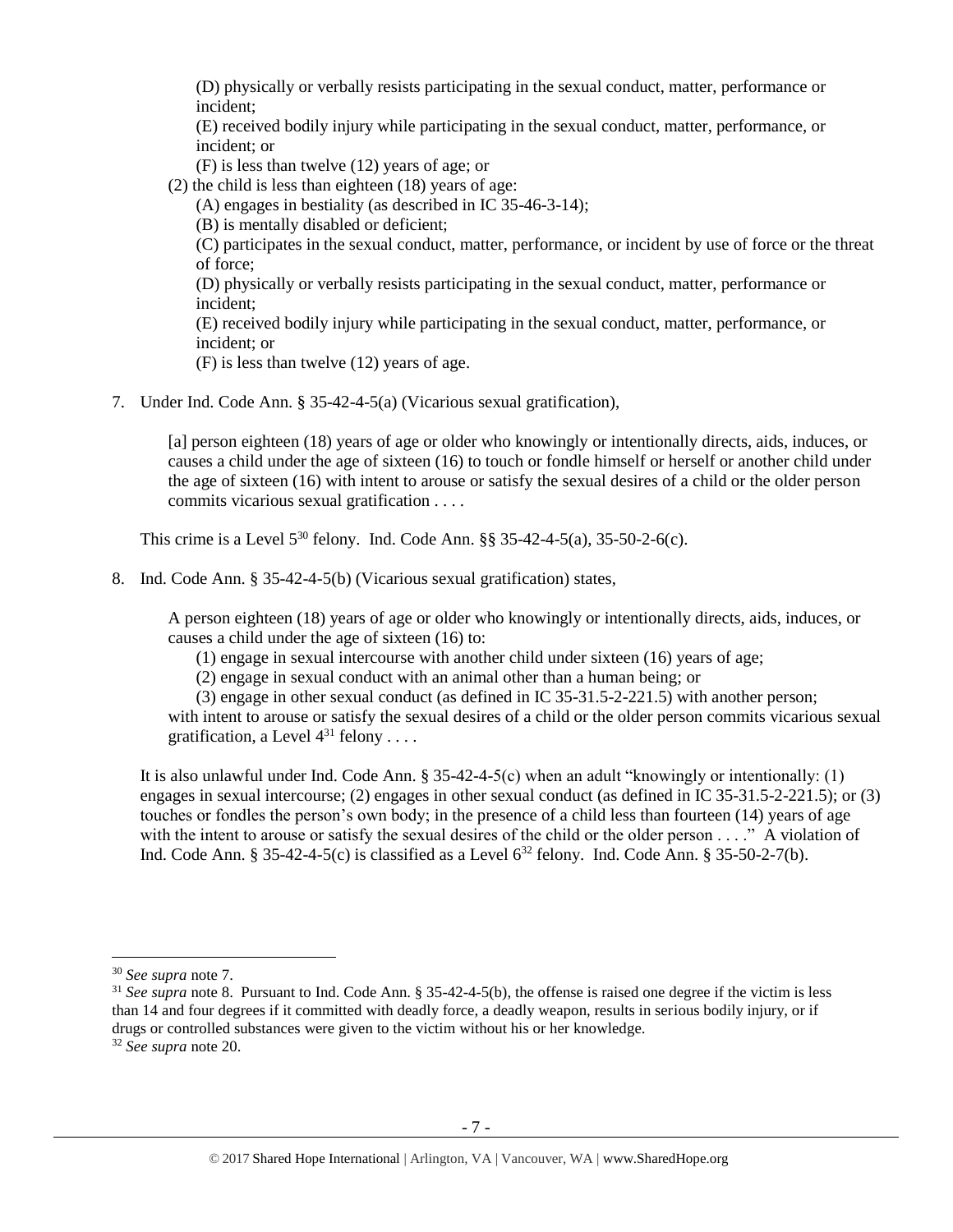*1.3 Prostitution statutes refer to the sex trafficking statute to acknowledge the intersection of prostitution with trafficking victimization.*

Indiana's prostitution statute, Ind. Code Ann.  $\S 35-45-4-2(b)^{33}$  (Prostitution), refers to the human trafficking statute, stating,

<span id="page-7-0"></span>It is a defense to a prosecution under this section that the person was a victim or an alleged victim of an offense under IC 35-42-3.5-1 [Promotion of human trafficking—sexual trafficking of a minor—human trafficking] at the time the person engaged in the prohibited conduct.

*1.4 The state racketeering or gang crimes statute includes sex trafficking or commercial sexual exploitation of children (CSEC) offenses as predicate acts allowing the statute to be used to prosecute child sex trafficking crimes.* 

Ind. Code Ann. § 35-45-6-2 (Corrupt business influence) states,

A person:

(1) who has knowingly or intentionally received any proceeds directly or indirectly derived from a pattern of racketeering activity, and who uses or invests those proceeds or the proceeds derived from them to acquire an interest in property or to establish or to operate an enterprise; (2) who through a pattern of racketeering activity, knowingly or intentionally acquires or maintains, either directly or indirectly, an interest in or control of property or an enterprise; or (3) who is employed by or associated with an enterprise, and who knowingly or intentionally conducts or otherwise participates in the activities of that enterprise through a pattern of racketeering activity;

commits corrupt business influence, a Level  $5^{34}$  felony.

Pursuant to Ind. Code Ann. § 35-45-6-1(e)<sup>35</sup> (Definitions), "racketeering activity means to commit, to attempt to commit, to conspire to commit a violation of, or aiding and abetting in a violation of any of the following:

. . . . (8) Human and sexual trafficking crimes (IC 35-42-3.5) (9) Child exploitation (IC 35-42-4-4) . . . . (24) Promoting prostitution (IC 35-45-4-4) . . . .

A "pattern of racketeering activity" is defined in Ind. Code Ann. § 35-45-6-1(d) as "engaging in at least two (2) incidents of racketeering activity that have the same or similar intent, result, accomplice, victim, or method of commission, or that are otherwise interrelated by distinguishing characteristics that are not isolated incidents." The definition also states, "[t]he incidents are a pattern of racketeering activity only if at least one (1) of the

<sup>&</sup>lt;sup>33</sup> The text of Ind. Code Ann. § 35-45-4-2 cited here and elsewhere in this report includes amendments made by the enactment of House Enrolled Act 1218 during the 2017 1st Regular Session 120th General Assembly of the Indiana Legislature (effective July 1, 2017).

<sup>34</sup> *See supra* note [7.](#page-2-0)

<sup>&</sup>lt;sup>35</sup> The text of Ind. Code Ann. § 35-45-6-1 cited here and elsewhere in this report includes amendments made by the enactment of House Enrolled Act 1406 during the 2017 1st Regular Session 120th General Assembly of the Indiana Legislature (effective July 1, 2017).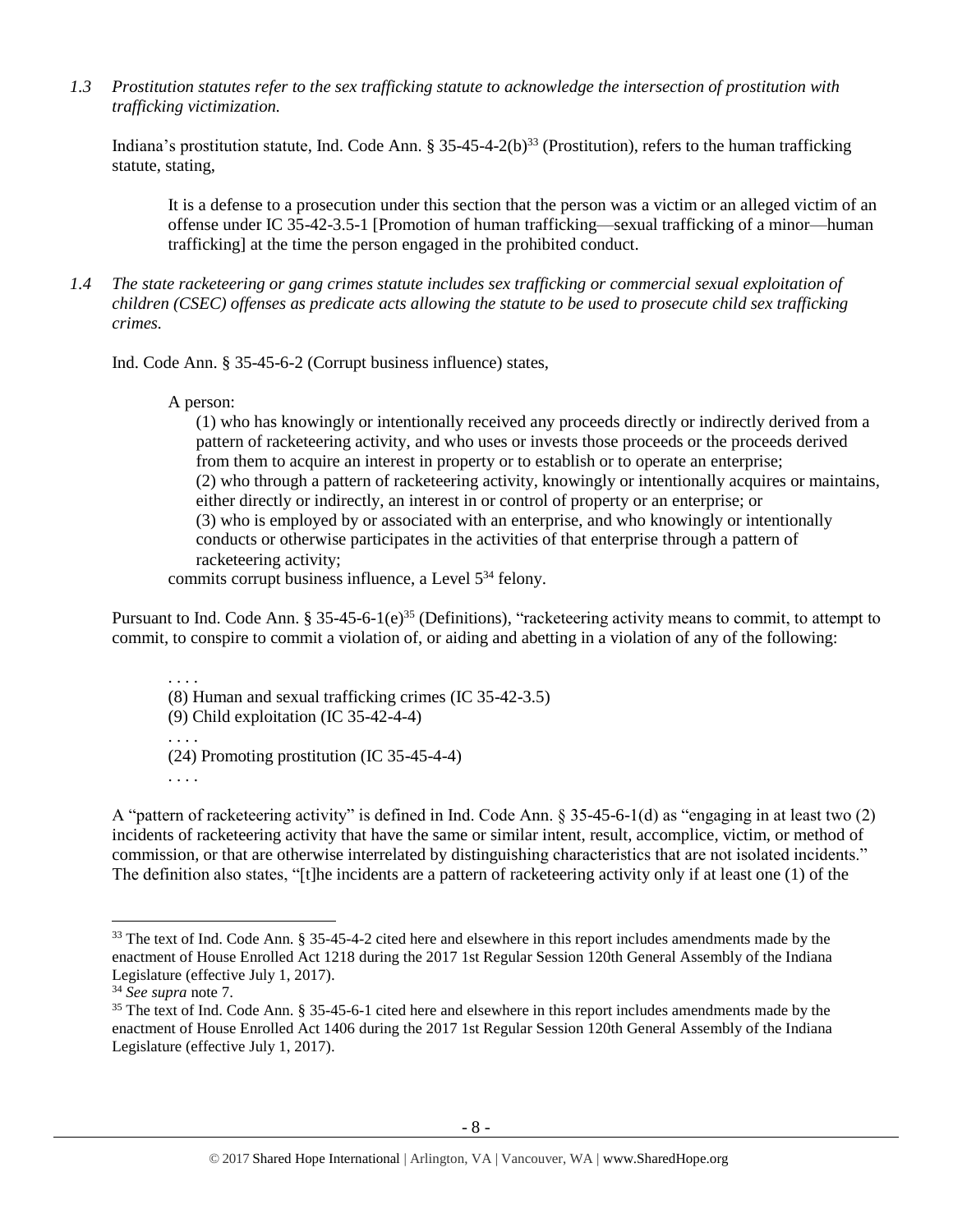incidents occurred after August 31, 1980, and if the last of the incidents occurred within five (5) years after a prior incident of racketeering activity."

Ind. Code Ann. § 35-45-6-2 (Corrupt business influence) makes it a Level 5<sup>36</sup> felony if a person, among other things, "knowingly or intentionally received any proceeds directly or indirectly derived from a pattern of racketeering activity, and . . . uses or invests those proceeds or the proceeds derived from them to acquire an interest in property or to establish or to operate an enterprise."

Where the alleged enterprise is a criminal organization<sup>37</sup> other statutes also apply. Ind. Code Ann.  $\S 35-45-9-$ 3(c)(Participation in criminal organization; offense) states,

A person who knowingly or intentionally commits an offense:

(1) with the intent to benefit, promote, or further the interests of a criminal organization; or

(2) for the purpose of increasing the person's own standing or position within a criminal organization;

commits criminal organization activity, a Level  $6^{38}$  felony. However, the offense is a Level  $5^{39}$  felony if the offense involves, directly or indirectly, the unlawful use of a firearm (including assisting a criminal (IC 35-44.1-2-5) if the offense committed by the person assisted involves the unlawful use of a firearm).

Pursuant to Ind. Code Ann. § 35-45-9-1 (Criminal organization), "Criminal organization" is defined as

a formal or informal group with at least three (3) members that specifically:

(1) either:

(A) promotes, sponsors, or assists in; or

(B) participates in or;

(C) has as one (1) of its goals; or

(2) requires as condition of membership or continued membership; the commission of a felony, an act that would be a felony if committed by an adult . . . .

<sup>36</sup> *See supra* note [7.](#page-2-0)

 $37$  A person who "knowingly or intentionally solicits, recruits, entices, or intimidates another to join a criminal organization or remain in a criminal organization commits criminal organization recruitment, a Level 6 felony." Ind. Code Ann. §§ 35- 45-9-5, 35-50-2-7(a). The offense is a Level 5 felony if "the individual who is solicited, recruited, enticed, or intimidated is less than eighteen (18) years of age." Ind. Code Ann. § 35-45-9-5(b)(2). *See supra* notes [7](#page-2-0) and [20.](#page-4-0)

<sup>38</sup> *See supra* note [20.](#page-4-0)

<sup>39</sup> *See supra* note [7.](#page-2-0)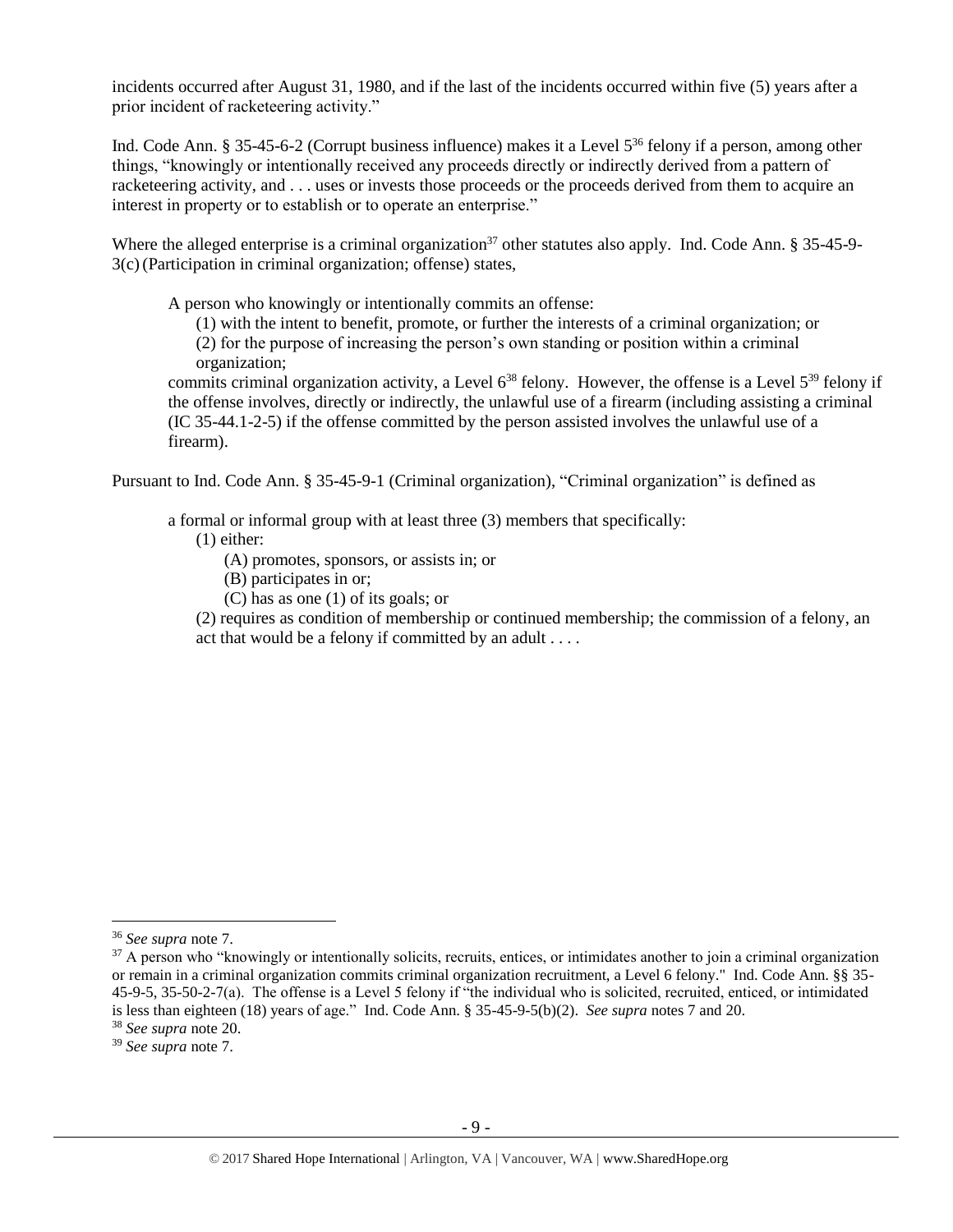#### **FRAMEWORK ISSUE 2: CRIMINAL PROVISIONS ADDRESSING DEMAND**

#### *Legal Components:*

- *2.1 The state sex trafficking law can be applied to buyers of commercial sex acts with a minor.*
- *2.2 Buyers of commercial sex acts with a minor can be prosecuted under commercial sexual exploitation of children (CSEC) laws.*
- *2.3 Solicitation of prostitution laws differentiate between buying sex acts with an adult and buying sex acts with a minor under 18.*
- *2.4 Penalties for buyers of commercial sex acts with minors are as high as federal penalties.*
- *2.5 Using the Internet or electronic communications to lure, entice, or purchase, or attempt to lure, entice, or purchase commercial sex acts with a minor is a separate crime or results in an enhanced penalty for buyers.*
- *2.6 No age mistake defense is permitted for a buyer of commercial sex acts with any minor under 18.*
- *2.7 Base penalties for buying sex acts with a minor under 18 are sufficiently high and not reduced for older minors.*
- *2.8 Financial penalties for buyers of commercial sex acts with minors are sufficiently high to make it difficult for buyers to hide the crime.*
- *2.9 Buying and possessing images of child sexual exploitation carries penalties as high as similar federal offenses.*

\_\_\_\_\_\_\_\_\_\_\_\_\_\_\_\_\_\_\_\_\_\_\_\_\_\_\_\_\_\_\_\_\_\_\_\_\_\_\_\_\_\_\_\_\_\_\_\_\_\_\_\_\_\_\_\_\_\_\_\_\_\_\_\_\_\_\_\_\_\_\_\_\_\_\_\_\_\_\_\_\_\_\_\_\_\_\_\_\_\_\_\_\_\_

*2.10 Convicted buyers of commercial sex acts with minors are required to register as sex offenders.*

## *Legal Analysis:*

*2.1 The state sex trafficking law can be applied to buyers of commercial sex acts with a minor.* 

Ind. Code Ann. § 35-42-3.5-1(d)<sup>40</sup> (Promotion of human trafficking—sexual trafficking of a minor—human trafficking) makes it a crime to purchase sex with a trafficking victim when force was used. That section states, "A person who knowingly or intentionally pays, offers to pay, or agrees to pay money or other property to another person for an individual who the person knows has been forced into: (1) forced labor; (2) involuntary servitude; or (3) prostitution or juvenile prostitution;<sup>41</sup> commits human trafficking, a Level  $5^{42}$  felony."

However, Ind. Code Ann. § 35-42-3.5-1(d) does not distinguish between or provide heightened penalties for buyers of commercial sex with a minor as opposed to buyers of commercial sex with an adult. Moreover, subsection (d) of the human trafficking statute requires the buyer to have knowledge that the victim was forced into prostitution by restricting its application to a person who knowingly purchases sex with "an individual who the person knows has been forced into . . . prostitution or juvenile prostitution."<sup>43</sup> Ind. Code Ann. § 35-42-3.5- $1(d)(3)$ . This crime is a Level  $5^{44}$  felony. Ind. Code Ann. § 35-42-3.5-1(d).

2.1.1 Recommendation: Amend Ind. Code Ann. § 35-42-3.5-1(d) (Promotion of human trafficking sexual trafficking—human trafficking) to eliminate the requirement that the buyer have knowledge that the victim was forced into prostitution when the victim is a minor and provide a heightened penalty for these offenses.

l

<sup>44</sup> *See supra* note [7.](#page-2-0)

<sup>40</sup> *See supra* note [2.](#page-0-0)

<sup>41</sup> *See supra* note [11](#page-3-0) for definitions of "juvenile prostitution" and "juvenile prostitution victim."

<sup>42</sup> *See supra* note [7.](#page-2-0)

<sup>&</sup>lt;sup>43</sup> *See infra* Component 5.1 for impact on victim identification and services.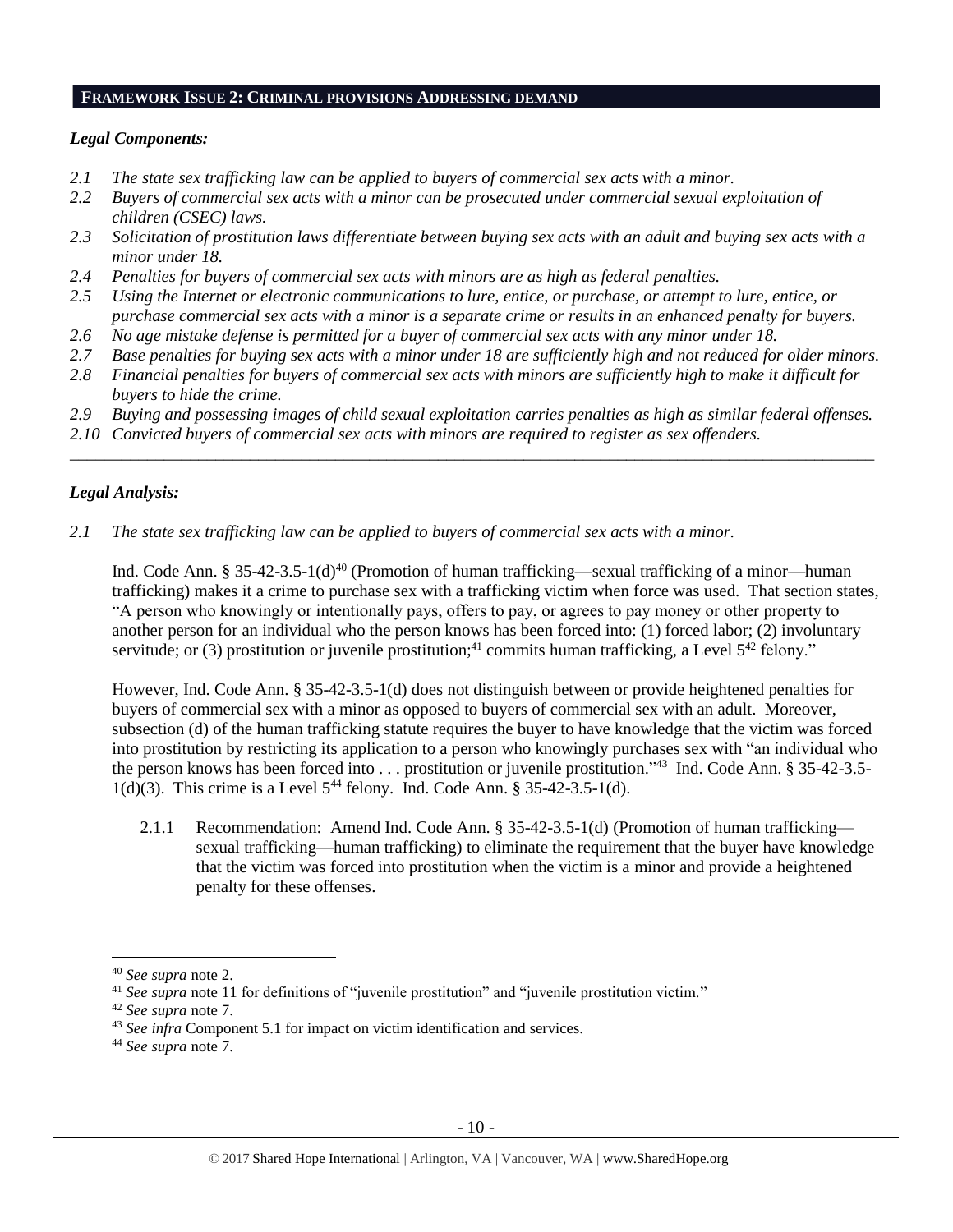*2.2 Buyers of commercial sex acts with a minor can be prosecuted under commercial sexual exploitation of children (CSEC) laws.*

Indiana's CSEC offenses do not make it a crime to purchase commercial sex acts with a minor.

While not expressly commercial, however, Ind. Code Ann. § 35-42-4-6(b) (Child solicitation) makes it illegal to solicit children of certain ages for sex acts and could apply to buyer conduct.<sup>45</sup> Additionally, a buyer could be held liable under Ind. Code Ann. § 35-45-1-5(b)<sup>46</sup> (Common nuisance; defined; offense; felony), which states,

<span id="page-10-0"></span>a person who knowingly or intentionally visits a common nuisance described in . . . (a)(4)<sup>47</sup> commits visiting a common nuisance. The offense is  $a \dots (2)$  Class A misdemeanor if: (A) the common nuisance is used as a location for a person to pay, offer to pay, or agree to pay for a person who has been forced into forced labor, involuntary servitude, prostitution, or juvenile prostitution<sup>48</sup>...

A violation is punishable by a prison sentence up to 1 year and a possible fine not to exceed \$5,000. Ind. Code Ann. §§ 35-45-1-5, 35-50-3-2.

- 2.2.1 Recommendation: Enact a law that separately criminalizes buying sex with a minor.
- *2.3 Solicitation of prostitution laws differentiate between buying sex acts with an adult and buying sex acts with a minor under 18.*

Ind. Code Ann. § 35-45-4-3<sup>49</sup> (Making an unlawful proposition) does not differentiate between buying sex with an adult and the buying of sex with a minor. A Class A misdemeanor is committed when a person

<span id="page-10-1"></span>knowingly or intentionally pays, or offers or agrees to pay, money or other property to another person: (1) For having engaged in, or on the understanding that the other person will engage in, sexual intercourse or other sexual conduct (as defined in IC-35-31.5-2-211.5) with the person or with any other person; or

 $\overline{\phantom{a}}$ 

(C) prostitution or juvenile prostitution.

<sup>(2)</sup> For having fondled, or on the understanding that the other person will fondle, the genitals of the person or any other person . . . .

<sup>45</sup> *See supra* Component 1.2 for discussion of non-commercial offenses that are potentially applicable to CSEC conduct.

<sup>&</sup>lt;sup>46</sup> The text of Ind. Code Ann. § 35-45-1-5 cited here and elsewhere in this report includes amendments made by the enactment of House Enrolled Act 1218 during the 2017 1st Regular Session 120th General Assembly of the Indiana Legislature (effective July 1, 2017).

<sup>&</sup>lt;sup>47</sup> Ind. Code Ann. § 35-45-1-5(a)(4) includes as a "common nuisance,"

a building, structure, vehicle, or other place that is used . . . [t]o provide a location for a person to pay, offer to pay, or agree to pay money or other property to another person for an individual whom the person knows has been forced into:

<sup>(</sup>A) forced labor;

<sup>(</sup>B) involuntary servitude; or

<sup>48</sup> *See supra* note [11](#page-3-0) for definitions of "juvenile prostitution" and "juvenile prostitution victim."

<sup>&</sup>lt;sup>49</sup> The text of Ind. Code Ann. § 35-45-4-3 cited here and elsewhere in this report includes amendments made by the enactment of Senate Enrolled Act 100 during the 2017 1st Regular Session 120th General Assembly of the Indiana Legislature (effective July 1, 2017).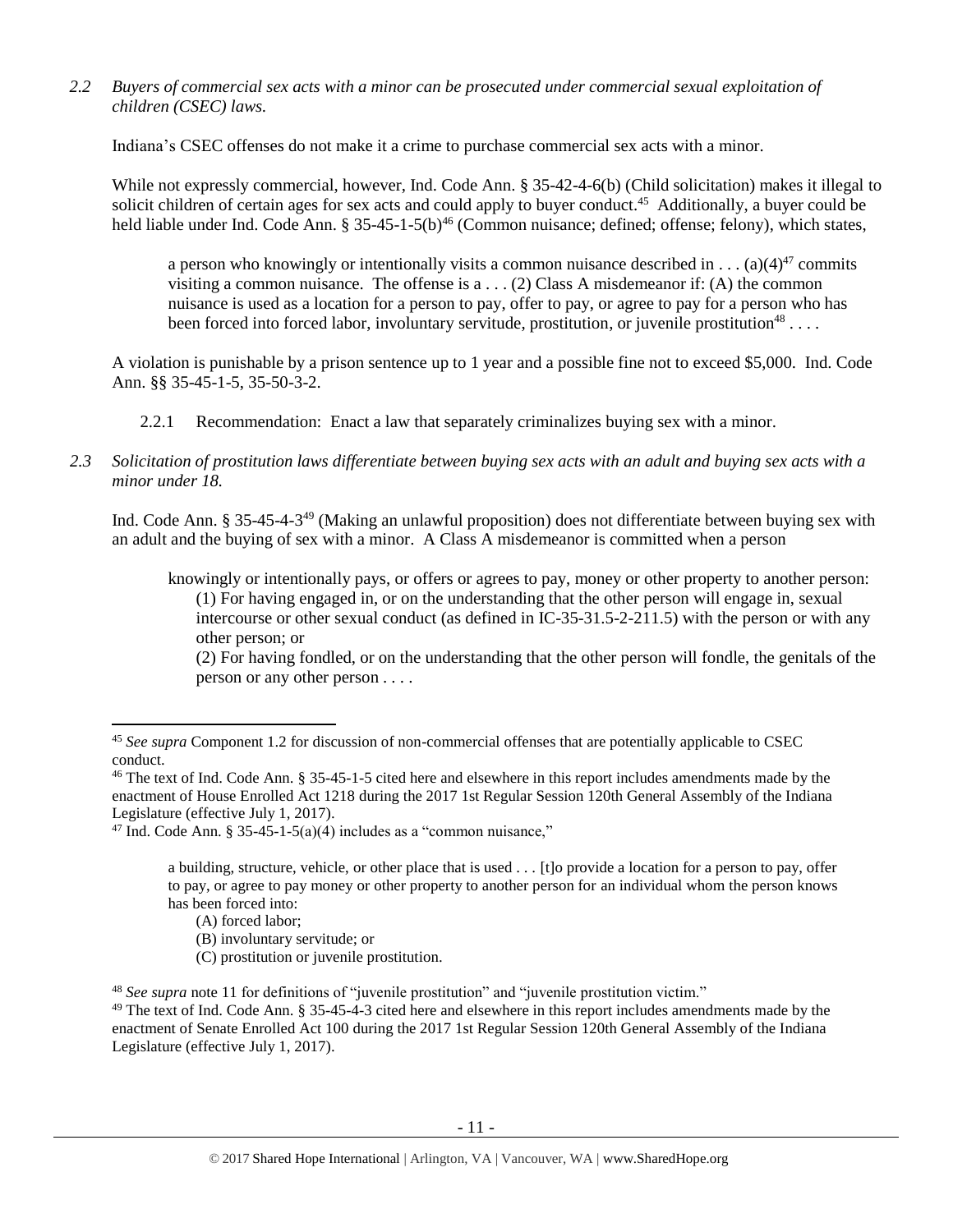A violation is punishable by a prison sentence up to 1 year and a possible fine not to exceed \$5,000. Ind. Code Ann. §§ 35-45-4-3, 35-50-3-2. Buyers with two prior convictions will be charged with a Level  $6^{50}$  felony. Ind. Code Ann.  $\S$ § 35-50-2-7(a),<sup>51</sup> 35-45-4-3. The same penalties apply regardless of the prostituted person's age.

2.3.1 Recommendation: Amend Ind. Code Ann. § 35-45-4-3 (Making an unlawful proposition) to refer cases of making an unlawful proposition where the victim is a minor to Ind. Code Ann. § 35-42- 3.5-1 (Promotion of human trafficking—sexual trafficking of a minor—human trafficking) to clarify that purchasing sex with a minor is trafficking.

## *2.4 Penalties for buyers of commercial sex acts with minors are as high as federal penalties.*

A buyer of a commercial sex act from a child can be charged with a variety of offenses under Indiana law. For example, when applicable to buyers, a violation of Ind. Code Ann. § 35-42-3.5-1(d) (Promotion of human trafficking—sexual trafficking of a minor—human trafficking) is a Level 5<sup>52</sup> felony.

<span id="page-11-0"></span>In comparison, if the victim is under the age of 14, a conviction under the Trafficking Victims Protection Act  $(TVPA)$ ,<sup>53</sup> for child sex trafficking is punishable by 15 years to life imprisonment and a fine not to exceed \$250,000. 18 U.S.C. §§ 1591(b)(1),  $3559(a)(1)$ ,  $3571(b)(3)$ . If the victim is between the ages of 14–17, a conviction is punishable by 10 years to life imprisonment and a fine not to exceed \$250,000. 18 U.S.C. §§ 1591(b)(2), 3559(a)(1), 3571(b)(3). A conviction is punishable by mandatory life imprisonment, however, if the buyer has a prior conviction for a federal sex offense<sup>54</sup> against a minor. 18 U.S.C. § 3559(e)(1). To the extent buyers can be prosecuted under other federal CSEC laws,<sup>55</sup> a conviction is punishable by penalties ranging from a fine not to exceed \$250,000 to life imprisonment and a fine not to exceed \$250,000.<sup>56</sup>

<span id="page-11-1"></span>an offense under section 1591 [18 USCS § 1591] (relating to sex trafficking of children), 2241 [18 USCS § 2241] (relating to aggravated sexual abuse),  $2242$  [18 USCS § 2242] (relating to sexual abuse),  $2244(a)(1)$ [18 USCS § 2244(a)(1)] (relating to abusive sexual contact), 2245 [18 USCS § 2245] (relating to sexual abuse resulting in death), 2251 [18 USCS § 2251] (relating to sexual exploitation of children), 2251A [18 USCS § 2251A] (relating to selling or buying of children), 2422(b) [18 USCS § 2422(b)] (relating to coercion and enticement of a minor into prostitution), or  $2423(a)$  [18 USCS §  $2423(a)$ ] (relating to transportation of minors).

<sup>55</sup> 18 U.S.C. §§ 2251A(b) (Selling or buying of children), 2251(a) (Sexual exploitation of children), 2423(a) (Transportation of a minor with intent for minor to engage in criminal sexual activity), 2422(a) (Coercion and enticement), 2252(a)(2), (a)(4) (Certain activities relating to material involving the sexual exploitation of minors). <sup>56</sup> 18 U.S.C. §§ 2251A(b) (conviction punishable by imprisonment for 30 years to life and a fine), 2251(e) (conviction punishable by imprisonment for 15–30 years and a fine), 2423(a) (conviction punishable by imprisonment for 10 years to life and a fine), 2422(a) (conviction punishable by a fine, imprisonment up to 20 years, or both), 2252(b) (stating that a conviction under subsection (a)(2) is punishable by imprisonment for  $5-20$  years and a fine, while a conviction under subsection (a)(4) is punishable by imprisonment up to 10 years, a fine, or both.); *see also* 18 U.S.C §§ 3559(a)(1) (classifying all of the above listed offenses as felonies), 3571(b)(3) (providing a fine up to \$250,000 for any felony conviction).

 $\overline{a}$ <sup>50</sup> *See supra* note [20.](#page-4-0)

<sup>51</sup> *See supra* note [20.](#page-4-0)

<sup>52</sup> *See supra* note [7.](#page-2-0)

<sup>53</sup> Trafficking Victims Protection Act (TVPA) of 2000, Pub. L. No. 106-386, 114 Stat. 1464, 1466 (codified in scattered sections of 18 and 22 U.S.C.).

<sup>54</sup> Pursuant to 18 U.S.C. § 3559(e)(2), "federal sex offense" is defined as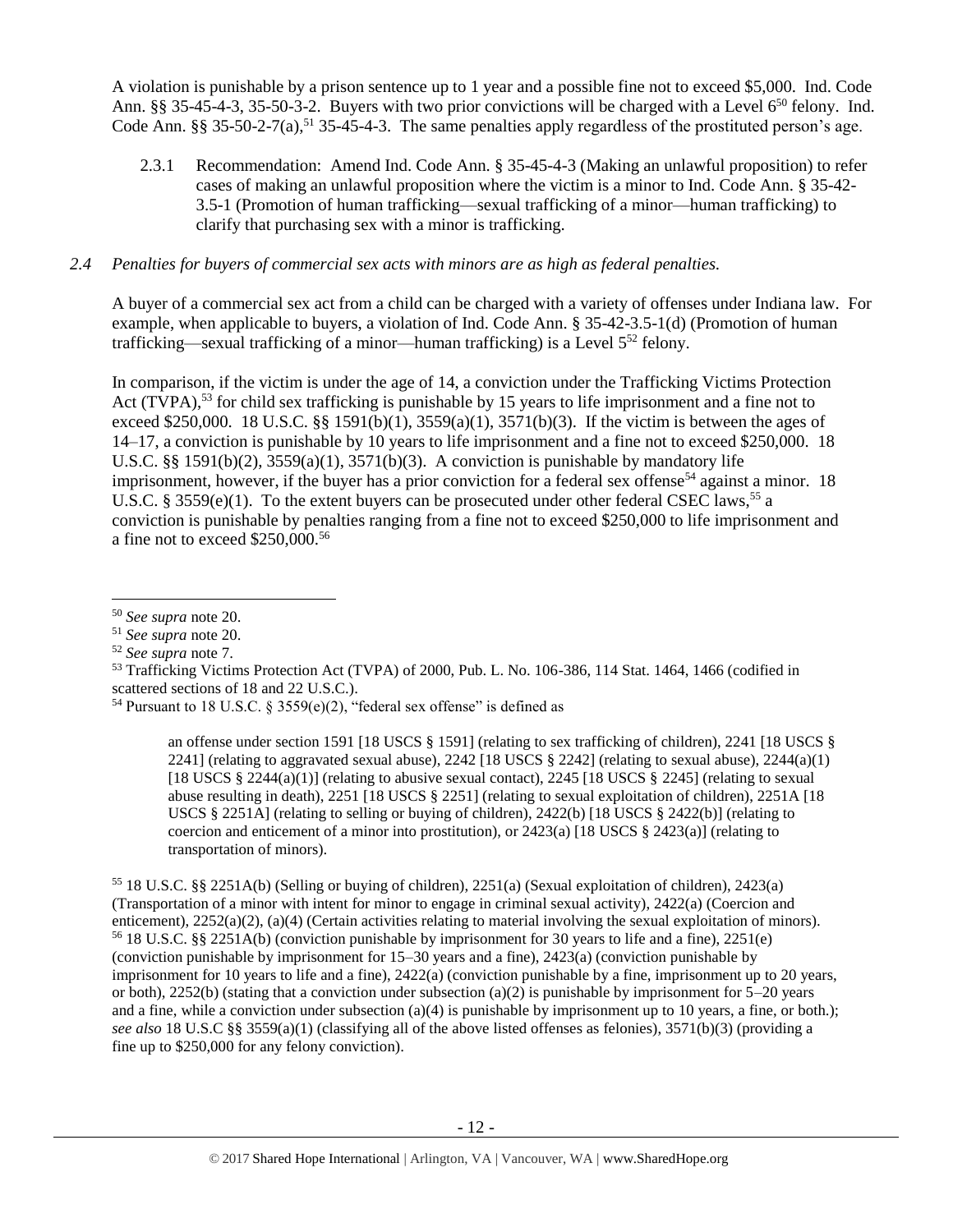- 2.4.1 Recommendation: Amend Ind. Code Ann. § 35-42-3.5-1(d) (Promotion of human trafficking sexual trafficking of a minor—human trafficking) to increase the penalty to reflect the seriousness of the offense.
- *2.5 Using the Internet or electronic communications to lure, entice, or purchase, or attempt to lure, entice, or purchase commercial sex acts with a minor is a separate crime or results in an enhanced penalty for buyers.*

No Indiana law independently makes it a crime to use the Internet to lure, entice, recruit, or purchase commercial sex acts with a minor. However, several laws include penalty enhancements for the buyers using the Internet to commit an offense.

Under Ind. Code Ann. § 35-42-4-13(c) (Inappropriate communication with child), the penalty is raised from a Class B misdemeanor, which carries a sentence of no more than 180 days' imprisonment and a possible fine up to \$1,000, to a Class A misdemeanor, which carries a sentence of no more than 1 year imprisonment and a possible fine up to \$5,000, if "the person commits the offense by using a computer network (as defined in IC  $35-43-2-3(a)$ ."<sup>57</sup>

Similarly, although not specifically commercial, Ind. Code Ann. § 35-42-4-6 (Child solicitation), imposes a penalty enhancement for a buyer who uses a computer network to solicit a minor or "individual believed to be a child at least fourteen (14) but less than sixteen (16) years of age to engage in sexual intercourse," making the crime a Level 5<sup>58</sup> felony. A buyer who did not use a computer network to solicit the child would only be guilty of a Level  $6^{59}$  felony. Ind. Code Ann. § 35-42-4-6(b).

*2.6 No age mistake defense is permitted for a buyer of commercial sex acts with any minor under 18.*

Ind. Code Ann. § 35-42-3.5-1 (Promotion of human trafficking—sexual trafficking of a minor—human trafficking) is silent on the availability of a mistake of age defense for a person prosecuted under these statutes for sex trafficking a minor under 18.

Further, Ind. Code Ann. § 35-41-3-7 (Mistake of fact) states, "It is a defense that the person who engaged in the prohibited conduct was reasonably mistaken about a matter of fact, if the mistake negates the culpability required for commission of the offense."

- 2.6.1 Recommendation: Enact a law expressly prohibiting the defense of mistake of age in any prosecution for purchasing commercial sex acts with a minor.
- *2.7 Base penalties for buying sex acts with a minor under 18 are sufficiently high and not reduced for older minors.*

Indiana's trafficking law does not stagger penalties based on a minor's age, but penalties are not sufficiently high. A conviction under Ind. Code Ann. § 35-42-3.5-1(d)<sup>60</sup> (Promotion of human trafficking—sexual trafficking of a minor—human trafficking) is punishable as a Level 5 felony regardless of whether the victim is a minor or an adult. Ind. Code Ann. § 35-42-3.5-1(d). A Level 5 felony is punishable by an imprisonment term of 1–6 years. Ind. Code Ann. § 35-50-2-6(c).

 $\overline{a}$ 

<sup>57</sup> *See supra* note [23.](#page-4-1)

<sup>58</sup> *See supra* note [7.](#page-2-0)

<sup>59</sup> *See supra* note [20.](#page-4-0)

<sup>60</sup> *See supra* note [2.](#page-0-0)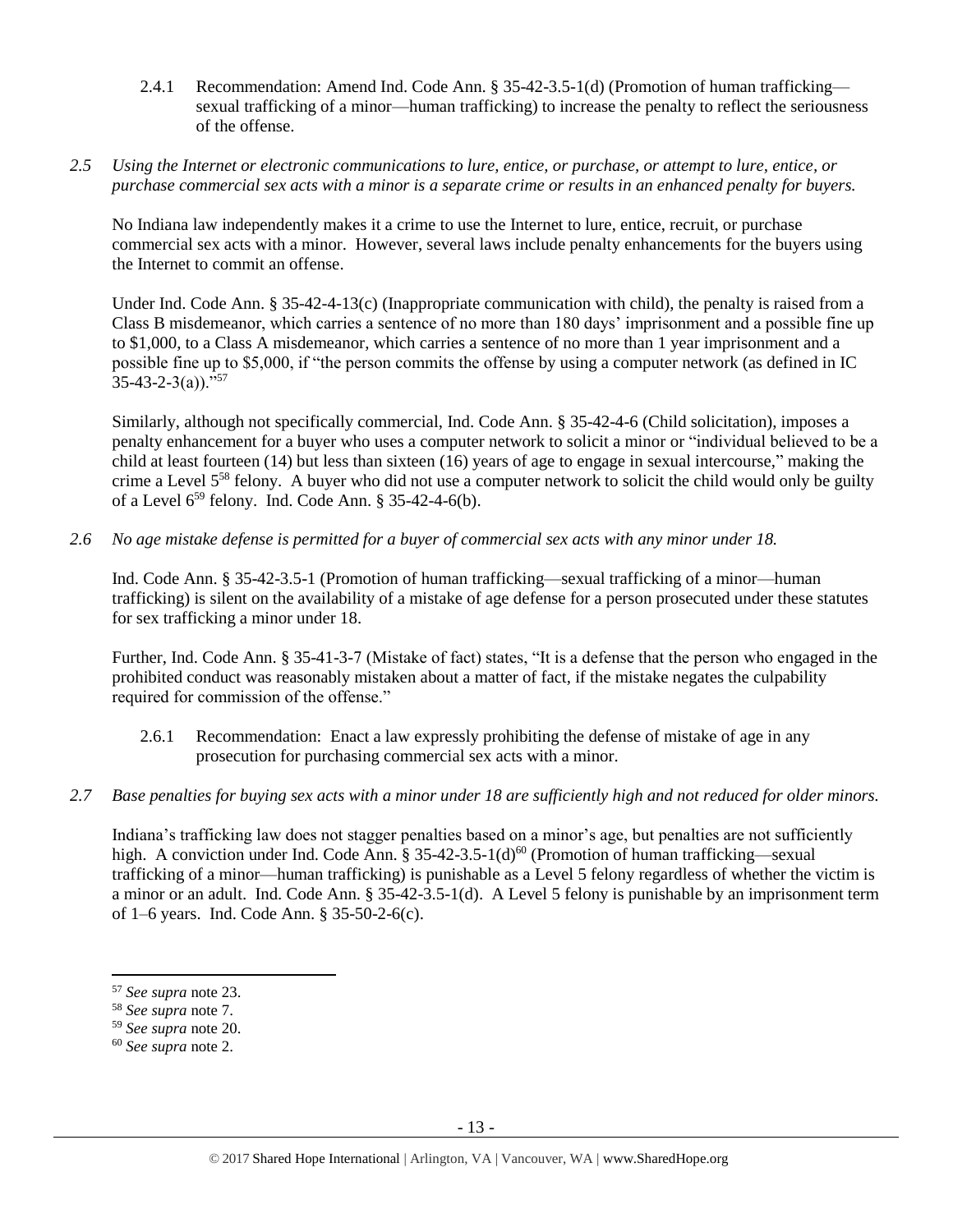None of Indiana's CSEC laws make it a crime to purchase commercial sex acts with a minor.<sup>61</sup>

2.7.1 Recommendation: Amend Ind. Code Ann. § 35-42-3.5-1(d) (Promotion of human trafficking sexual trafficking of a minor—human trafficking) to increase penalties when the victim is a minor to reflect the seriousness of the offense.

# *2.8 Financial penalties for buyers of commercial sex acts with minors are sufficiently high to make it difficult for buyers to hide the crime.*

Buyers of sex with minors convicted of Level 1, 3, 5, or 6, felonies (i.e. human trafficking, third violations of making an unlawful proposition, child solicitation, sexual misconduct with a minor, child molesting, vicarious sexual gratification, and child exploitation) may be ordered to pay a possible fine not exceeding \$10,000. Ind. Code Ann. §§ 35-50-2-4 to -7. Those convicted of Class A misdemeanors (making an unlawful proposition for a first or second time and inappropriate communication with a child using a computer network) or Ind. Code Ann. § 35-45-1-5(b)<sup>62</sup> (Common nuisance; defined; offense; felony) can be ordered to pay a possible fine up to \$5,000, while those convicted of Class B misdemeanors (inappropriate communication with a child without use of a computer network) can be required to pay a possible fine up to \$1,000. Ind. Code Ann. §§ 35-50-3-2, 35- 50-3-3.

A court shall order a buyer convicted of violating Indiana's human trafficking law to make restitution to the victim; Ind. Code Ann. § 35-42-3.5-2 (Restitution to victim) states, "In addition to any sentence or fine imposed for a conviction of an offense under Section 1 [IC 35-42-3.5-1 (Promotion of human trafficking—sexual trafficking of a minor—human trafficking)] of this chapter, the court shall order the person convicted to make restitution to the victim of the crime under IC 35-50-5-3." Ind. Code Ann. § 35-50-5-3(k) (Restitution orders) states,

The court shall order a person convicted of an offense under IC 35-42-3.5 to make restitution to the victim of the crime in an amount equal to the greater of the following:

(1) The gross income or value to the person of the victim's labor or services.

(2) The value of the victim's labor as guaranteed under the minimum wage and overtime provisions of:

(A) the federal Fair Labor Standards Act of 1938, as amended (29 U.S.C. 201-209); or

(B) IC 22-2-2 (Minimum Wage); whichever is greater.

Restitution may be ordered, at the discretion of the court, for violations of CSEC and sexual offense laws under Ind. Code Ann. § 35-50-5-3(a), which permits the court to order a defendant convicted of a felony or misdemeanor to make restitution to the victim. In determining the amount of restitution a defendant must pay, pursuant to Ind. Code Ann. § 35-50-5-3(a), the court will consider the following:

(1) property damages of the victim incurred as a result of the crime, based on the actual cost of repair (or replacement if repair is inappropriate);

(2) medical and hospital costs incurred by the victim (before the date of sentencing) as a result of the crime;

(3) the cost of medical laboratory tests to determine if the crime has caused the victim to contract a disease or other medical condition;

<sup>61</sup> *See supra* Component 2.2.

<sup>62</sup> *See supra* note [46.](#page-10-0)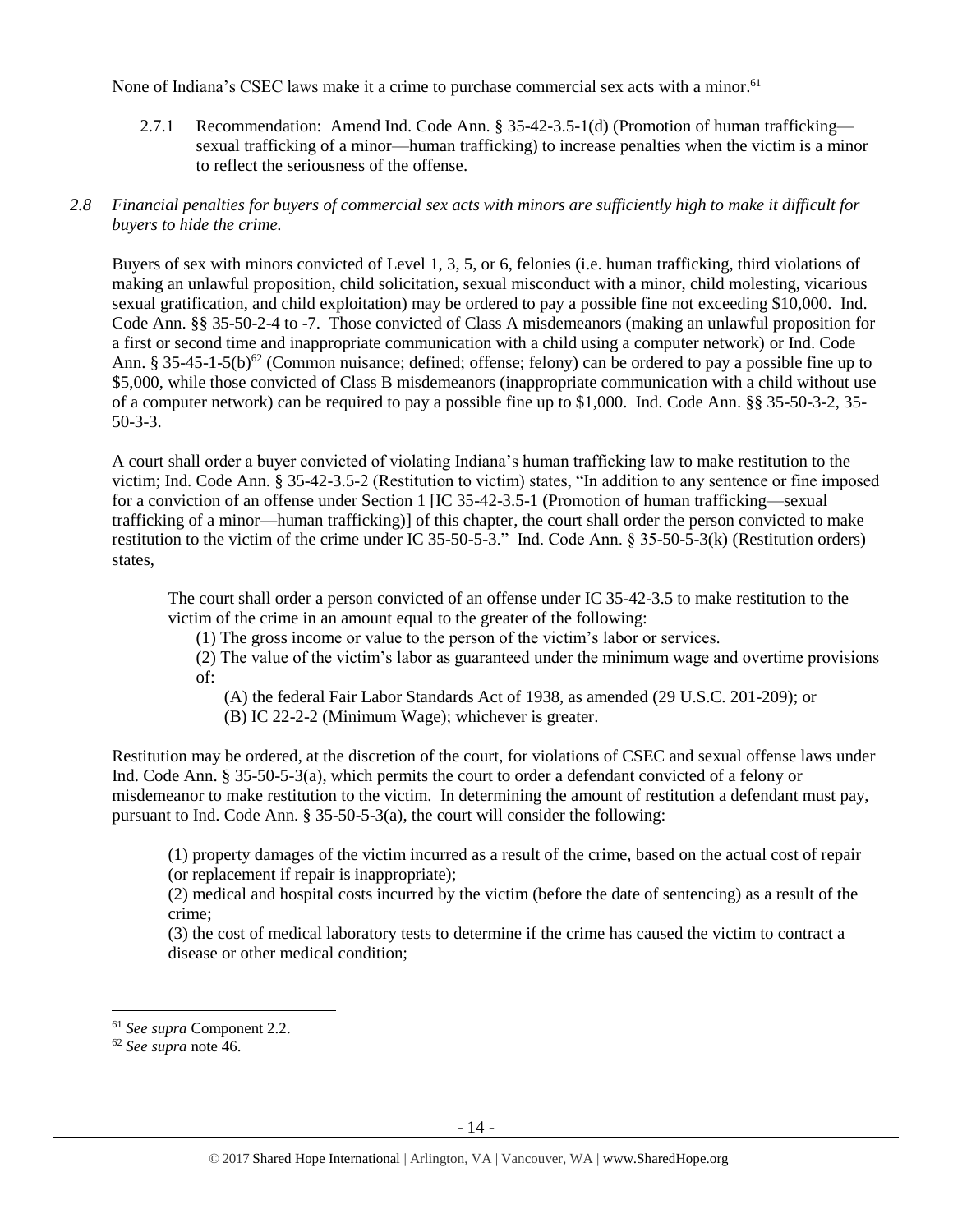(4) earnings lost by the victim (before the date of sentencing) as a result of the crime including earnings lost while the victim was hospitalized or participating in the investigation or trial of the crime; and (5) funeral, burial, or cremation costs incurred by the family or estate of a homicide victim as a result of the crime.

Buyers are also subject to some limited seizure provisions, which are civil and discretionary in nature. Vehicles used by buyers to "(A) commit, attempt to commit, or conspire to commit; (B) facilitate the commission of; or (C) escape from the commission of . . . child molesting (IC 35-42-4-3), or child exploitation (IC 35-42-4-4) [including possession of child pornography]" may be seized pursuant to Ind. Code Ann.  $\S 34-24-1-1(a)(4)$ (Property which may be seized). Ind. Code Ann. § 34-24-1-1(18) also provides for forfeiture of "[r]eal or personal property, including a vehicle, that is used by a person to: (A) commit, attempt to commit, or conspire to commit; (B) facilitate the commission of; or (C) escape from the commission of; a violation of IC 35-42-3.5- 1 (human trafficking) or IC 35-45-4-4 (promoting prostitution)." Ind. Code Ann. § 34-24-1-9(b) (Transfer to federal authority – Disposition and use of money) states in part, "The money received under this subsection must be used solely for the benefit of any agency directly participating in the seizure or forfeiture for purposes consistent with federal laws and regulations." Seizure of forfeitable property is governed by Ind. Code Ann. § 34-24-1-9.

Buyers may also face forfeiture under nuisance laws.<sup>63</sup> Ind. Code Ann. § 32-30-7-1 ("Indecent nuisance" defined) provides,

As used in this chapter, "indecent nuisance" means a:

(1) place in or upon which prostitution (as described in IC 35-45-4);

. . . .

l

(4) public place in or upon which human trafficking (as described in IC 35-42-3.5-1); is conducted, permitted, continued, or exists, and the personal property and contents used in conducting and maintaining the place for such a purpose.

Ind. Code Ann. § 32-30-7-24.5 (Distribution of money) provides,

Money collected under this chapter concerning a public place in or upon which human trafficking (as described in IC 35-42-3.5-1) is conducted, permitted, continued, or exists, and the personal property and contents used in conducting and maintaining the place for such a purpose shall be distributed as follows:

(1) Eighty percent (80%) of the money collected shall be deposited in the human trafficking prevention and victim assistance fund established by IC 5-2-6-25, to be used for the purposes of the fund.

(2) Twenty percent (20%) of the money collected shall be transferred to the county auditor for deposit in the county general fund. Money deposited in the county general fund under this subdivision may only be appropriated to the prosecuting attorney to defray expenses incurred in the:

- (1) direct the removal of all personal property and contents that:
	- (A) are located at the place described in the complaint;
	- (B) are used in conducting the indecent nuisance . . . .

<sup>63</sup> Ind. Code Ann. § 32-30-7-1 ("Indecent nuisance" defined) provides in part,

<sup>(</sup>a) If the existence of an indecent nuisance is admitted or established as provided in section 21 of this chapter, the court shall enter an order of abatement as a part of the judgment in the case. The order of abatement must: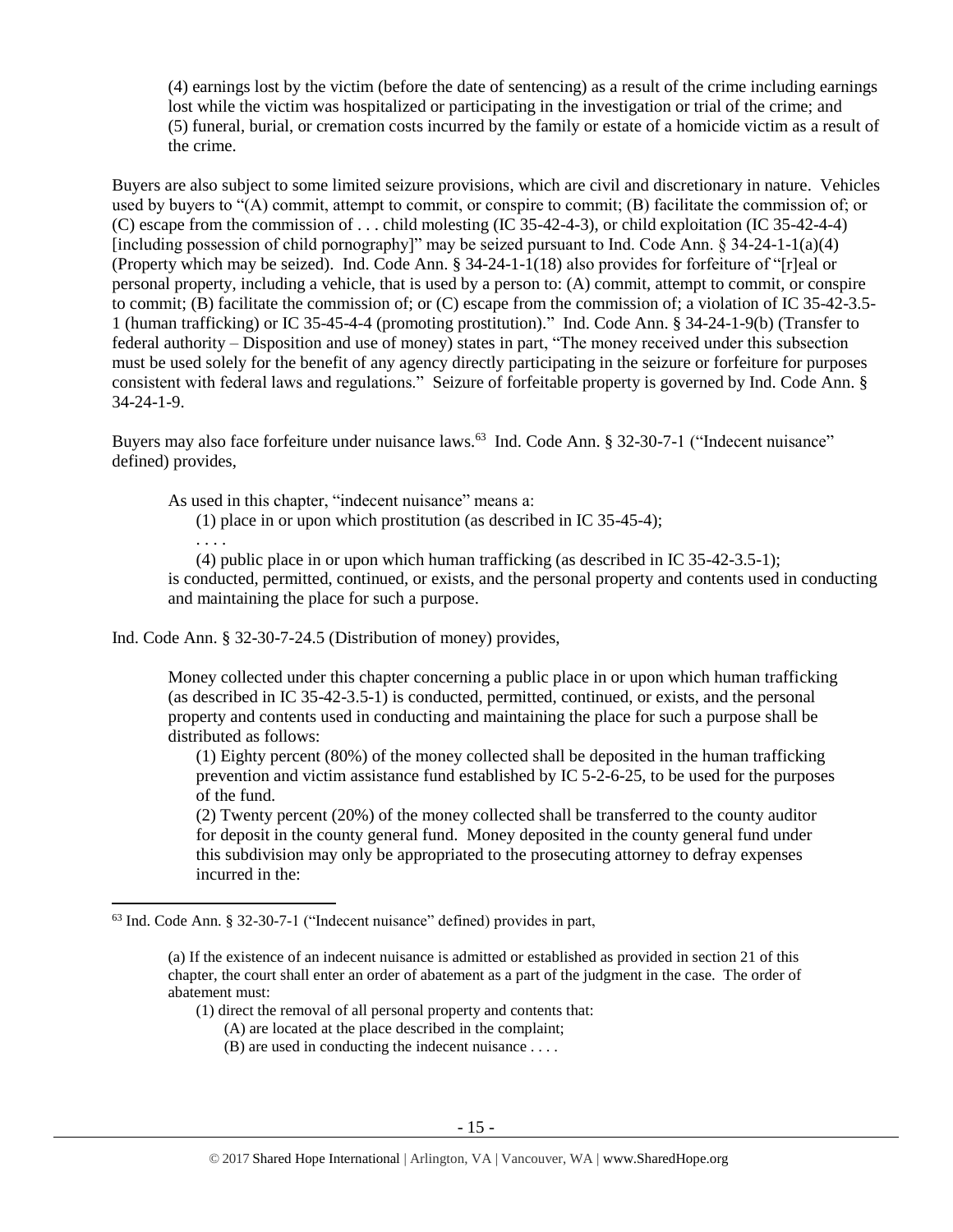(A) collection of the funds; and (B) investigation or prosecution of human trafficking.

Additionally, buyers convicted of Ind. Code Ann. § 35-42-3.5-1(d) (Promotion of human trafficking sexual trafficking of a minor—human trafficking) are liable for a sexual assault victims assistance fee pursuant to Ind. Code Ann. § 33-37-5-23(14) (Sexual assault victims assistance fee), which states, "The court shall assess a sexual assault victims assistance fee of at least five hundred dollars (\$500) and not more than five thousand dollars (\$5,000) . . . ."

#### *2.9 Buying and possessing images of child sexual exploitation carries penalties as high as similar federal offenses.*

Possessing images of child sexual exploitation (ICSE) is prohibited under Ind. Code Ann. § 35-42-4-4(d)<sup>64</sup> (Child exploitation – Child pornography), which criminalizes knowingly or intentionally possessing, or accessing with the intent to view, "child pornography"<sup>65</sup> "that depicts or describes sexual conduct by a child who the person knows is less than eighteen (18) years of age or who appears to be less than eighteen (18) years of age, and that lacks serious literary, artistic, political, or scientific value." A conviction under this statute is a Level  $6^{66}$  felony punishable by six (6) months to two and one half (2  $\frac{1}{2}$ ) years imprisonment, with a 1-year advisory sentence, and a possible fine up to  $$10,000$ . Ind. Code Ann.  $§$ § 35-42-4-4 (c), (d), 35-50-2-7(b).

Pursuant to Ind. Code Ann. § 35-42-4-4(e), however,

the offense of possession of child pornography described in subsection (d) is a Level 5 felony if:

(1) the item described in subsection  $(d)(1)$  through  $(d)(9)$  depicts or describes sexual conduct by a child who the person knows is less than eighteen (18) years of age, or who appears to be less than eighteen (18) years of age, who:

(A) engages in bestiality (as described in IC 25-46-3-14);

(B) is mentally disabled or deficient;

(C) participates in the sexual conduct, matter, performance, or incident by use of force or the threat of force;

(D) physically or verbally resists participating in the sexual conduct, matter, performance, or incident; or

(E) receives a bodily injury while participating in the sexual conduct, matter, performance, or incident; or

(F) is less than twelve (12) years of age;

(2) the child whose sexual conduct is depicted or describes in an item described in subsection (d)(1) through  $(d)(9)$ :

(A) engages in bestiality (as described in IC 25-46-3-14);

(B) is mentally disabled or deficient;

 $\overline{\phantom{a}}$ 

(C) participates in the sexual conduct, matter, performance, or incident by use of force or the threat of force;

(D) physically or verbally resists participating in the sexual conduct, matter, performance, or incident; or

<sup>65</sup> Ind. Code Ann. § 35-42-4-4(d) (Child exploitation – Child pornography) defines "child pornography" as "(1) a picture; (2) a drawing; (3) a photograph; (4) a negative image; (5) undeveloped film; (6) a motion picture; (7) a videotape; (8) a digitized image; or (9) any pictorial representation  $\dots$ ." <sup>66</sup> *See supra* note [20.](#page-4-0)

 $64$  The text of Ind. Code Ann. § 35-42-4-4 cited here and elsewhere in this report includes amendments made by the enactment of House Enrolled Act 1091 during the 2017 1st Regular Session 120th General Assembly of the Indiana Legislature (effective July 1, 2017).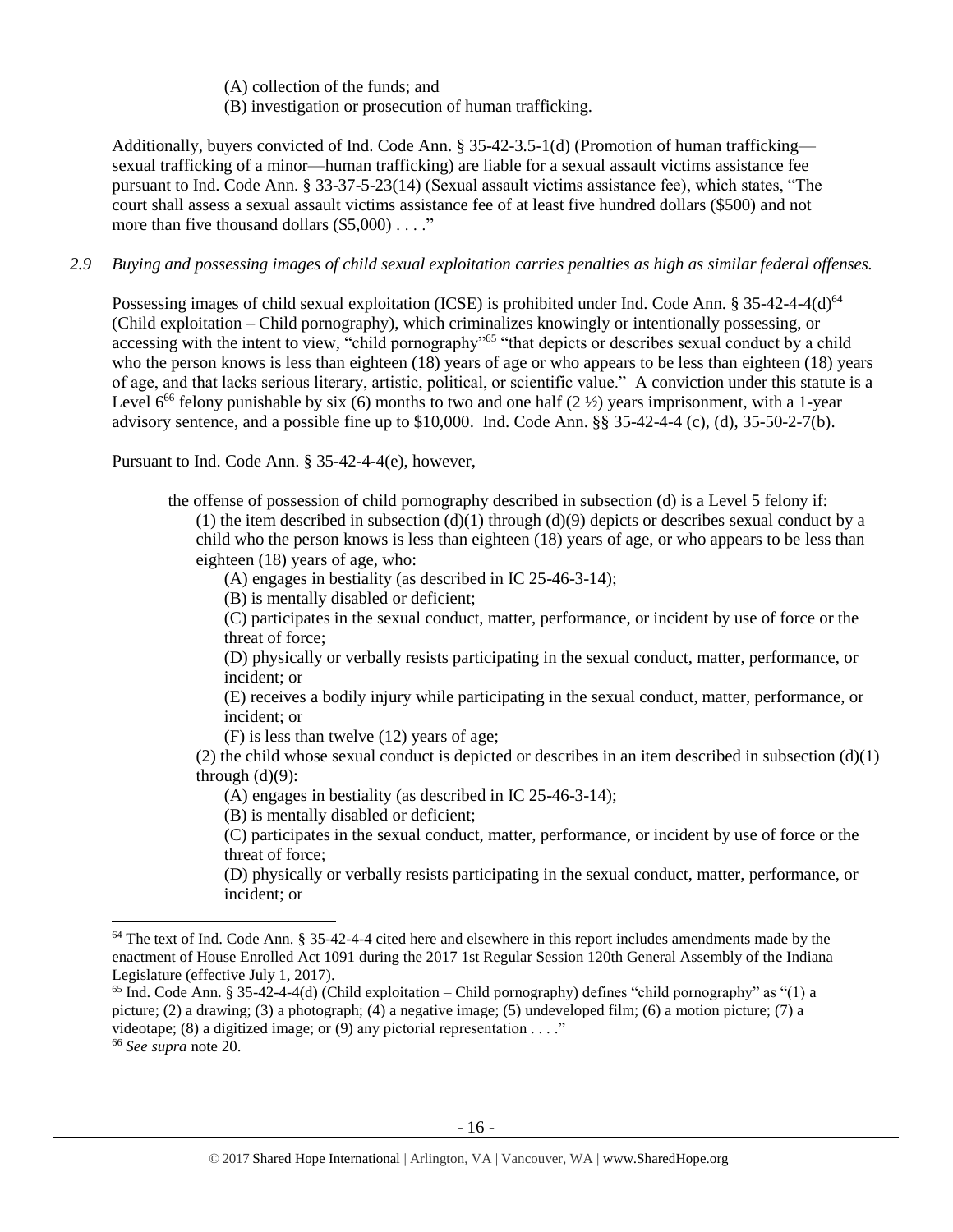(E) receives a bodily injury while participating in the sexual conduct, matter, performance, or incident; or

(F) is less than twelve (12) years of age.

 $\overline{\phantom{a}}$ 

A Level 5 felony is punishable by an imprisonment term of 1–6 years, "with the advisory sentence being four (3) years," and a possible fine up to \$10,000. Ind. Code Ann. § 35-50-2-6(b) (Class C felony; Level 5 felony; commission of nonsupport of child as Class D felony).

In comparison, a federal conviction for possession of  $ICSE^{67}$  is generally punishable by imprisonment for  $5-20$ years and a fine not to exceed \$250,000.<sup>68</sup> Subsequent convictions, however, are punishable by imprisonment up to 40 years and a fine not to exceed \$250,000.<sup>69</sup>

- 2.9.1 Recommendation: Amend Ind. Code Ann. § 35-42-4-4 (Child exploitation Child pornography) to increase penalties to reflect the seriousness of the offense.
- *2.10 Convicted buyers of commercial sex acts with minors are required to register as sex offenders.*

Pursuant to Ind. Code Ann. § 11-8-8-7(a) (Persons who must register), "A sex or violent offender who resides in Indiana," who is or intends to be employed for a certain time period in Indiana, or "who is enrolled or intends to be enrolled" as a student must register under the sex offender chapter.

A "sex or violent offender" is defined to include, among others, persons convicted under Ind. Code Ann. § 35- 42-4-3 (Child molesting), § 35-42-4-4(b),(c) (Child exploitation – Child pornography), § 35-42-4-5 (Vicarious sexual gratification), § 35-42-4-6 (Child solicitation), § 35-42-4-9 (Sexual misconduct with a minor) as a Level 1, Level 2, Level 4, or Level 5 felony, except for under some circumstances where the person convicted is not more than 5 years older than the victim), § 35-42-4-4(d), (e) (Child exploitation – Child pornography), § 35-42- 3.5-1(b)(1)(B), (b)(2), (c), (d)(3) (Promotion of human trafficking—sexual trafficking of a minor—human trafficking), and § 35-44.1-3-10(c) (Sexual misconduct by a service provider with a detained child). Ind. Code Ann. § 11-8-8-5(a)(3), (4), (5), (6), (8), (13), (16), (17), (18), (21). A buyer convicted of these offenses will also be deemed a "sex offender" under Ind. Code Ann. § 11-8-8-4.5(a)(3), (4), (5), (6), (8), (13), (16), (17), (18),

 $67$  18 U.S.C. §§ 2252(a)(2), (a)(4) (Certain activities relating to material involving the sexual exploitation of minors),  $2252A(a)(2)$ –(3) (Certain activities relating to material constituting or containing child pornography), 1466A(a), (b) (Obscene visual representations of the sexual abuse of children).

 $68$  18 U.S.C. §§ 2252(b) (stating that a conviction under subsection (a)(2) is punishable by imprisonment for 5–20 years and a fine, while a conviction under subsection (a)(4) is punishable by imprisonment up to 10 years, a fine, or both),  $2252A(b)(1)$  (a conviction is punishable by imprisonment for  $5-20$  years and a fine), and  $1466A(a)$ , (b) (stating that a conviction under subsection (a) is "subject to the penalties provided in section  $2252A(b)(1)$ ," imprisonment for 5–20 years, and a fine, while a conviction under subsection (b) is "subject to the penalties provided in section 2252A(b)(2)," imprisonment up to 10 years, a fine, or both); *see also* 18 U.S.C §§ 3559(a)(1) (classifying all of the above listed offenses as felonies), and  $3571(b)(3)$  (providing a fine up to \$250,000 for any felony conviction).

 $^{69}$  18 U.S.C. §§ 2252(b) (stating if a person has a prior conviction under subsection (a)(2), or a list of other statutes, a conviction is punishable by a fine and imprisonment for 15–40 years, but if a person has a prior conviction under subsection (a)(4), or a list of other statutes, a conviction is punishable by a fine and imprisonment for  $10-20$  years),  $2252A(b)(1)$  (stating if a person has a prior conviction under subsection (a)(2), (a)(3), or a list of other statutes, a conviction is punishable by a fine and imprisonment for  $15-40$  years), and  $1466A(a)$ , (b) (stating that the penalty scheme for section 2252A(b) applies); *see also* 18 U.S.C §§ 3559(a)(1) (classifying all of the above listed offenses as felonies), and 3571(b)(3) (providing a fine up to \$250,000 for any felony conviction).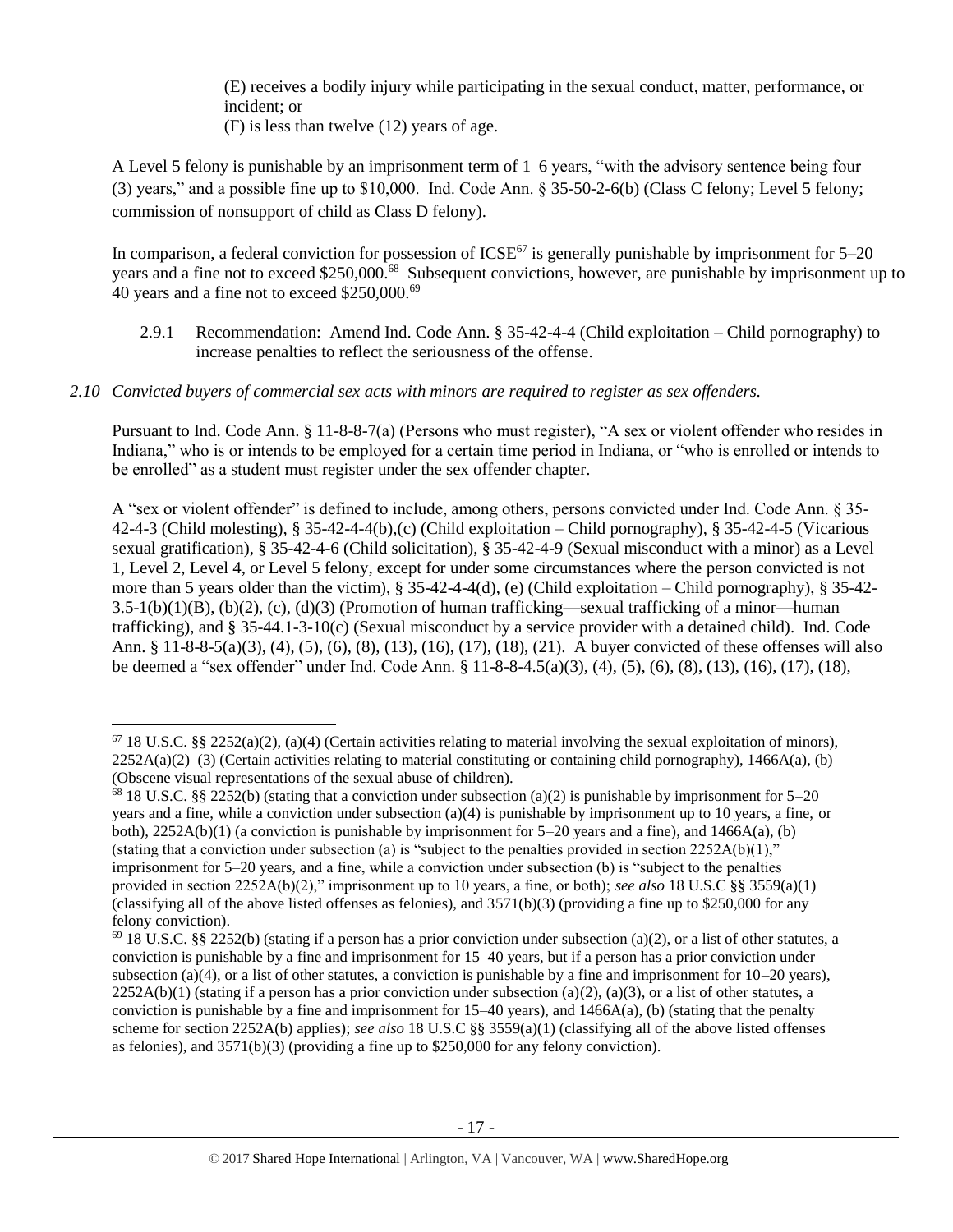(19). Additionally, Ind. Code Ann. § 11-8-8-5(22) and § 11-8-8-4.5(20) require registering as a sex offender if convicted of attempt or conspiracy to commit any of the crimes listed.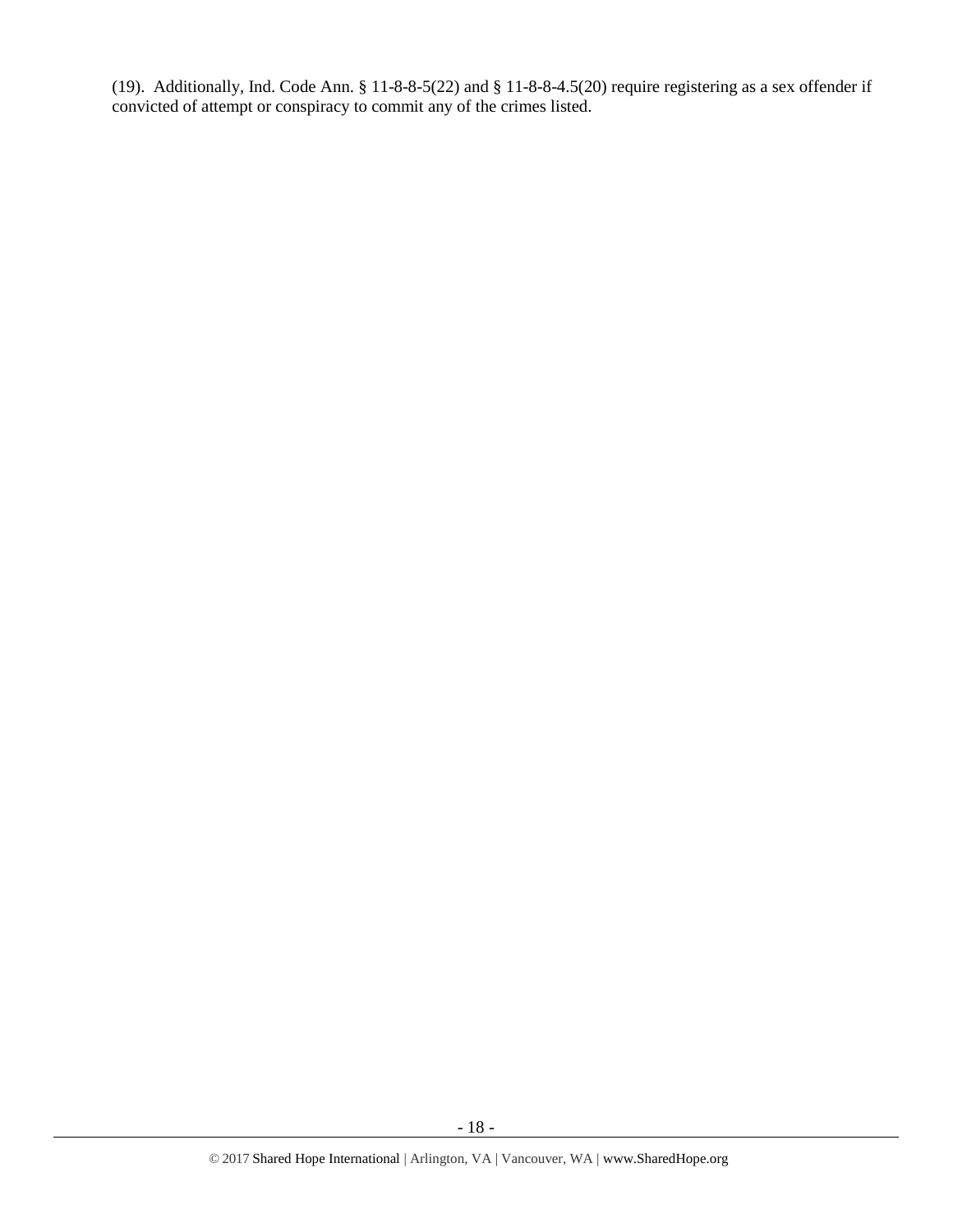#### **FRAMEWORK ISSUE 3: CRIMINAL PROVISIONS FOR TRAFFICKERS**

#### *Legal Components:*

- *3.1 Penalties for trafficking a child for sexual exploitation are as high as federal penalties.*
- *3.2 Creating and distributing images of child sexual exploitation carries penalties as high as similar federal offenses.*
- *3.3 Use of the Internet or electronic communications to lure, entice, recruit or purchase commercial sex acts with a minor is a separate crime or results in an enhanced penalty for traffickers.*
- *3.4 Financial penalties for traffickers are sufficiently high to expose the crime and reach assets for forfeiture and vehicles for impound.*
- *3.5 Sex offender registry laws include domestic minor sex trafficking as an offense for which the perpetrator must register.*
- *3.6 Laws relating to termination of parental rights include sex trafficking or commercial sexual exploitation of children (CSEC) offenses as grounds for termination in order to prevent traffickers from exploiting their parental rights as a form of control.*

*\_\_\_\_\_\_\_\_\_\_\_\_\_\_\_\_\_\_\_\_\_\_\_\_\_\_\_\_\_\_\_\_\_\_\_\_\_\_\_\_\_\_\_\_\_\_\_\_\_\_\_\_\_\_\_\_\_\_\_\_\_\_\_\_\_\_\_\_\_\_\_\_\_\_\_\_\_\_\_\_\_\_\_\_\_\_\_\_\_\_\_\_\_\_*

## *Legal Analysis:*

*3.1 Penalties for trafficking a child for sexual exploitation are as high as federal penalties.* 

A trafficker can be prosecuted under Ind. Code Ann. § 35-42-3.5-1(a)(2)(B), (C) (Promotion of human trafficking—sexual trafficking of a minor—human trafficking) if one "by force, threat of force, or fraud, knowingly or intentionally recruits, harbors, or transports another person. . . to force the other person into . . . prostitution; or . . . participating in sexual conduct (as defined by IC 35-42-4-4 [Child exploitation – Child pornography])." Promotion of human trafficking is a Level 4<sup>70</sup> felony. Ind. Code Ann. §§ 35-42-3.5-1(a), 35-50-2-55.

In addition, if a trafficker is "at least eighteen (18) years of age" and "knowingly or intentionally sells or transfers custody of a child less than eighteen (18) years of age for the purpose of prostitution, juvenile prostitution,<sup>71</sup> or participating in sexual conduct," the trafficker could be convicted of "sexual trafficking of a minor, a Level  $2^{72}$  felony." Ind. Code Ann. §§ 35-42-3.5-1(c),<sup>73</sup> 35-50-2-4.5. Lastly, a trafficker could be convicted of promotion of human trafficking of a minor under § 35-42-3.5-1(b) for recruiting, harboring, or transporting a minor under

- (1) eighteen (18) years of age with the intent of:
	- (A) engaging the child in:
		- (i) forced labor; or
		- (ii) involuntary servitude; or
	- (B) inducing or causing the child to:

(i) engage in prostitution or juvenile prostitution; or

(ii) engaging in a performance or incident that includes sexual conduct in violation of IC 35-42- 4-4(b) or IC 35-42-4-4(c) (child exploitation); or

 $\overline{a}$ 

- <sup>72</sup> *See supra* note [6.](#page-2-2)
- <sup>73</sup> *See supra* note [2.](#page-0-0)

<sup>70</sup> *See supra* note [8.](#page-2-1)

<sup>71</sup> *See supra* note [11](#page-3-0) for definitions of "juvenile prostitution" and "juvenile prostitution victim."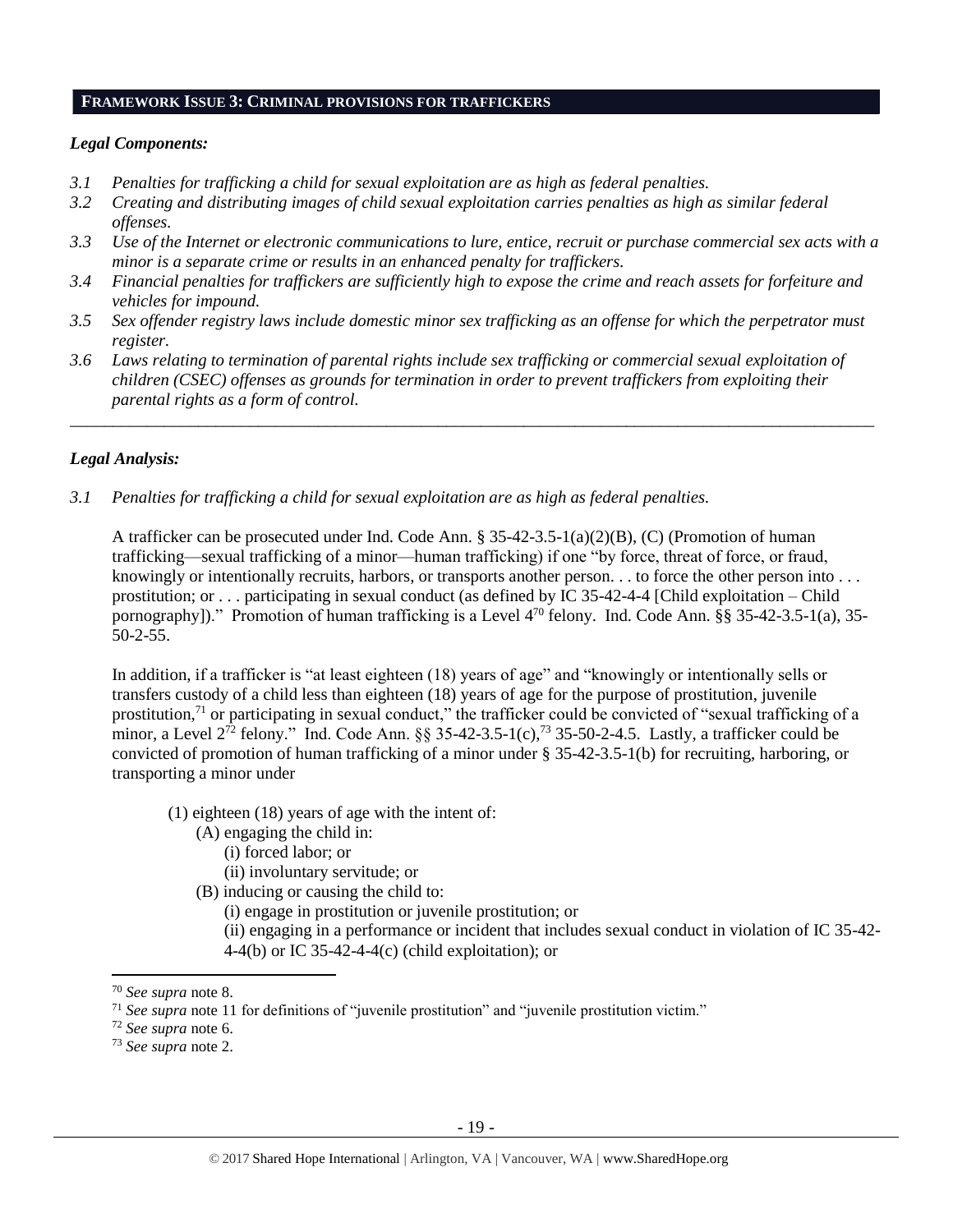(2) sixteen (16) years of age with the intent of inducing or causing the child to participate in sexual conduct (as defined by IC  $35-42-4-4$ )...

Promotion of human trafficking of a minor under § 35-42-3.5-1(b) is a Level 3<sup>74</sup> felony. Ind. Code Ann. §§ 35-42-3.5-1(b), 35-50-2-5.

Traffickers may also face prosecution under a number of other laws. A trafficker convicted under Ind. Code Ann. § 35-45-4-4(b)<sup>75</sup> (Promoting prostitution) ordinarily faces punishment for a Level  $5^{76}$  felony; if, however, the trafficker "entices or compels" a person under 18 "to become a . . . juvenile prostitution victim," the trafficker will be guilty of a Level  $4^{77}$  felony. Ind. Code Ann. §§ 35-45-4-4(b), 35-50-2-5.

In addition, because Ind. Code Ann.  $\S 35-42-4-6(a)$  (Child solicitation) defines "solicit" broadly,<sup>78</sup> subsections (b) and (c) also could apply to traffickers. A trafficker 18 or older who solicits a child under 14, or a trafficker 21 or older who solicits a child between 14-15 years old, is guilty of a Level 5<sup>79</sup> felony. Ind. Code Ann. §§ 35- 42-4-6(b)-(c), 35-50-2-6(c).

In addition, under Ind. Code Ann. § 35-45-15-5(a) (Money laundering), a person commits money laundering if, "knowingly or intentionally," he does any of the following:

(1) acquires or maintains an interest in, receives, conceals, possesses, transfers, or transports the proceeds of criminal activity;

(2) conducts, supervises, or facilitates a transaction involving the proceeds of criminal activity; or (3) invests, expends, receives, or offers to invest, expend, or receive, the proceeds of criminal activity or funds that are the proceeds of criminal activity, and the person knows that the proceeds or funds are the result of criminal activity;

. . . .

"Criminal activity" is defined as including "any offense . . . classified as a felony under Indiana or United States law," while "proceeds" is defined as "funds acquired or derived directly or indirectly from, produced through, or realized through an act." Ind. Code Ann. §§ 35-45-15-1, 35-45-15-4. Based on those definitions, a trafficker who receives money from domestic minor human sex trafficking could be convicted of money laundering, generally a Level  $6^{80}$  felony. Ind. Code Ann. §§ 35-45-15-5(a), 35-50-2-7(a). The offense is also subject to penalty enhancements, including where the proceeds are at least \$50,000, which increases the offense to a Level 5 <sup>81</sup> felony. Ind. Code Ann. §§ 35-45-15-5(a), 35-50-2-6(c).

Additionally, under Ind. Code Ann. § 35-45-1-5(b)(2)<sup>82</sup> (Common nuisance; defined; offense; felony), a trafficker could be held liable for a Class A misdemeanor for "knowingly or intentionally visit[ing] a common nuisance"<sup>83</sup> if "the common nuisance is used as a location for a person to pay, offer to pay, or agree to pay for a

l

<sup>74</sup> *See supra* note [4.](#page-1-1)

<sup>75</sup> *See supra* note [10.](#page-3-1)

<sup>76</sup> *See supra* note [7.](#page-2-0)

<sup>77</sup> *See supra* note [8.](#page-2-1)

<sup>78</sup> *See supra* note [14.](#page-3-2)

<sup>79</sup> *See supra* note [7.](#page-2-0)

<sup>80</sup> *See supra* note [20.](#page-4-0)

<sup>81</sup> *See supra* note [7.](#page-2-0)

<sup>82</sup> *See supra* note [46.](#page-10-0)

<sup>&</sup>lt;sup>83</sup> Ind. Code Ann. § 35-45-1-5 (a)(4) includes as a "common nuisance,"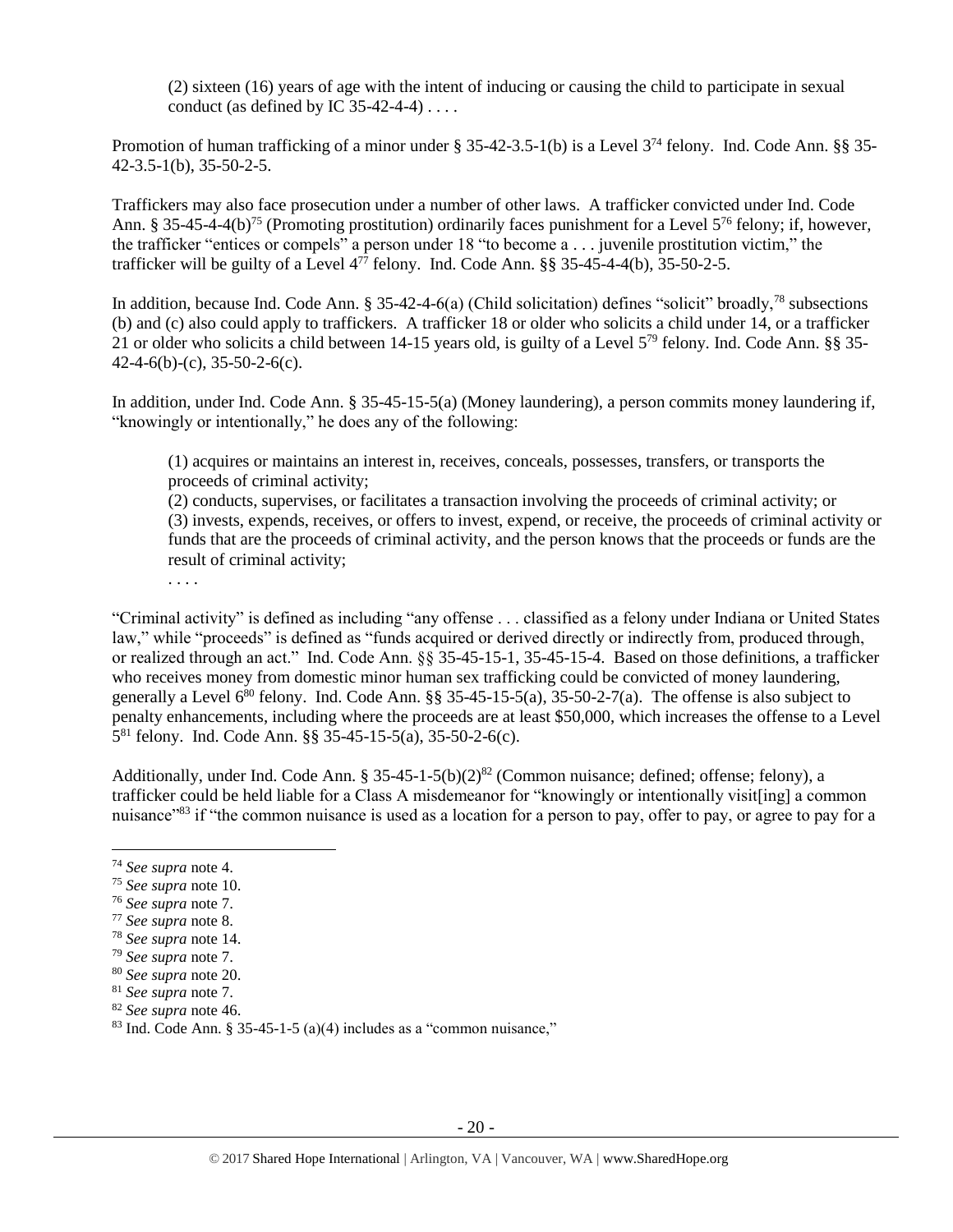person who has been forced into forced labor, involuntary servitude, prostitution, or juvenile prostitution . . . ." Further, pursuant to Ind. Code Ann. § 35-45-1-5(c), "[a] person who knowingly or intentionally maintains a common nuisance commits maintaining a common nuisance, a Level 6 felony." A Class A misdemeanor is punishable by a prison sentence up to 1 year and a possible fine not to exceed \$5,000, and a Level 6 felony is punishable by an imprisonment term of six (6) months to two and one half  $(2 \frac{1}{2})$  years, with a 1-year advisory sentence, and a possible fine up to \$10,000. Ind. Code Ann. §§ 35-45-1-5, 35-50-3-2, 35-50-2-7(b).

In comparison, if the victim is under the age of 14, a conviction under the Trafficking Victims Protection Act  $(TVPA)^{84}$  for child sex trafficking is punishable by 15 years to life imprisonment and a fine not to exceed \$250,000. 18 U.S.C. §§ 1591(b)(1), 3559(a)(1), 3571(b)(3). If the victim is between the ages of 14–17 a conviction is punishable by 10 years to life imprisonment and a fine not to exceed \$250,000. 18 U.S.C. §§ 1591(b)(2), 3559(a)(1), 3571(b)(3). A conviction is punishable by mandatory life imprisonment however, if the trafficker has a prior conviction for a federal sex offense<sup>85</sup> against a minor. 18 U.S.C. § 3559(e)(1).

## *3.2 Creating and distributing images of child sexual exploitation carries penalties as high as similar federal offenses.*

Traffickers who create or distribute images of child sexual exploitation (ICSE) in violation of Ind. Code Ann. § 35-42-4-4(b) or (c)<sup>86</sup> (Child exploitation – Child pornography) can be subject to a Level  $5^{87}$  felony or Level  $4^{88}$  felony, respectively. A Level 5 felony is punishable by an imprisonment term of 1–6 years, "with the advisory sentence being four (4) years," and a possible fine up to \$10,000. Ind. Code Ann. § 35-50-2-6(c) (Level 5 or Class C felony). A Level 4 felony is punishable by a term of imprisonment between 2-12 years, "with the advisory sentence being four (4) years" and a possible fine up to \$10,000. Ind. Code Ann. § 35-50-2-5.5 (Level 4 felony).

Also, Ind. Code Ann. § 35-49-3-2 (Obscene performance) states, "A person who knowingly or intentionally engages in, participates in, manages, produces, sponsors, presents, exhibits, photographs, films, or videotapes any obscene performance<sup>89</sup> commits a Class A misdemeanor. However, the offense is a Level  $6^{90}$  felony if the

<span id="page-20-0"></span>a building, structure, vehicle, or other place that is used . . . [t]o provide a location for a person to pay, offer to pay, or agree to pay money or other property to another person for an individual whom the person knows has been forced into:

(A)forced labor; (B)involuntary servitude; or (C)prostitution or juvenile prostitution.

<sup>84</sup> *See supra* note [53.](#page-11-0)

 $\overline{\phantom{a}}$ 

<sup>85</sup> *See supra* note [54.](#page-11-1) 

<sup>86</sup> *See supra* Component 1.2 for full discussion of Ind. Code Ann. § 35-42-4-4(b) or (c) (Child exploitation – Child pornography).

<sup>87</sup> *See supra* note [7.](#page-2-0)

<sup>88</sup> *See supra* note [8.](#page-2-1)

<sup>89</sup> "Performance' means any play, motion picture, dance, or other exhibition or presentation, whether pictured, animated, or live, performed before an audience of one (1) or more persons." Ind. Code Ann. § 35-49-1-7. Additionally, pursuant to Ind. Code Ann. § 35-49-2-1 (Obscene matter or performance),

A matter or performance is obscene for purposes of this article if:

(1) The average person, applying contemporary community standards, finds that the dominant theme of the matter or performance, taken as a whole, appeals to the prurient interest in sex;

(2) The matter or performance depicts or describes, in a patently offensive way, sexual conduct; and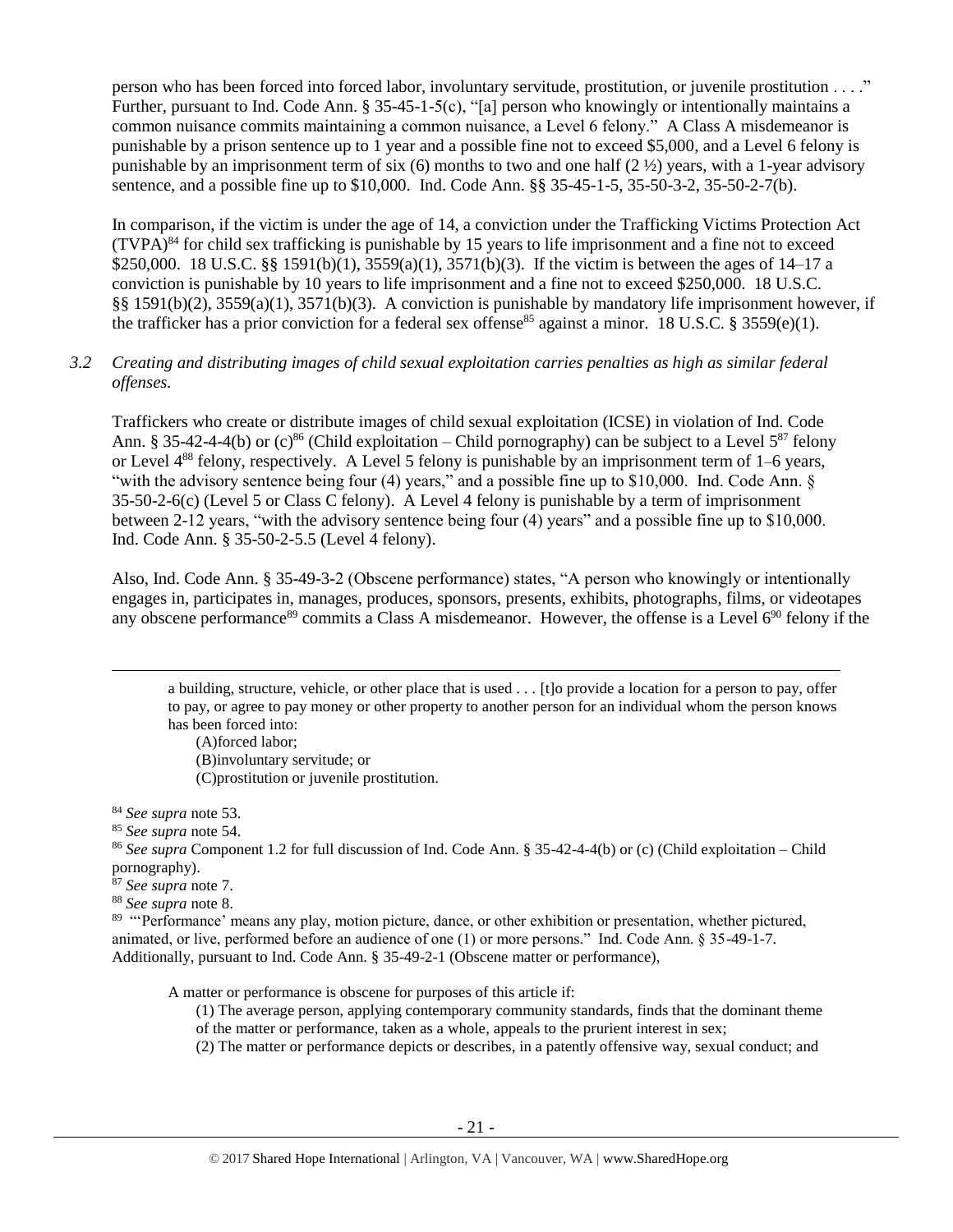obscene performance depicts or describes sexual conduct involving any person who is or appears to be under sixteen (18) years of age."

In comparison, if the victim is under the age of 14, a conviction under the TVPA for child sex trafficking is punishable by 15 years to life imprisonment and a fine not to exceed \$250,000. 18 U.S.C. §§ 1591(b)(1), 3559(a)(1), 3571(b)(3). If the victim is between the ages of  $14-17$  a conviction is punishable by 10 years to life imprisonment and a fine not to exceed \$250,000. 18 U.S.C. §§ 1591(b)(2), 3559(a)(1), 3571(b)(3). A conviction is punishable by mandatory life imprisonment however, if the trafficker has a prior conviction for a federal sex offense<sup>91</sup> against a minor. 18 U.S.C. § 3559(e)(1). Additionally, a federal conviction for distribution of  $ICSE^{92}$  is generally punishable by imprisonment for 5–20 years and a fine not to exceed 250,000.<sup>93</sup> Subsequent convictions, however, are punishable by imprisonment up to 40 years and a fine not to exceed \$250,000.<sup>94</sup>

*3.3 Using the Internet or electronic communications to lure, entice, recruit, or sell commercial sex acts with a minor is a separate crime or results in an enhanced penalty for traffickers.*

No Indiana law independently criminalizes the use of the Internet to lure, entice, recruit, or purchase commercial sex acts with a minor; however, two laws include penalty enhancements when the Internet is used to commit the offense for offenses that are not specifically commercial.

Ind. Code Ann. § 35-42-4-6 (Child solicitation), imposes a penalty enhancement for a trafficker who uses a computer network to solicit a minor or individual that is believed to be a child under 16 to engage in sexual intercourse, making the crime a Level  $5^{95}$  felony. Ind. Code Ann. §§ 35-42-4-9(b), (c), 35-50-2-6(a). A trafficker who did not use a computer network to solicit the child would only be guilty of a Level  $6^{96}$  felony. Ind. Code Ann. §§ 35-42-4-9(b), (c), 35-50-2-7(b).

> (3) The matter or performance, taken as a whole, lacks serious literary, artistic, political, or scientific value.

<sup>90</sup> *See supra* note [20.](#page-4-0)

 $\overline{a}$ 

<sup>91</sup> *See supra* note [54.](#page-11-1) 

 $92$  18 U.S.C. § 2252(a)(1), (a)(2), (a)(3) (Certain activities relating to material involving the sexual exploitation of minors),  $2252A(a)(2)$ –(3) (Certain activities relating to material constituting or containing child pornography), 1466A(a) (Obscene visual representations of the sexual abuse of children).

<sup>93</sup> 18 U.S.C. §§ 2252(b) (stating that a conviction under subsection (a)(1), (a)(2) or (a)(3) is punishable by imprisonment for  $5-20$  years and a fine),  $2252A(b)(1)$  (a conviction is punishable by imprisonment for  $5-20$  years and a fine), and 1466A(a), (b) (stating that a conviction under subsection (a) is "subject to the penalties provided in section 2252A(b)(1)," imprisonment for 5–20 years and a fine, while a conviction under subsection (b) is "subject to the penalties provided in section 2252A(b)(2)," imprisonment up to 10 years, a fine, or both); *see also* 18 U.S.C §  $3559(a)(1)$  (classifying all of the above listed offenses as felonies) and  $3571(b)(3)$  (providing a fine up to \$250,000 for any felony conviction).

<sup>94</sup> 18 U.S.C. §§ 2252(b) (stating if a person has a prior conviction under subsection (a)(1), (a)(2), or (a)(3) or a list of other statutes, a conviction is punishable by a fine and imprisonment for 15–40 years), 2252A(b)(1) (stating if a person has a prior conviction under subsection (a)(2), (a)(3), or a list of other statutes, a conviction is punishable by a fine and imprisonment for 15–40 years), and 1466A(a), (b) (stating that the penalty scheme for section 2252A(b) applies); *see also* 18 U.S.C §§ 3559(a)(1) (classifying all of the above listed offenses as felonies) and 3571(b)(3) (providing a fine up to \$250,000 for any felony conviction).

<sup>95</sup> *See supra* note [7.](#page-2-0)

<sup>96</sup> *See supra* note [20.](#page-4-0)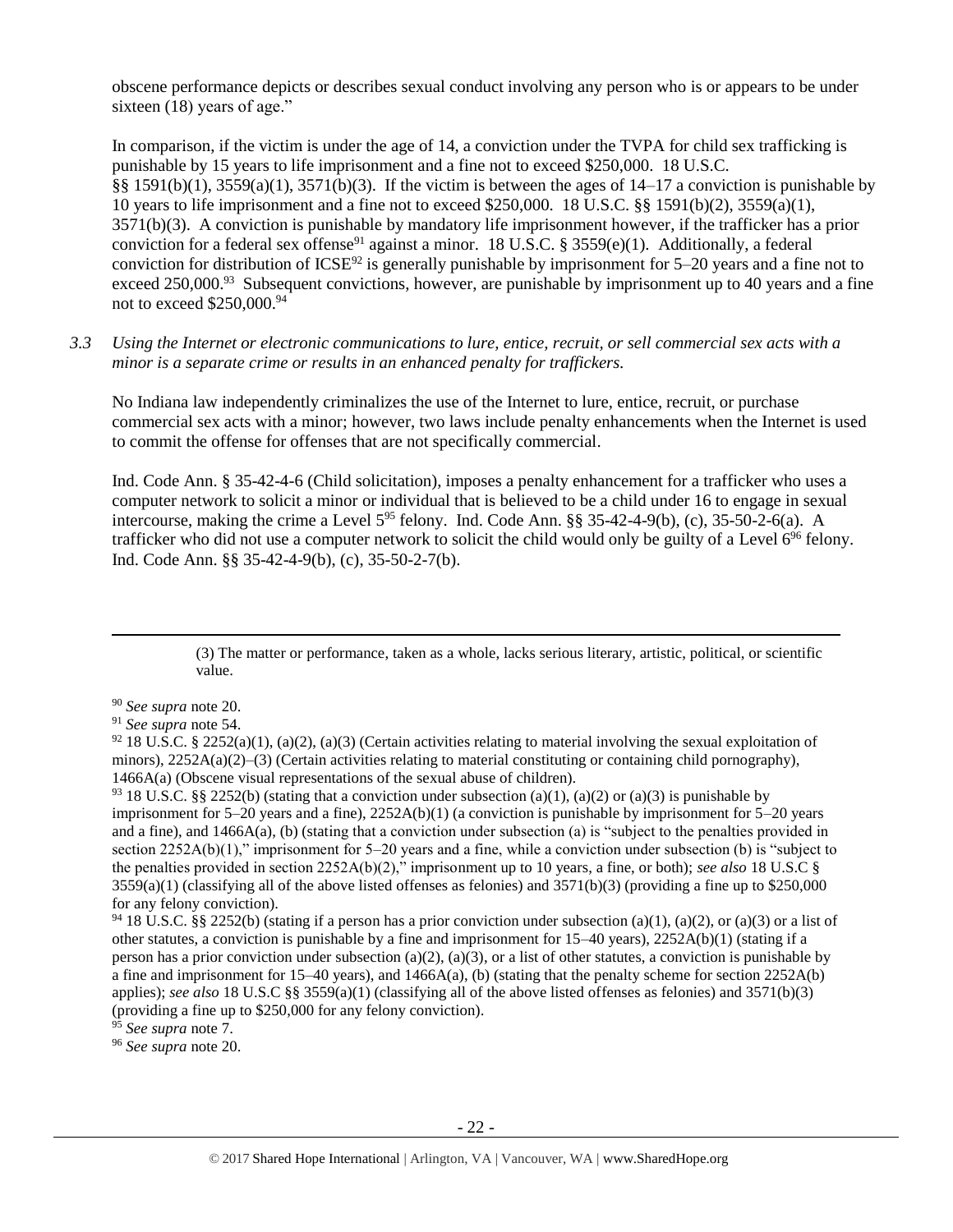Ind. Code Ann. § 35-42-4-13 (c) (Inappropriate communication with child) imposes a penalty enhancement where a defendant uses a computer network. The use of a computer network enhances the crime from a Class B misdemeanor to a Class A misdemeanor, punishable by imprisonment up to 1 year and a possible fine not to exceed \$5,000. Ind. Code Ann. §§ 35-42-4-13(c), 35-50-3-2.

# *3.4 Financial penalties for traffickers, including asset forfeiture, are sufficiently high.*

Traffickers convicted of crimes related to domestic minor sex trafficking under Indiana law may be ordered to pay fines, make restitution to the victim, and forfeit proceeds of the crime or property used in connection with the crime. Traffickers convicted under Ind. Code Ann. § 35-42-3.5-1 (Promotion of human trafficking—sexual trafficking of a minor—human trafficking), § 35-45-4-4 (Promoting prostitution), § 35-52-4-6 (Child solicitation), § 35-42-4-4(b), (c) (Child exploitation – Child pornography), or § 35-45-15-5 (Money laundering), all felonies, can be ordered to pay a possible fine up to \$10,000. Ind. Code Ann. §§ 35-50-2-4 to -7. Also, under Ind. Code Ann. § 34-45-1-5 (Common nuisance; defined; offense; felony) a trafficker is liable for a possible fine up to \$5,000, as a Class A misdemeanor. Ind. Code Ann. §§ 34-45-1-5, 35-50-3-2. Additionally, under Ind. Code Ann. § 35-50-5-2 (Fines as alternative penalty for felony or misdemeanor), "In the alternative to the provisions concerning fines in this article, a person may be fined a sum equal to twice his pecuniary gain, or twice the pecuniary loss sustained by victims of the offense he committed."

A court shall order a trafficker convicted of violating Indiana's human trafficking law to make restitution to the victim of the crime. Ind. Code Ann. § 35-42-3.5-2 (Restitution to victim) states, "In addition to any sentence or fine imposed for a conviction of an offense under section 1 [IC 35-42-3.5-1] of this chapter, the court shall order the person convicted to make restitution to the victim of the crime under IC 35-50-5-3 [Restitution orders]." Ind. Code Ann. § 35-50-5-3(k) states,

The court shall order a person convicted of an offense under IC 35-42-3.5 to make restitution to the victim of the crime in an amount equal to the greater of the following:

(1) The gross income or value to the person of the victim's labor or services.

(2) The value of the victim's labor as guaranteed under the minimum wage and overtime provisions of:

(A) the federal Fair Labor Standards Act of 1938, as amended (29 U.S.C. 201-209); or

(B) IC 22-2-2 (Minimum Wage); whichever is greater.

Restitution may be ordered, at the court's discretion, for violations of CSEC, sexual offense laws, or criminal gang recruitment under Ind. Code Ann. § 35-50-5-3(a), which permits the court to order a defendant convicted of a felony or misdemeanor to make restitution to the victim. In determining the amount of restitution a defendant must pay, pursuant to Ind. Code Ann. § 35-50-5-3(a), the court will consider the following:

(1) property damages of the victim incurred as a result of the crime, based on the actual cost of repair (or replacement if repair is inappropriate);

(2) medical and hospital costs incurred by the victim (before the date of sentencing) as a result of the crime;

(3) the cost of medical laboratory tests to determine if the crime has caused the victim to contract a disease or other medical condition;

(4) earnings lost by the victim (before the date of sentencing) as a result of the crime including earnings lost while the victim was hospitalized or participating in the investigation or trial of the crime; and (5) funeral, burial, or cremation costs incurred by the family or estate of a homicide victim as a result of the crime.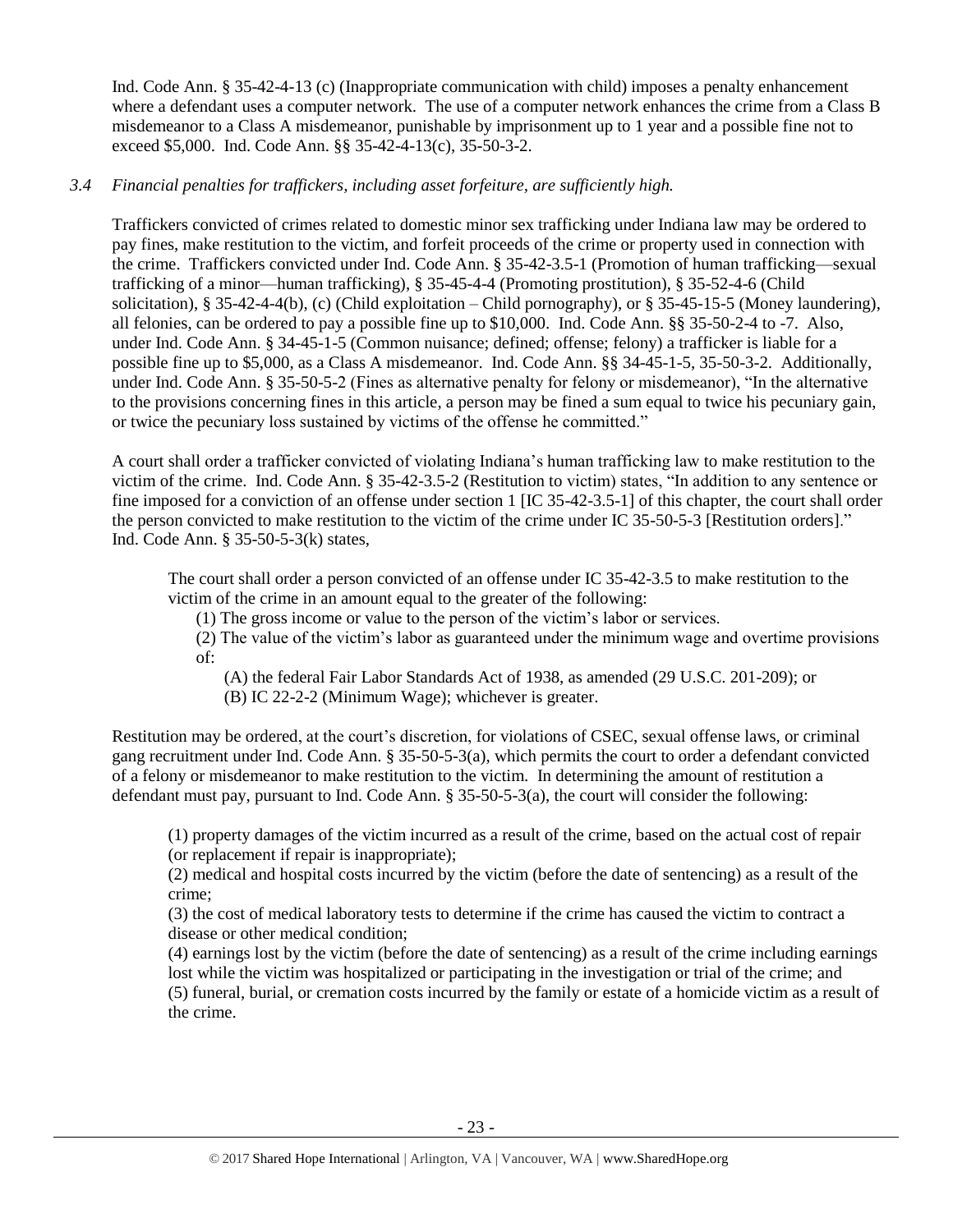Moreover, restitution is mandatory for criminal gang members. Pursuant to Ind. Code Ann. § 35-45-9-6 (Restitution), "In addition to any sentence or fine imposed on a criminal organization member for committing a felony or misdemeanor, the court shall order a criminal organization member convicted of a felony or misdemeanor to make restitution to the victim of the crime under IC 35-50-5-3."

Several forfeiture provisions, which are civil and discretionary in nature, apply to traffickers. Ind. Code Ann. § 34-24-1-1(a)(3) (Property which may be seized) permits seizure of "[a]ny portion of real or personal property purchased with money that is traceable as a proceed of a violation of a criminal statute." Furthermore, vehicles used by traffickers to "(A) commit, attempt to commit, or conspire to commit; (B) facilitate the commission of; or (C) escape from the commission of; ... kidnapping (IC 35-42-3-2) ... child molesting (IC 35-42-4-3), or child exploitation (IC 35-42-4-4)" may also be seized. Ind. Code Ann.  $\S 34-24-1-1(a)(4)$ . In addition, "[a]ny equipment, including computer equipment and cellular telephones, used for or intended for use in preparing, photographing, recording, videotaping, digitizing, printing, copying, or disseminating matter in violation of IC 35-42-4 [Sex crimes]" may be seized, but only if it is proven "by a preponderance of the evidence that the owner of the equipment knowingly permitted the equipment to be used to engage in conduct that subjects it to seizure under subsection (a)(10)." Ind. Code Ann.  $\S 34-24-1-1(1)(10)$ , (c). Ind. Code Ann.  $\S 34-24-1-1(18)$ also provides for forfeiture of "[r]eal or personal property, including a vehicle, that is used by a person to: (A) commit, attempt to commit, or conspire to commit; (B) facilitate the commission of; or (C) escape from the commission of; a violation of IC 35-42-3.5-1 (human trafficking) or IC 35-45-4-4 (promoting prostitution)." Pursuant to Ind. Code Ann. § 34-24-1-9, "The money received under this subsection must be used solely for the benefit of any agency directly participating in the seizure or forfeiture for purposes consistent with federal laws and regulations." Seizure of such forfeitable property is governed by Ind. Code Ann. § 34-24-1-9.

Traffickers may also face forfeiture under nuisance laws.<sup>97</sup> Ind. Code Ann. § 32-30-7-1 ("Indecent nuisance" defined) provides,

As used in this chapter, "indecent nuisance" means a:

(1) place in or upon which prostitution (as described in IC 35-45-4);

. . . . (4) public place in or upon which human trafficking (as described in IC 35-42-3.5-1); is conducted, permitted, continued, or exists, and the personal property and contents used in conducting and maintaining the place for such a purpose.

Ind. Code Ann. § 32-30-7-24.5 (Distribution of money) provides,

Money collected under this chapter concerning a public place in or upon which human trafficking (as described in IC 35-42-3.5-1) is conducted, permitted, continued, or exists, and the personal property and contents used in conducting and maintaining the place for such a purpose shall be distributed as follows:

- (1) direct the removal of all personal property and contents that:
	- (A) are located at the place described in the complaint;
	- (B) are used in conducting the indecent nuisance . . . .

l  $97$  Ind. Code Ann. § 32-30-7-1 ("Indecent nuisance" defined) provides in part,

<sup>(</sup>a) If the existence of an indecent nuisance is admitted or established as provided in section 21 of this chapter, the court shall enter an order of abatement as a part of the judgment in the case. The order of abatement must: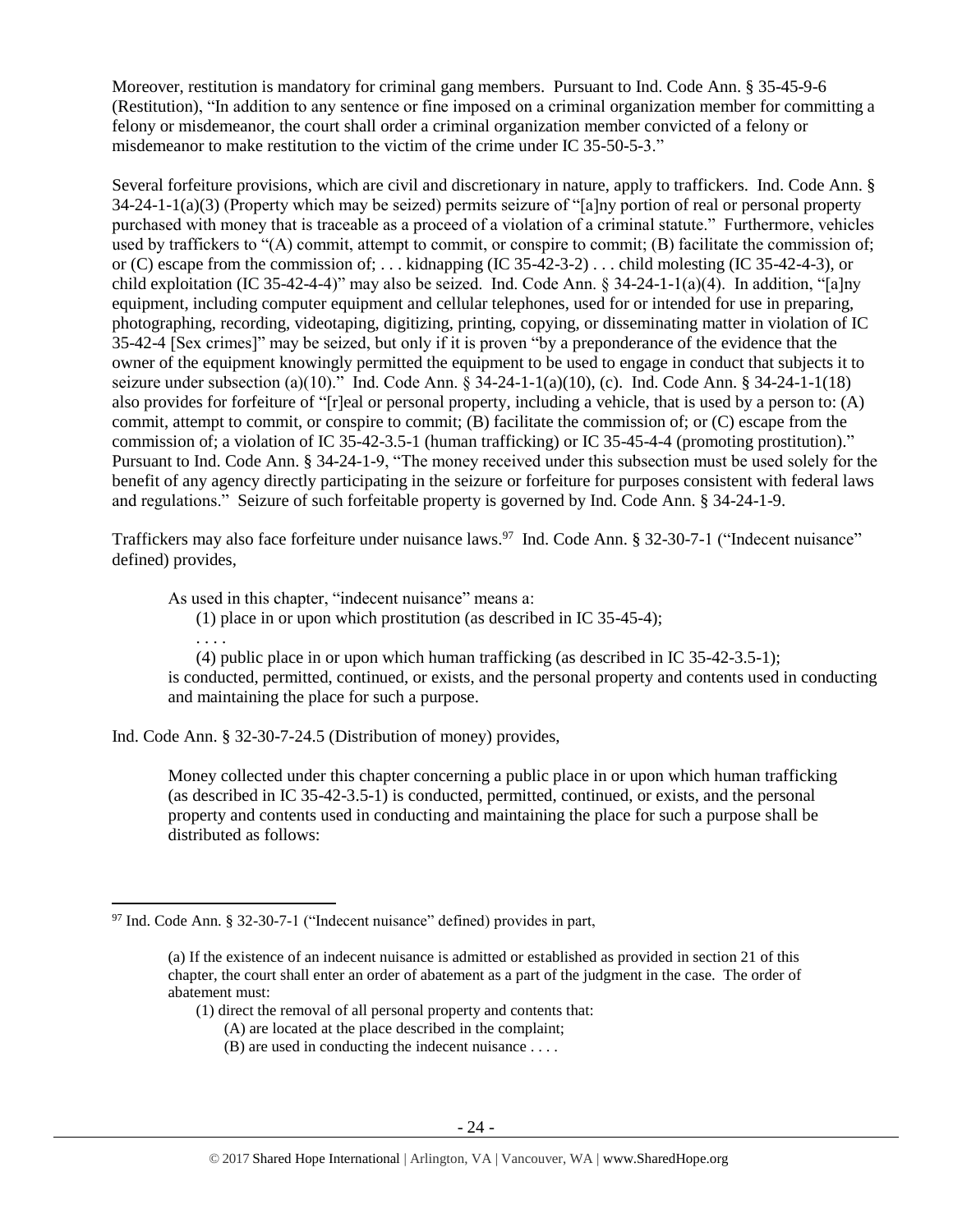(1) Eighty percent (80%) of the money collected shall be deposited in the human trafficking prevention and victim assistance fund established by IC 5-2-6-25, to be used for the purposes of the fund.

(2) Twenty percent (20%) of the money collected shall be transferred to the county auditor for deposit in the county general fund. Money deposited in the county general fund under this subdivision may only be appropriated to the prosecuting attorney to defray expenses incurred in the:

(A) collection of the funds; and

(B) investigation or prosecution of human trafficking.

Additionally, individuals convicted of Ind. Code Ann. § 35-42-3.5-1(a)–(d) (Promotion of human trafficking sexual trafficking of a minor—human trafficking) are liable for a sexual assault victims assistance fee pursuant to Ind. Code Ann. § 33-37-5-23(11)–(14) (Sexual assault victims assistance fee), which states, "The court shall assess a sexual assault victims assistance fee of at least five hundred dollars (\$500) and not more than five thousand dollars  $(\$5,000)$ ...."

# *3.5 Convicted traffickers are required to register as sex offenders.*

 $\overline{\phantom{a}}$ 

Pursuant to Ind. Code Ann. § 11-8-8-7(a) (Persons who must register), "A sex or violent offender who resides in Indiana," who is or intends to be employed for a certain time period in Indiana, or "who is enrolled or intends to be enrolled" as a student must register under the sex offender chapter. A "sex or violent offender" is defined to include, among others, persons convicted under Ind. Code Ann. § 35-42-4-4(b),(c) (Child exploitation – Child pornography), § 35-42-4-6 (Child solicitation), § 35-45-4-4 (Promoting prostitution when the prostituted person is a minor), § 35-42-3.5-1(a)(2), (b)(1)(B), (b)(2), (c), (d)(3) (Promotion of human trafficking—sexual trafficking of a minor—human trafficking, and § 35-44.1-3-10(c) (Sexual misconduct by a service provider with a detained child). Ind. Code Ann. § 11-8-8-5(a)(4), (6), (14), (15), (16), (17), (18), (21). A trafficker convicted of these offenses will also be deemed a "sex offender" under Ind. Code Ann. § 11-8-8-4.5(a) (4), (6), (14), (15), (16), (17), (18), (19). Additionally, Ind. Code Ann. §§ 11-8-8-5(22) and 11-8-8-4.5(20) require registering as a sex offender if convicted of attempt or conspiracy to commit any of the crimes listed.

*3.6 Laws relating to termination of parental rights include sex trafficking or commercial sexual exploitation of children (CSEC) offenses as grounds for termination in order to prevent traffickers from exploiting their parental rights as a form of control.* 

Ind. Code Ann. § 31-35-3-1 (Applicability of chapter) states, "This chapter applies the termination of the parent-child relationship between an individual convicted of an offense listed in section 4(1) [IC 31-35-3-4(1)] of this chapter and a child described in section 4(2) [IC 31-35-3-4(2)] of this chapter." The list of offenses in Ind. Code Ann. § 31-35-3-4(1) (Filing of a petition) does not include violations of Ind. Code Ann. § 35-42-3.5-1 (Promotion of human trafficking—sexual trafficking of a minor—human trafficking), § 35-42-4-6 (Child solicitation) or § 35-45-4-4 (Promoting prostitution). However, the list does include Ind. Code Ann. § 35-42-4- 4 (Child exploitation – Child pornography), § 35-42-4-3 (Child molesting), and § 35-42-4-9 (Sexual misconduct with a minor).<sup>98</sup> Under Ind. Code Ann. § 31-35-3-4(2), the victim must be under 16 and the offender's child or the offender's spouse's child. If the requirements of Ind. Code Ann. § 31-35-3-4 are met, "the attorney for the department, the child's guardian ad litem, or the court appointed special advocate may file a petition with the juvenile or probate court to terminate the parent-child relationship of the individual who has committed the

<sup>98</sup> Other crimes constituting grounds for a petition for terminating parental rights include Ind. Code Ann. § 35-42-1- 1 (Murder), § 35-42-1-1 (Causing suicide), § 35-42-1-3 (Voluntary manslaughter), § 35-42-1-4 (Involuntary manslaughter), § 35-42-4-1 (Rape), and § 35-46-1-3 (Incest). Ind. Code Ann. § 31-35-3-4.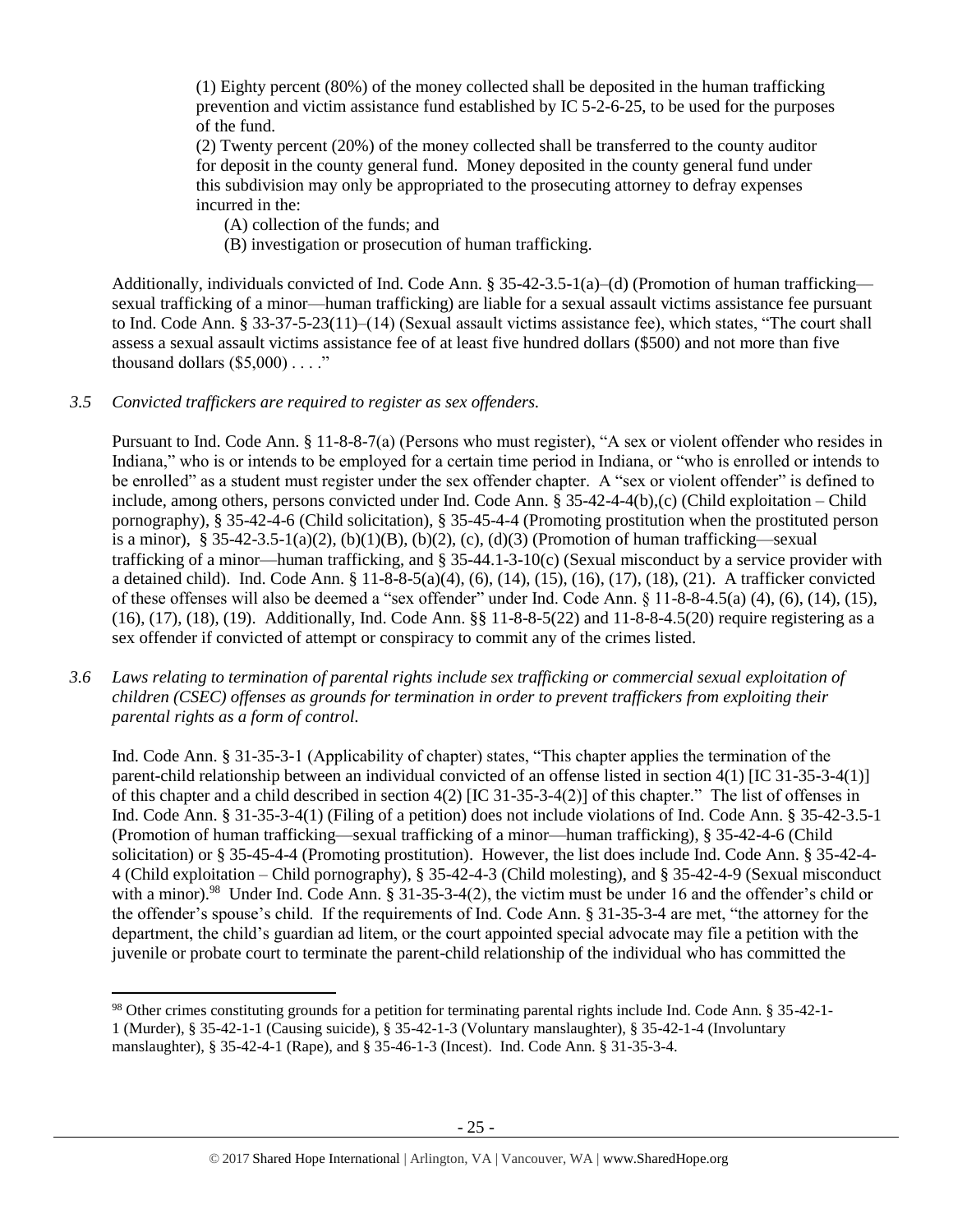offense with the victim of the offense, the victim's siblings, or any biological or adoptive child of that individual." Ind. Code Ann. § 31-35-3-4. "If the court finds that the allegations in a petition described in section 4 [IC 31-35-3-4] of this chapter are true, the court shall terminate the parent-child relationship." Ind. Code Ann. § 31-35-3-9(a).

In addition, chapter 2, pursuant to Ind. Code Ann. § 31-35-2-1 (Applicability of chapter), "applies to the termination of the parent-child relationship involving: (1) a delinquent child; or (2) a child in need of services." Ind. Code Ann. § 31-34-1-3.5(a) (Victim of human sexual trafficking offense) specifically provides that a child victim of "human or sexual trafficking (as defined in IC 31-9-2-133.1) or equivalent offenses in other jurisdictions" is a child in need of services if the child "needs care, treatment, or rehabilitation that: (A) the child is not receiving; and (B) is unlikely to be provided or accepted without the coercive intervention of the court."

Additionally, Ind. Code Ann.  $\S 31-34-1-3(a)(1)$  (Victim of sex offenses) defines a "child in need of services" as a child who, before the age of 18, is the victim of a specified offense, including victims of Ind. Code Ann. § 35- 42-4-3 (Child molesting), § 35-42-4-4 (Child exploitation – Child pornography), § 35-42-4-5 (Vicarious sexual gratification; sexual conduct in presence of a minor), § 35-42-4-9 (Sexual misconduct with a minor), § 35-45-4- 2 (Prostitution), § 35-45-4-3<sup>99</sup> (Making an unlawful proposition), § 35-45-4-4 (Promoting prostitution), or "the law of another jurisdiction . . . that is substantially equivalent to any of the offenses listed . . . [,]" and who "needs care, treatment, or rehabilitation that: (A) the child is not receiving; and (B) is unlikely to be provided or accepted without the coercive intervention of the court."<sup>100</sup> A petition may be filed to terminate parental rights to a delinquent child or a child in need of services, by the department's attorney or the child's guardian ad litem or court appointed special advocate. Ind. Code Ann. § 31-35-2-4(a). Pursuant to Ind. Code Ann. § 31-35-2- 4(b)(2) (Petition; contents), among other things,

The petition [filed for in the case of a delinquent child or a child in need of services] must allege:

(A) that one (1) of the following is true:

(i) The child has been removed from the parent for at least six (6) months under a dispositional decree.

(ii) A court has entered a finding under IC 31-34-21-5.6 [When efforts to reunify or preserve family not required] that reasonable efforts for family preservation or reunification are not required, including a description of the court's finding, the date of the finding, and the manner in which the finding was made.

(iii) The child has been removed from the parent and has been under the supervision of a county office of family and children or probation department for at least fifteen (15) months of the most recent twenty-two (22) months, beginning with the date the child is removed from the home as a result of the child being alleged to be a child in need of services or a delinquent child;

(B) that one (1) of the following is true:

(i) There is a reasonable probability that the conditions that resulted in the child's removal or the reasons for placement outside the home of the parents will not be remedied.

(ii) There is a reasonable probability that the continuation of the parent-child relationship poses

l <sup>99</sup> *See supra* note [49.](#page-10-1)

<sup>&</sup>lt;sup>100</sup> A child may also be identified as a "child in need of services" if "the child lives in the same household as an adult who committed an offense described in subsection  $(a)(1)$  against a child and the offense resulted in a conviction  $\dots$ " or "the child lives in the same household as another child who is the victim of an offense described in subsection  $(a)(1)$ " provided that certain other criteria are met. Ind. Code Ann. § 31-34-1-3(b), (c).

The text of Ind. Code Ann. § 31-34-1-3 cited here and elsewhere in this report includes amendments made by the enactment of Senate Enrolled Act 447 during the 2017 1st Regular Session 120th General Assembly of the Indiana Legislature (effective July 1, 2017).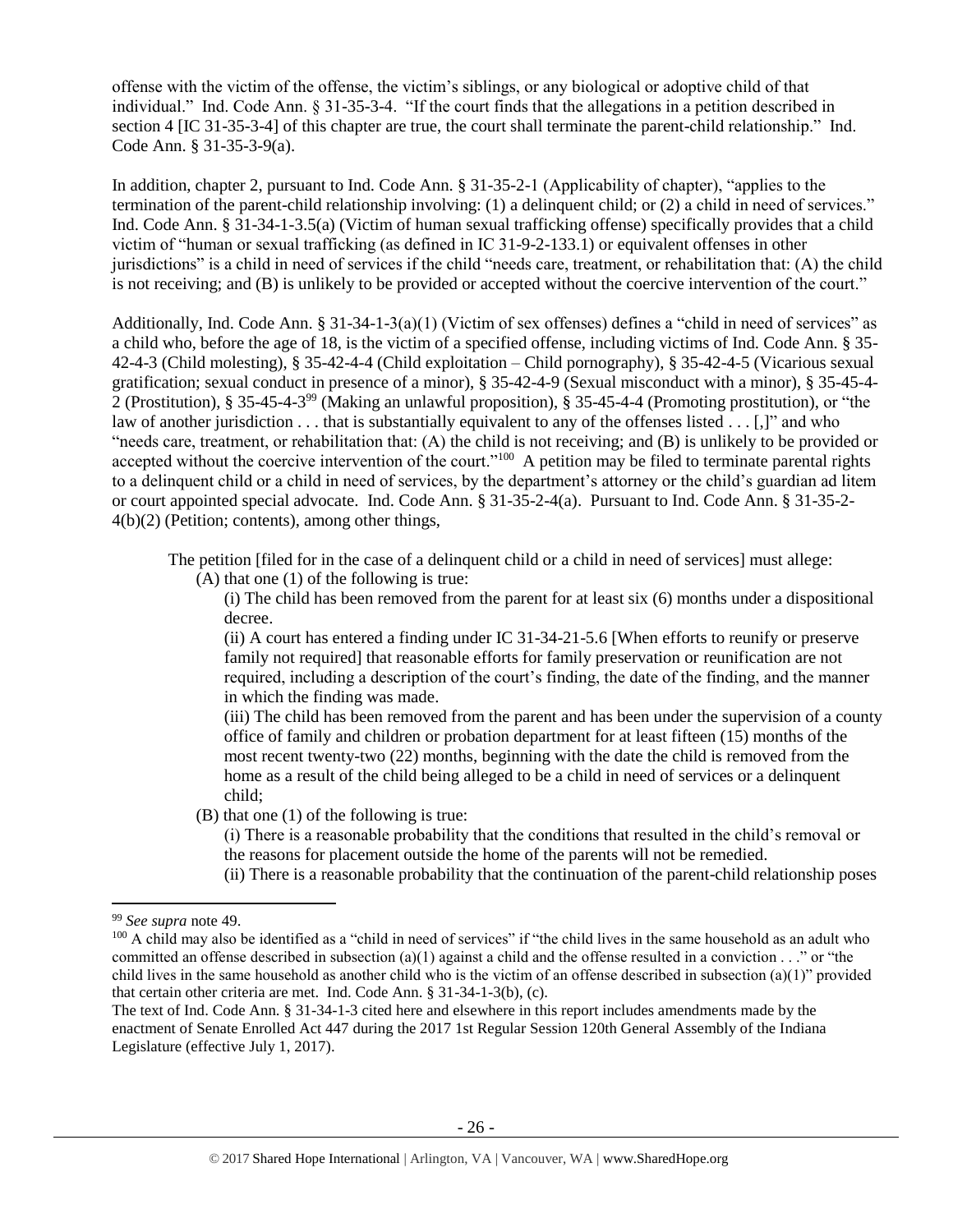a threat to the well-being of the child.

- (iii) The child has, on two (2) separate occasions, been adjudicated a child in need of services;
- (C) that termination is in the best interests of the child; and
- (D) that there is a satisfactory plan for the care and treatment of the child.

Where the court determines that the allegations in the petition, as provided under Ind. Code Ann. § 31-35-2-4, are true, and no exceptions under Ind. Code Ann. § 31-35-2-4.5(d) exist, the court will terminate parental rights to a delinquent child or a child in need of services. Ind. Code Ann. § 31-35-2-8(a).

Under Ind. Code Ann. § 31-34-21-5.6, (Exceptions to requirement to make reasonable efforts to preserve and reunify families) a reasonable effort to reunify a parent, guardian, or custodian with a child or preserve a child's family is not required if the court finds that the "parent, guardian or custodian of a child who is a child in need of services is convicted of . . . promotion of human trafficking, promotion of human trafficking of a minor, sexual trafficking of a minor, or human trafficking (IC 35-42-3.5-1) as a felony . . . ." Ind. Code Ann. § 31-34-  $21-5.6$  (3)(G).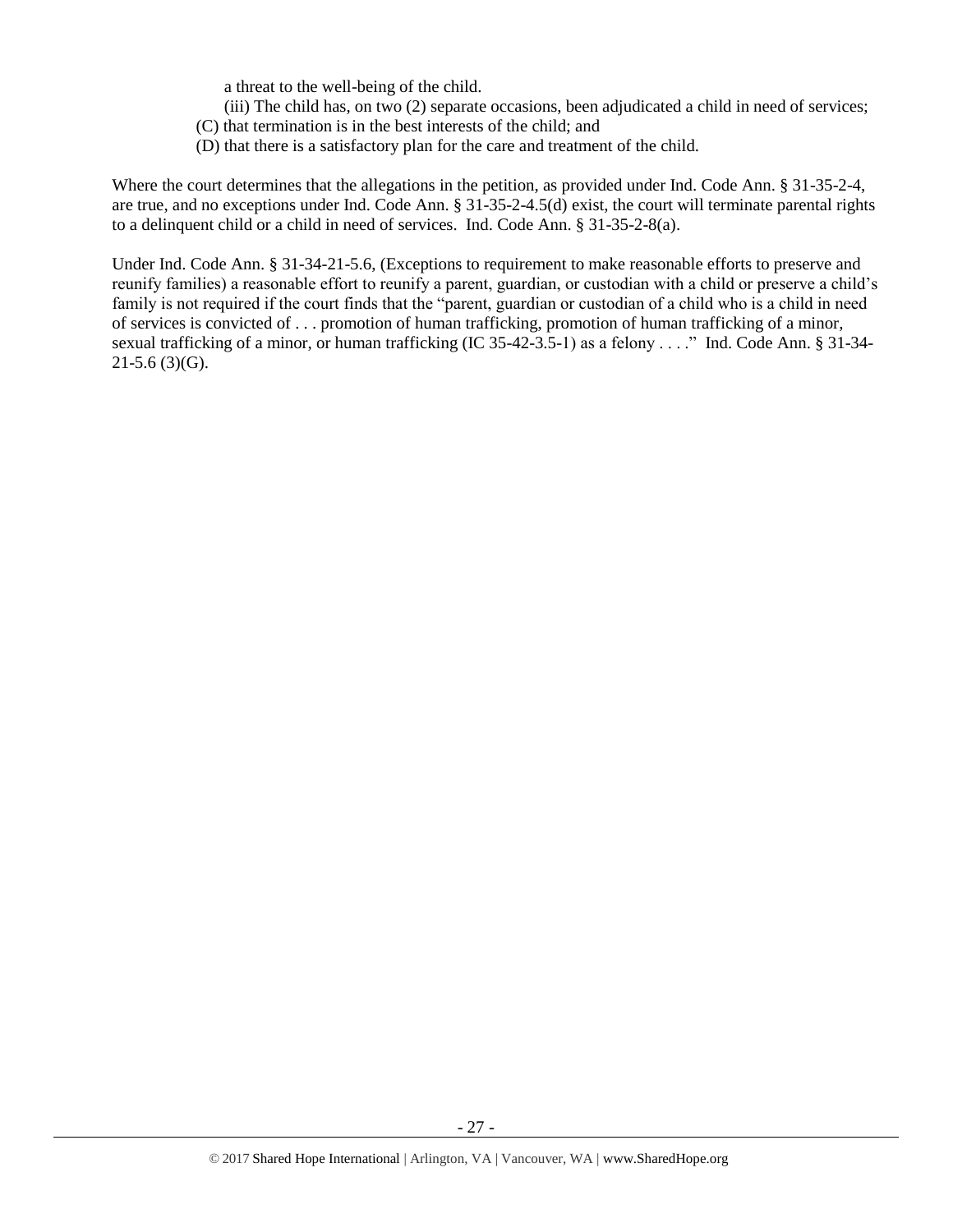#### **FRAMEWORK ISSUE 4: CRIMINAL PROVISIONS FOR FACILITATORS**

## *Legal Components:*

- *4.1 The acts of assisting, enabling, or financially benefitting from child sex trafficking are included as criminal offenses in the state sex trafficking statute.*
- *4.2 Financial penalties, including asset forfeiture laws, are in place for those who benefit financially from or aid and assist in committing domestic minor sex trafficking.*
- *4.3 Promoting and selling child sex tourism is illegal.*
- *4.4 Promoting and selling images of child sexual exploitation carries penalties as high as similar federal offenses. \_\_\_\_\_\_\_\_\_\_\_\_\_\_\_\_\_\_\_\_\_\_\_\_\_\_\_\_\_\_\_\_\_\_\_\_\_\_\_\_\_\_\_\_\_\_\_\_\_\_\_\_\_\_\_\_\_\_\_\_\_\_\_\_\_\_\_\_\_\_\_\_\_\_\_\_\_\_\_\_\_\_\_\_\_\_\_\_\_\_\_\_\_\_*

## *Legal Analysis:*

*4.1 The acts of assisting, enabling, or financially benefitting from child sex trafficking are included as criminal offenses in the state sex trafficking statute.*

Ind. Code Ann. § 35-42-3.5-1 (Promotion of human trafficking—sexual trafficking of a minor—human trafficking) may apply to some facilitators, such as those who harbor or transport victims, but it does not include language aimed at those who knowingly benefit from trafficking. Other laws might apply to facilitators of domestic minor sex trafficking. Ind. Code Ann.  $\S 35-45-4-4(b)^{101}$  (Promoting prostitution), which is a Level 5<sup>102</sup> felony, could apply to a facilitator who "[h]aving control over the use of a place, knowingly or intentionally permits another person to use the place for prostitution or juvenile prostitution"<sup>103</sup> or "[k]nowingly or intentionally conducts or directs another person to a place for the purpose of prostitution or juvenile prostitution." Ind. Code Ann. §§ 35-45-4-4(b)(3), (5); 35-50-2-6(c). A facilitator "[k]nowingly or intentionally entices or compels another person [under the age of 18] to become a . . . juvenile prostitution victim," faces a Level 4<sup>104</sup> felony. Ind. Code Ann. §§ 35-45-4-4(b)(1), (5); 35-50-2-5.5.<sup>105</sup>

Facilitators could be held liable for maintaining a "common nuisance" under Ind. Code Ann. § 35-45-1-5(c), which provides that it is a Level 6<sup>106</sup> felony for any person who "knowingly or intentionally maintains a common nuisance." Ind. Code Ann. § 35-45-1-5(a)(4),  $(5)^{107}$  (Common nuisance; defined; offense; felony) defines a "common nuisance" as

a building, structure, vehicle, or other place that is used for [one] or more of the following purposes:

. . . . (4) to provide a location for a person to pay, offer to pay, or agree to pay money or other property to another person for an individual whom the person knows has been forced into:

- (A) forced labor;
- (B) involuntary servitude; or
- (C) prostitution or juvenile prostitution.

- <sup>106</sup> *See supra* not[e 20.](#page-4-0)
- <sup>107</sup> *See supra* not[e 46.](#page-10-0)

<sup>101</sup> *See supra* not[e 10.](#page-3-1)

<sup>102</sup> *See supra* not[e 7.](#page-2-0)

<sup>&</sup>lt;sup>103</sup> See supra not[e 11](#page-3-0) for definitions of "juvenile prostitution" and "juvenile prostitution victim."

<sup>104</sup> *See supra* not[e 8.](#page-2-1)

<sup>105</sup> *See supra* not[e 8.](#page-2-1)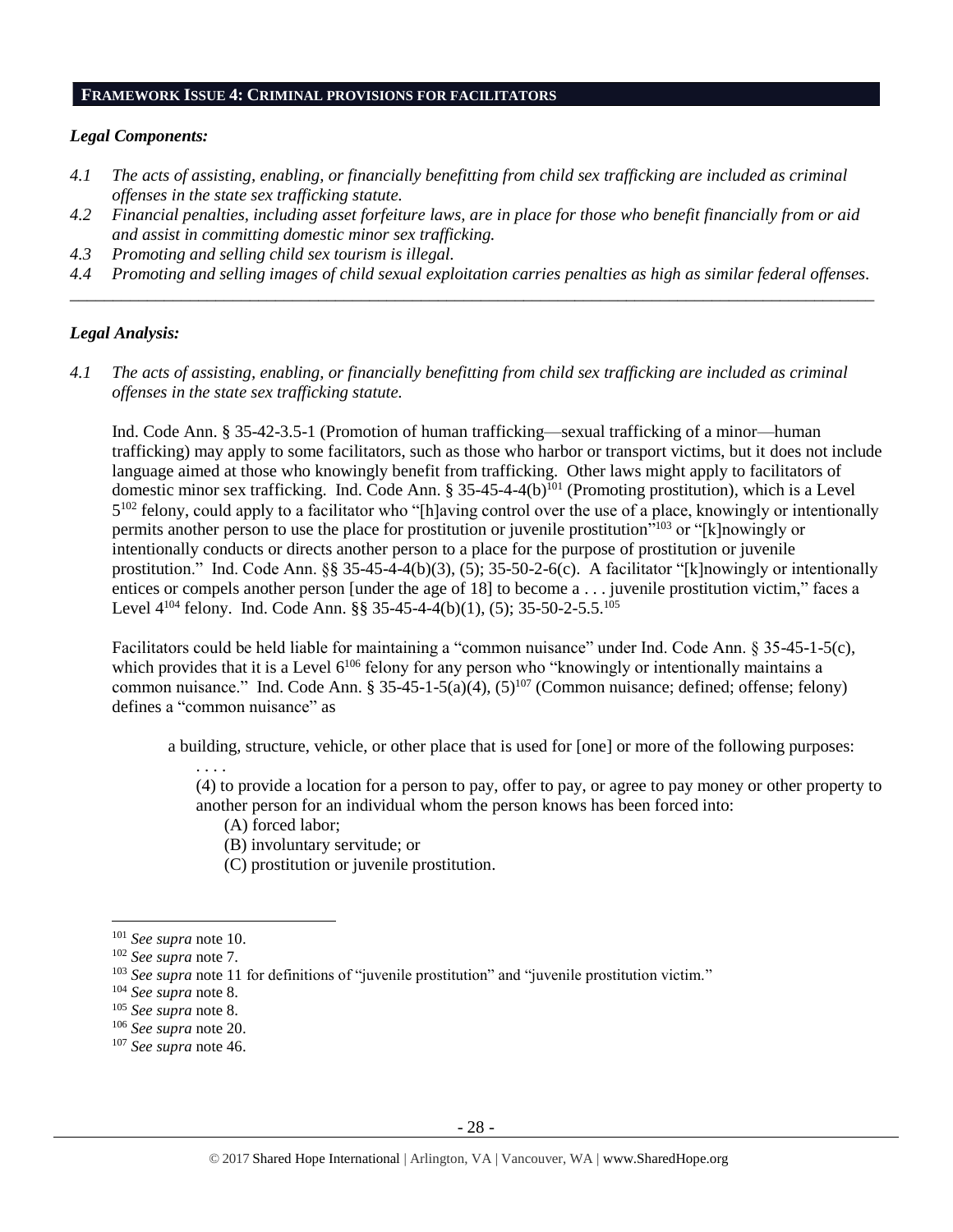(5) To provide a location for a person to commit a violation of IC 35-42-3.5-1(a) through IC 35-42- 3.5-1(d) (human trafficking).

A Level 6 felony is punishable by an imprisonment term of six (6) months to two and one half (2 ½) years, with a 1-year advisory sentence, and a possible fine up to \$10,000. Ind. Code Ann. §§ 35-45-1-5, 35-50-2-7(b).<sup>108</sup>

In addition, under Ind. Code Ann. § 35-45-15-5(a) (Money laundering), a facilitator commits money laundering if, "knowingly or intentionally," he does any of the following:

(1) acquires or maintains an interest in, receives, conceals, possesses, transfers, or transports the proceeds of criminal activity;

(2) conducts, supervises, or facilitates a transaction involving the proceeds of criminal activity; or (3) invests, expends, receives, or offers to invest, expend, or receive, the proceeds of criminal activity or funds that are the proceeds of criminal activity, and the person knows that the proceeds or funds are the result of criminal activity;

. . . .

"Criminal activity" is defined as including "any offense . . . classified as a felony under Indiana or United States law," while "proceeds" is defined as "funds acquired or derived directly or indirectly from, produced through, or realized through an act." Ind. Code Ann. §§ 35-45-15-1, 35-45-15-4. Based on those definitions, a facilitator who receives money from promoting prostitution, sponsoring or distributing images of child sexual exploitation (ICSE), or criminal gang activity could be convicted of money laundering, a Level 6<sup>109</sup> felony. Ind. Code Ann. §§ 35-45-15-5(a), 35-50-2-7(b). The offense is also subject to penalty enhancements, including where the proceeds are at least \$50,000, which increases the offense to a Level 5<sup>110</sup> felony. Ind. Code Ann. §§ 35-45-15-5(a), 35-50-2-6(c).

- 4.1.1 Recommendation: Amend Ind. Code Ann. § 35-42-3.5-1(a) (Promotion of human trafficking sexual trafficking of a minor—human trafficking) to include those who "knowingly benefit" from trafficking to include more facilitators within the trafficking crime.
- *4.2 Financial penalties, including asset forfeiture laws, are in place for those who benefit financially from or aid and assist in committing domestic minor sex trafficking.*

Facilitators convicted of Ind. Code Ann. § 35-45-4-4 (Promoting prostitution), § 35-42-4-4(b), (c) (Child exploitation – Child pornography), § 35-45-1-5 (Common nuisance; defined; offense; felony), § 35-45-9-3 (Participation in criminal organization; offense), § 35-45-6-2(1) (Corrupt business influence), or § 35-45-15-5 (Money laundering), all felonies, may be ordered to pay fines up to \$10,000. Ind. Code Ann. §§ 35-50-2-4 to - 7. Additionally, under Ind. Code Ann. § 35-50-5-2 (Fine as alternative penalty for felony or misdemeanor), "In the alternative to the provisions concerning fines in this article, a person may be fined a sum equal to twice his pecuniary gain, or twice the pecuniary loss sustained by victims of the offense he committed." Ind. Code Ann. § 35-42-3.5-1 (Promotion of human trafficking—sexual trafficking of a minor—human trafficking) applies to some facilitators, subjecting those facilitators to a possible fine not to exceed \$10,000 and the trafficking law's

<sup>108</sup> Under Ind. Code Ann. § 35-45-1-5(b)(2) a facilitator could be held liable for a Class A misdemeanor for "knowingly or intentionally visit[ing] a common nuisance" if "the common nuisance is used as a location for a person to pay, offer to pay, or agree to pay for a person who has been forced into forced labor, involuntary servitude, prostitution, or juvenile prostitution . . . ." A Class A misdemeanor is punishable by a prison sentence up to 1 year and a possible fine not to exceed \$5,000. Ind. Code Ann. §§ 35-45-1-5, 35-50-3-2.

<sup>109</sup> *See supra* not[e 20.](#page-4-0)

<sup>110</sup> *See supra* not[e 7.](#page-2-0)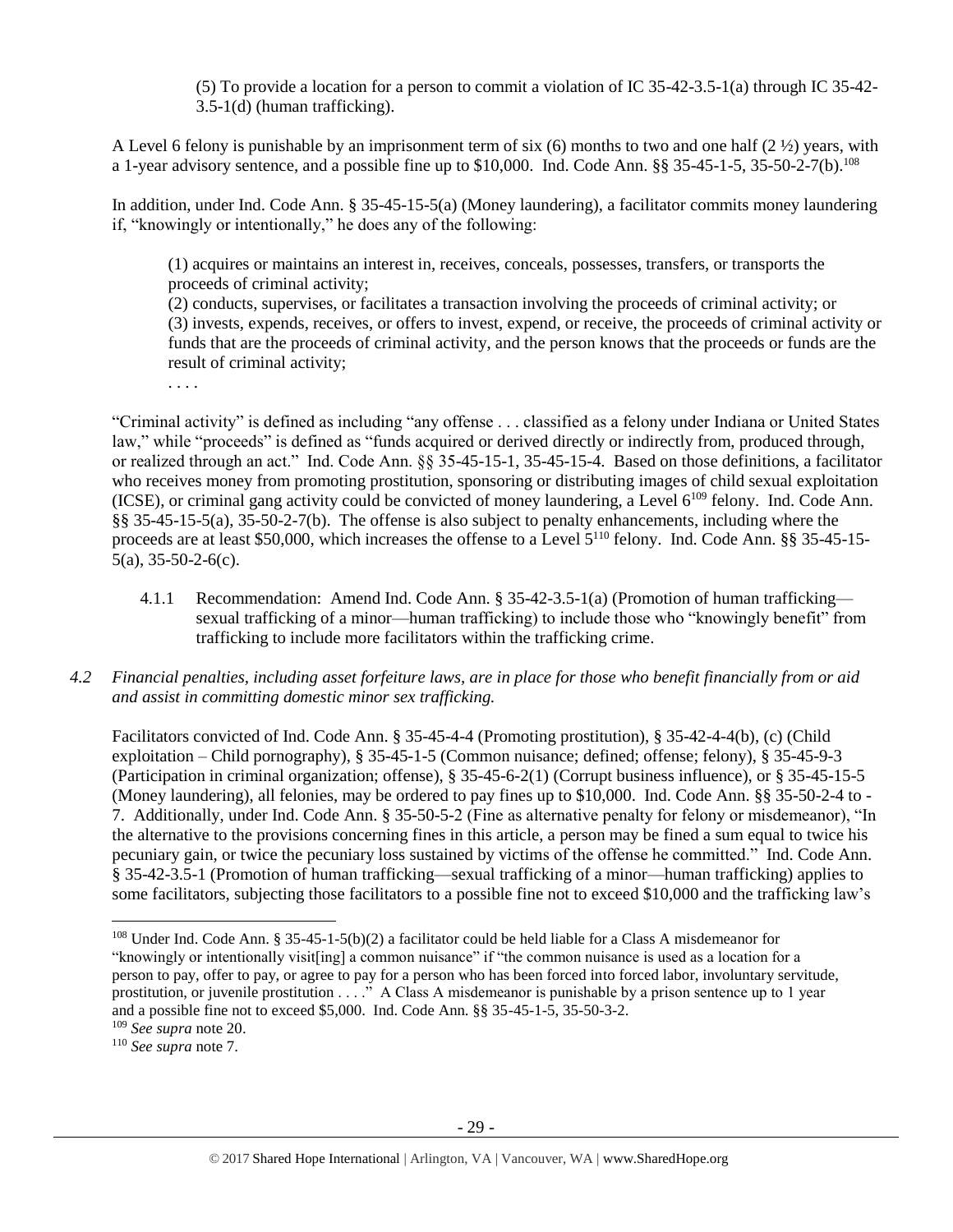mandatory restitution orders. Ind. Code Ann. § 35-42-3.5-2 (Restitution to victim) states, "In addition to any sentence or fine imposed for a conviction of an offense under section 1 [IC 35-42-3.5-1] of this chapter, the court shall order the person convicted to make restitution to the victim of the crime under IC 35-50-5-3 [Restitution orders]." Ind. Code Ann. § 35-50-5-3(k) states,

The court shall order a person convicted of an offense under IC 35-42-3.5 to make restitution to the victim of the crime in an amount equal to the greater of the following:

(1) The gross income or value to the person of the victim's labor or services.

(2) The value of the victim's labor as guaranteed under the minimum wage and overtime provisions of:

(A) the federal Fair Labor Standards Act of 1938, as amended (29 U.S.C. 201-209); or

(B) IC 22-2-2 (Minimum Wage);

whichever is greater.

Restitution may be ordered, at the court's discretion, for violations of CSEC and sexual offense laws under Ind. Code Ann. § 35-50-5-3(a), which permits the court to order a defendant convicted of a felony or misdemeanor to make restitution to the victim. In determining the amount of restitution a defendant must pay, pursuant to Ind. Code Ann. § 35-50-5-3(a), the court will consider the following:

(1) property damages of the victim incurred as a result of the crime, based on the actual cost of repair (or replacement if repair is inappropriate);

(2) medical and hospital costs incurred by the victim (before the date of sentencing) as a result of the crime;

(3) the cost of medical laboratory tests to determine if the crime has caused the victim to contract a disease or other medical condition;

(4) earnings lost by the victim (before the date of sentencing) as a result of the crime including earnings lost while the victim was hospitalized or participating in the investigation or trial of the crime; and (5) funeral, burial, or cremation costs incurred by the family or estate of a homicide victim as a result of the crime.

Moreover, restitution is mandatory for criminal gang members. Pursuant to Ind. Code Ann. § 35-45-9-6 (Restitution), "In addition to any sentence or fine imposed on a criminal gang member for committing a felony or misdemeanor, the court shall order a criminal gang member convicted of a felony or misdemeanor to make restitution to the victim of the crime under IC 35-50-5-3." Also, under Ind. Code Ann. § 34-24-3-1 (Damages in civil action),

[i]f a person . . . suffers a pecuniary loss as a result of a violation of . . . IC 35-45-9 [Criminal gang control], the person may bring a civil action against the person who caused the loss for the following:

(1) An amount not to exceed three (3) times:

(A) the actual damages of the person suffering the loss, in the case of a liability that is not covered by IC 24-4.6-5, and other listed expenses.

Additional financial penalties apply to facilitators convicted of racketeering. Ind. Code Ann. § 35-45-6-2 (Corrupt business influence) is a Level  $5^{111}$  felony. Ind. Code Ann. §§ 35-45-6-2, 35-50-2-6(c).

Ind. Code Ann. § 34-24-1-1(a)(3) (Property which may be seized) permits civil asset forfeiture at the discretion of the court. Ind. Code Ann. § 34-24-1-1 permits the seizure of "[a]ny portion of real or personal property

<sup>111</sup> *See supra* not[e 7.](#page-2-0)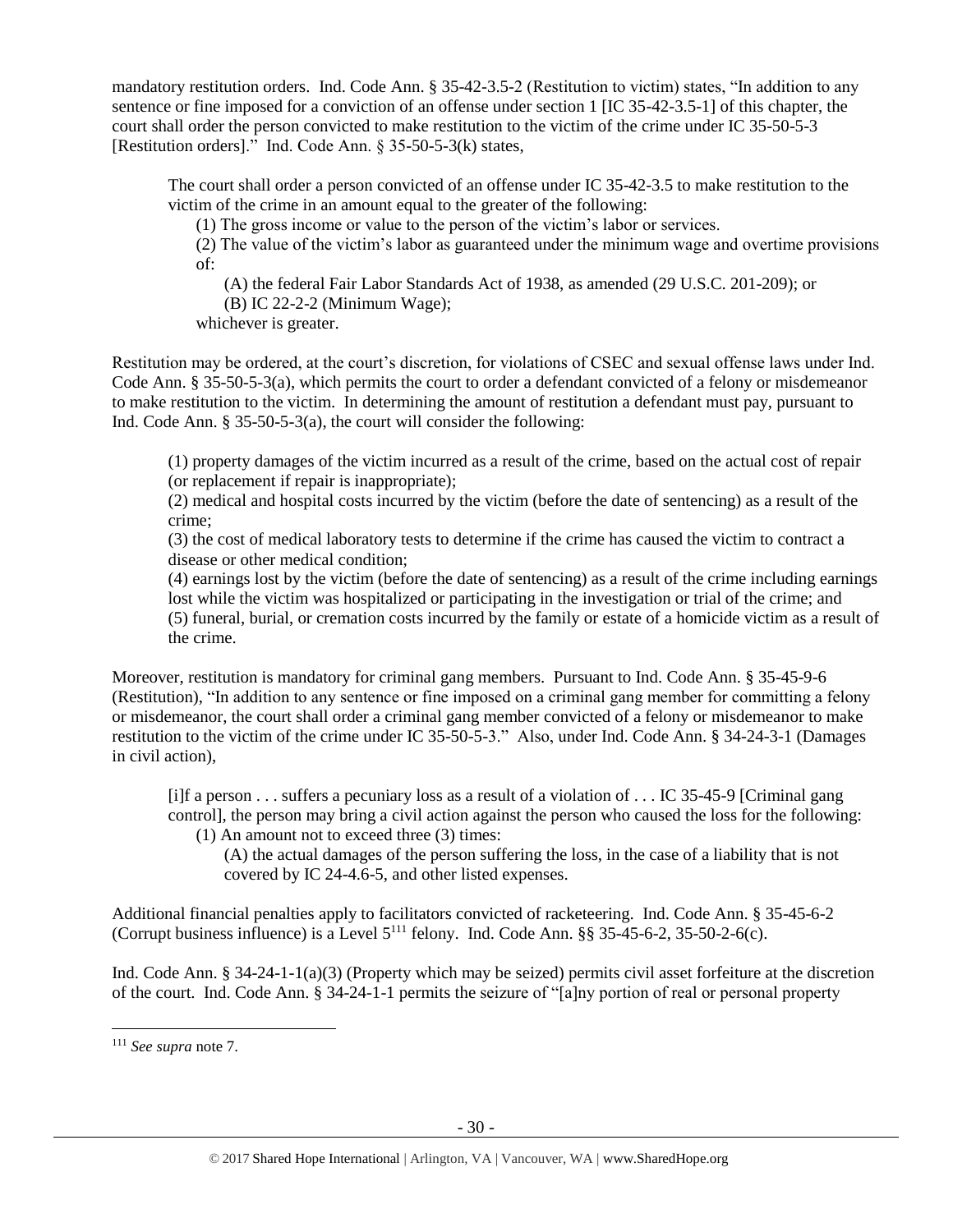purchased with money that is traceable as a proceed of a violation of a criminal statute. In addition, "[a]ny equipment, including computer equipment and cellular telephones, used for or intended for use in preparing, photographing, recording, videotaping, digitizing, printing, copying, or disseminating matter in violation of IC 35-42-4 [Sex crimes]" may be seized, but only if it is proven "by a preponderance of the evidence that the owner of the equipment knowingly permitted the equipment to be used to engage in conduct that subjects it to seizure under subsection (a)(10)." Ind. Code Ann. § 34-24-1-1(a)(10), (c). Ind. Code Ann. § 34-24-1-1(18) also provides for forfeiture of "[r]eal or personal property, including a vehicle, that is used by a person to: (A) commit, attempt to commit, or conspire to commit; (B) facilitate the commission of; or (C) escape from the commission of; a violation of IC 35-42-3.5-1 (human trafficking) or IC 35-45-4-4 (promoting prostitution)." Pursuant to Ind. Code Ann. § 34-24-1-9, "The money received under this subsection must be used solely for the benefit of any agency directly participating in the seizure or forfeiture for purposes consistent with federal laws and regulations." Seizure of such forfeitable property is governed by Ind. Code Ann. § 34-24-1-9.

Facilitators may also face forfeiture under nuisance laws.<sup>112</sup> Ind. Code Ann. § 32-30-7-1 ("Indecent nuisance" defined) provides,

As used in this chapter, "indecent nuisance" means a:

(1) place in or upon which prostitution (as described in IC 35-45-4);

. . . .

l

(4) public place in or upon which human trafficking (as described in IC 35-42-3.5-1); is conducted, permitted, continued, or exists, and the personal property and contents used in conducting and maintaining the place for such a purpose.

Ind. Code Ann. § 32-30-7-24.5 (Distribution of money) provides,

Money collected under this chapter concerning a public place in or upon which human trafficking (as described in IC 35-42-3.5-1) is conducted, permitted, continued, or exists, and the personal property and contents used in conducting and maintaining the place for such a purpose shall be distributed as follows:

(1) Eighty percent (80%) of the money collected shall be deposited in the human trafficking prevention and victim assistance fund established by IC 5-2-6-25, to be used for the purposes of the fund.

(2) Twenty percent (20%) of the money collected shall be transferred to the county auditor for deposit in the county general fund. Money deposited in the county general fund under this subdivision may only be appropriated to the prosecuting attorney to defray expenses incurred in the:

(A) collection of the funds; and

(B) investigation or prosecution of human trafficking.

Additionally, individuals convicted of Ind. Code Ann. § 35-42-3.5-1 (Promotion of human trafficking—sexual trafficking of a minor—human trafficking) are liable for a sexual assault victims assistance fee pursuant to Ind.

- (1) direct the removal of all personal property and contents that:
	- (A) are located at the place described in the complaint;
	- (B) are used in conducting the indecent nuisance . . . .

<sup>112</sup> Ind. Code Ann. § 32-30-7-1 ("Indecent nuisance" defined) provides in part,

<sup>(</sup>a) If the existence of an indecent nuisance is admitted or established as provided in section 21 of this chapter, the court shall enter an order of abatement as a part of the judgment in the case. The order of abatement must: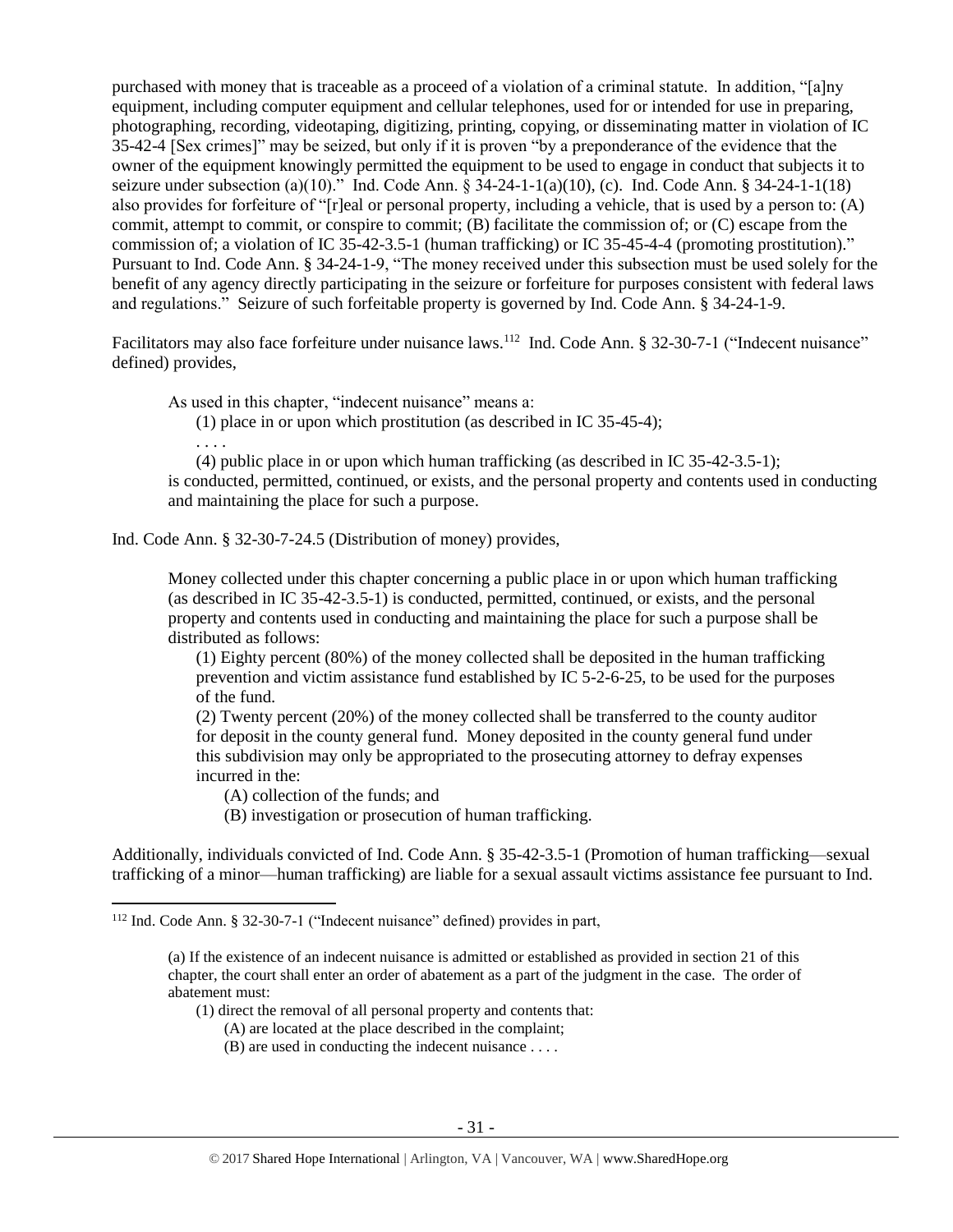Code Ann. § 33-37-5-23(11)–(14) (Sexual assault victims assistance fee), which states, "The court shall assess a sexual assault victims assistance fee of at least five hundred dollars (\$500) and not more than five thousand dollars  $(\$5,000)$ ..."

*4.3 Promoting and selling child sex tourism is illegal*.

There is no specific provision under Indiana's laws prohibiting child sex tourism.

- 4.3.1 Recommendation: Enact a law that prohibits selling or offering to sell travel services that include or facilitate travel for the purpose of engaging in commercial sexual exploitation of a minor or prostitution of a minor, if the travel is occurring in Indiana.
- *4.4 Promoting and selling images of child sexual exploitation carries penalties as high as similar federal offenses.*

Sponsoring, producing, and selling images of child sexual exploitation (ICSE) is prohibited under Ind. Code Ann. § 35-42-4-4(b), (c) (Child exploitation – Child pornography). Ind. Code Ann. § 35-42-4-4(b) states that it is illegal when a person does any of the following:

(1) manages, produces, sponsors, presents, exhibits, photographs, films, videotapes, or creates a digitized image of any performance or incident that includes sexual conduct by a child under eighteen (18) years of age;

(2) disseminates, exhibits to another person, offers to disseminate or exhibit to another person, or sends or brings into Indiana for dissemination or exhibition matter that depicts or describes sexual conduct by a child under eighteen (18) years of age; or

(3) makes available to another person a computer, knowing that the computer's fixed drive or peripheral device contains matter that depicts or describes sexual conduct by a child less than eighteen (18) years of age;

. . . .

Child exploitation in violation of Ind. Code Ann. § 35-42-4-4(b) is a Level 5<sup>113</sup> felony. Ind. Code Ann. §§ 35- 42-4-4(b), 35-50-2-6(c). However, violations of Ind. Code Ann. § 35-42-4-4(c)<sup>114</sup> include instances, among others, in which the depicted child is forced or under twelve years old, and is a Level 4<sup>115</sup> felony.

Ind. Code Ann. § 35-49-3-2 (Activities related to obscene performance) states, "A person who knowingly or intentionally engages in, participates in, manages, produces, sponsors, presents, exhibits, photographs, films, or videotapes any obscene performance<sup>116</sup> commits a Class A misdemeanor. However, the offense is a Level  $6^{117}$ felony if the obscene performance depicts or describes sexual conduct involving any person who is or appears to be under sixteen (18) years of age." Ind. Code Ann. § 35-49-3-1 (Importation or distribution of obscene matter) states,

A person who knowingly or intentionally:

(1) Sends or brings into Indiana obscene matter for sale or distribution; or

<sup>(2)</sup> Offers to distribute, distributes, or exhibits to another person obscene matter;

l <sup>113</sup> *See supra* not[e 7.](#page-2-0)

<sup>114</sup> *See supra* Component 1.2 for full discussion of Ind. Code Ann. § 35-42-4-4(c) (Child exploitation).

 $115$  See supra note [8.](#page-2-1)

<sup>116</sup> *See supra* not[e 89.](#page-20-0)

<sup>117</sup> *See supra* not[e 20.](#page-4-0)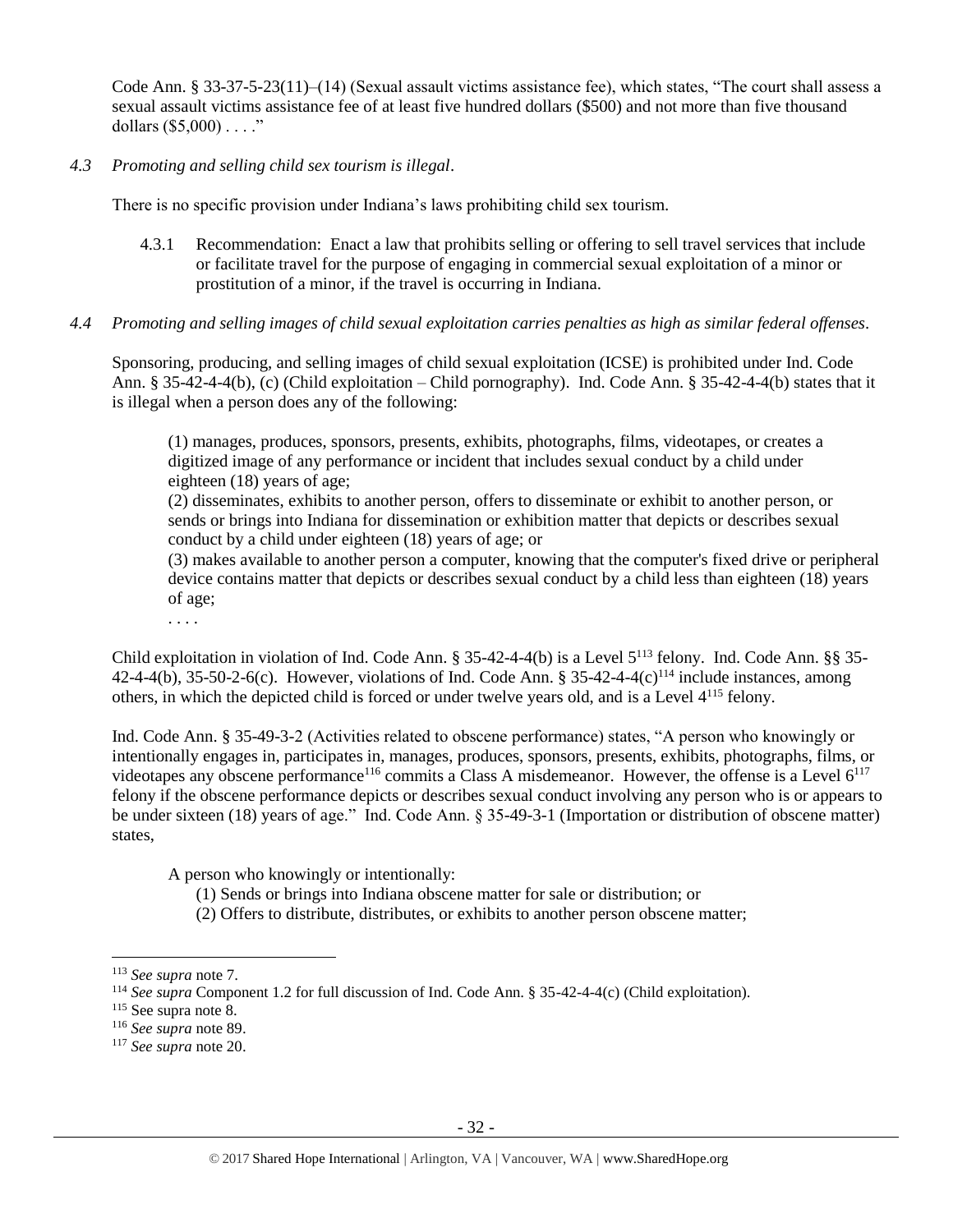commits a Class A misdemeanor. However, the offense is a Level  $6^{118}$  felony if the obscene matter depicts or describes sexual conduct involving any person who is or appears to be under sixteen (18) years of age.

4.4.1 Recommendation: Increase the penalties under Ind. Code Ann. § 35-42-4-4(b) (Child exploitation – Child pornography) and Ind. Code Ann. § 35-49-3-2 (Activities related to obscene performance) when a minor victim is involved to reflect the seriousness of the offense.

<sup>118</sup> *See supra* not[e 20.](#page-4-0)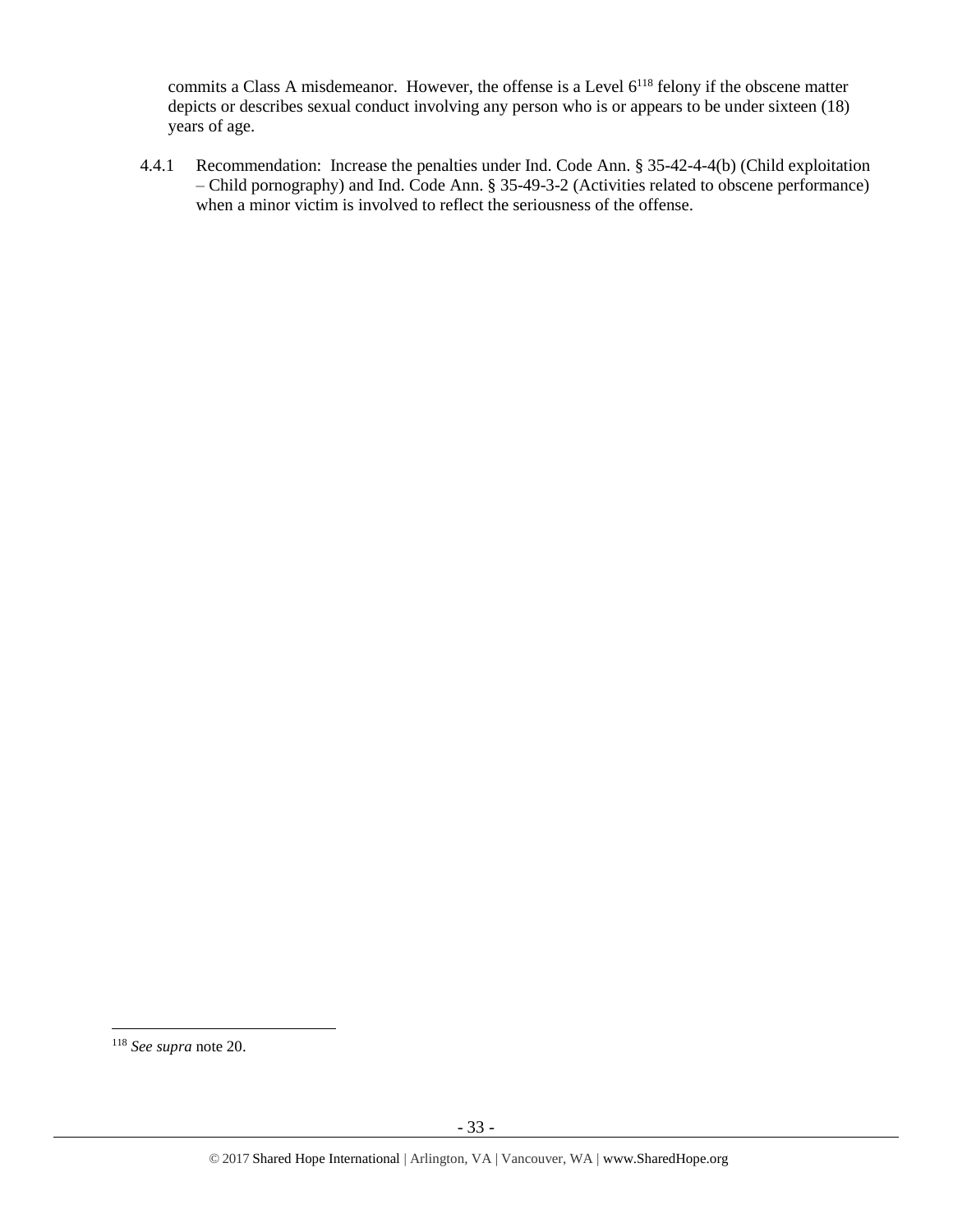#### **FRAMEWORK ISSUE 5: PROTECTIVE PROVISIONS FOR THE CHILD VICTIMS**

## *Legal Components:*

- *5.1 Victims under the core child sex trafficking offense include all commercially sexually exploited children.*
- *5.2 The state sex trafficking statute expressly prohibits a defendant from asserting a defense based on the willingness of a minor under 18 to engage in the commercial sex act.*
- *5.3 State law prohibits the criminalization of minors under 18 for prostitution offenses.*
- *5.4 State law provides a non-punitive avenue to specialized services through one or more points of entry.*
- *5.5 Child sex trafficking is identified as a type of abuse and neglect within child protection statutes.*
- *5.6 The definition of "caregiver" or another related term in the child welfare statutes is not a barrier to a sex trafficked child accessing the protection of child welfare.*
- *5.7 Crime victims' compensation is specifically available to a child victim of sex trafficking or commercial sexual exploitation of children (CSEC).*
- *5.8 Victim-friendly procedures and protections are provided in the trial process for minors under 18.*
- *5.9 Child sex trafficking victims may vacate delinquency adjudications and expunge related records for prostitution and other offenses arising from trafficking victimization, without a waiting period.*
- *5.10 Victim restitution and civil remedies for victims of domestic minor sex trafficking or commercial sexual exploitation of children (CSEC) are authorized by law.*
- *5.11 Statutes of limitations for civil and criminal actions for child sex trafficking or commercial sexual exploitation of children (CSEC) offenses are eliminated or lengthened to allow prosecutors and victims a realistic opportunity to pursue criminal action and legal remedies.*

*\_\_\_\_\_\_\_\_\_\_\_\_\_\_\_\_\_\_\_\_\_\_\_\_\_\_\_\_\_\_\_\_\_\_\_\_\_\_\_\_\_\_\_\_\_\_\_\_\_\_\_\_\_\_\_\_\_\_\_\_\_\_\_\_\_\_\_\_\_\_\_\_\_\_\_\_\_\_\_\_\_\_\_\_\_\_\_\_\_\_\_\_\_*

# *Legal Analysis:*

*5.1 Victims under the core child sex trafficking offense include all commercially sexually exploited children <sup>119</sup>*

Third party control is required in establishing the crime of sex trafficking, and buyers are required to know force was employed, excluding some commercially sexually exploited children from identification and eligibility for services as sex trafficking victims. Ind. Code Ann. § 35-42-3.5-1 (Promotion of human trafficking—sexual trafficking of a minor—human trafficking) criminalizes sex trafficking of a minor under 18 years of age without requiring proof of force, fraud, or coercion. However, this offense only applies to the acts of a trafficker or controlling third party, as only "recruit[ing], harbor[ing], or transport[ing] a child" are prohibited under the core sex trafficking offense in Ind. Code Ann. § 35-42-3.5-1.

Although, buyers are liable under Ind. Code Ann. § 35-42-3.5-1(d),<sup>120</sup> which specifically criminalizes "pay[ing], offer[ing] to pay, or agree[ing] to pay money or other property to another person for an individual who the person knows has been forced into  $\dots$  juvenile prostitution<sup>121</sup>  $\dots$ ," Ind. Code Ann. § 35-42-3.5-1(d) requires that the buyer know that a minor victim was "forced," and the offense does not differentiate between minors and

[content/uploads/2015/08/Policy-Paper\\_Eliminating-Third-Party-Control\\_Final1.pdf](http://sharedhope.org/wp-content/uploads/2015/08/Policy-Paper_Eliminating-Third-Party-Control_Final1.pdf) (discussing need to include all commercially sexually exploited children within sex trafficking definitions and corresponding need to include buyer conduct in core sex trafficking offenses regardless of whether victim is under control of a third party). <sup>120</sup> *See supra* not[e 2.](#page-0-0)

 $\overline{\phantom{a}}$ <sup>119</sup> *See generally* SHARED HOPE INTERNATIONAL, "Eliminating the Third Party Control Barrier to Identifying Juvenile Sex Trafficking Victims," JuST Response Policy Paper (2015), [http://sharedhope.org/wp-](http://sharedhope.org/wp-content/uploads/2015/08/Policy-Paper_Eliminating-Third-Party-Control_Final1.pdf)

<sup>&</sup>lt;sup>121</sup> See supra not[e 11](#page-3-0) for definitions of "juvenile prostitution" and "juvenile prostitution victim."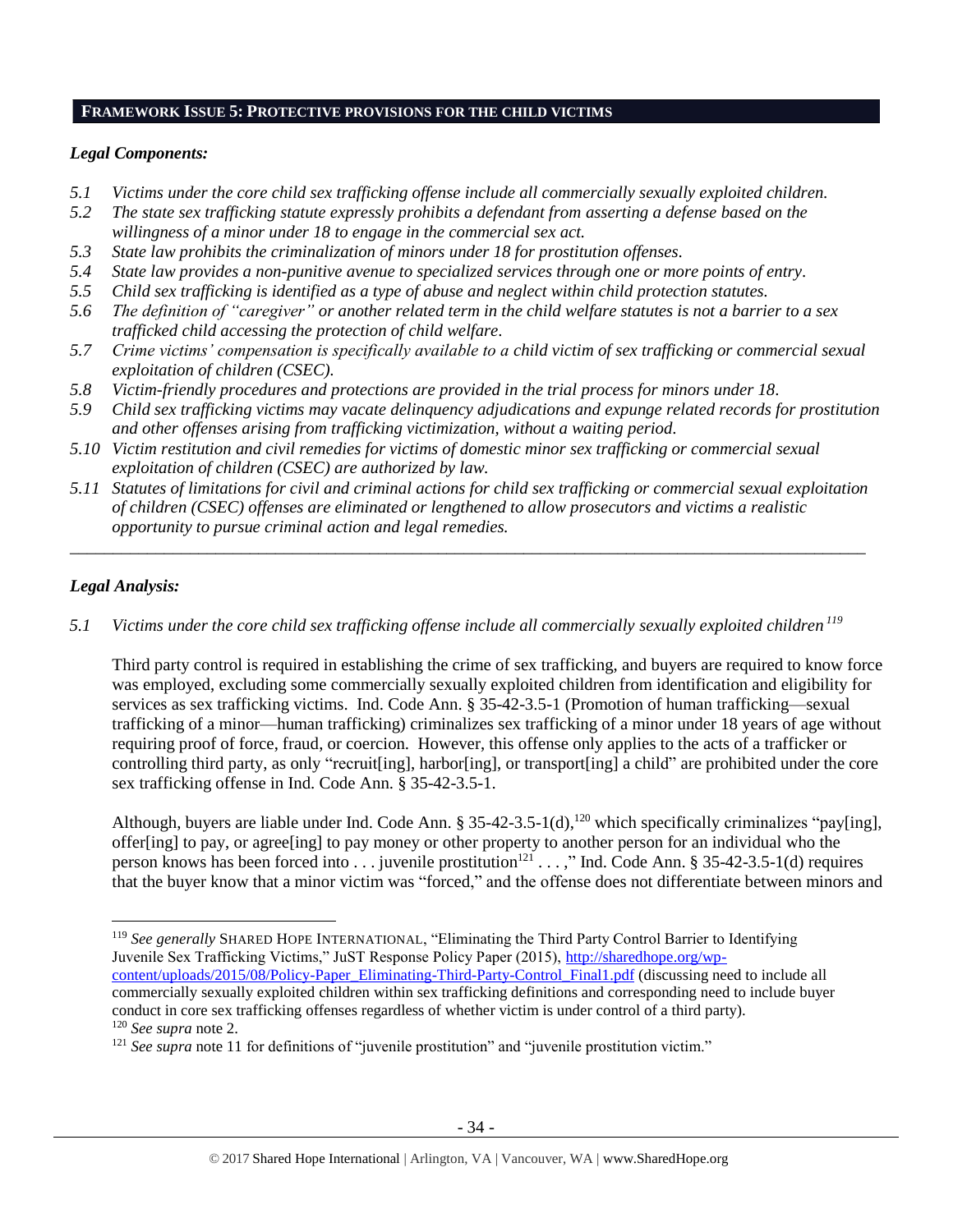adults. Thus, children who are commercially sexually exploited would not be identified as sex trafficking victims under Ind. Code Ann. § 35-42-3.5-1 where no trafficker is identified or where force is not proven.

Within Title 31 (Family and Juvenile Law), for purposes of Ind. Code Ann. § 31-34-1-3.5 (Victim of human sexual trafficking offense), which identifies certain child victims of human or sexual trafficking as a child in need of services, Ind. Code Ann. § 31-9-2-133.1<sup>122</sup> (Victim of human or sexual trafficking) provides that a "victim of human or sexual trafficking" means

- . . . a child who is recruited, harbored, transported, or engaged in:
	- (1) forced labor;
	- (2) involuntary servitude;
	- (3) prostitution;
	- (4) juvenile prostitution, as defined in IC 35-31.5-2-178.5;
	- (5) child exploitation, as defined in [Ind. Code Ann §] 35-42-4-4(b);
	- (6) marriage, unless authorized by a court under [Ind. Code Ann. §] 31-11-1-6; or
	- (7) trafficking for the purpose of prostitution, juvenile prostitution, or participation in sexual conduct as defined in [Ind. Code Ann.  $\S$ ] 35-42-4-4(a)(4).

This definition of child sex trafficking victim includes commercially sexually exploited children who are not subjected to force or controlled by a third party; thus, the definition of human or sex trafficking victim within the Family and Juvenile Law Title includes children who would not be identified as victims under the criminal sex trafficking offense, Ind. Code Ann. § 35-42-3.5-1. However, any victim protection defined by the criminal offense, meaning those available only to victims of Ind. Code Ann. § 35-42-3.5-1, would be unavailable to all commercially sexually exploited children.

- 5.1.1. Recommendation: Amend Ind. Code Ann. § 35-42-3.5-1 (Promotion of human trafficking—sexual trafficking of a minor—human trafficking) so that all commercially sexually exploited children are identifiable as victims and eligible for protections pursuant to their victim status.<sup>123</sup>
- *5.2 The state sex trafficking statute expressly prohibits a defendant from asserting a defense based on the willingness of a minor under 18 to engage in the commercial sex act.<sup>124</sup>*

Ind. Code Ann. § 35-42-3.5-1(b)<sup>125</sup> (Promotion of human trafficking—sexual trafficking of a minor—human trafficking) prohibits a defense to prosecution for promotion of human trafficking of a minor based on the child's willingness to engage in the commercial sex act. Ind. Code Ann. § 35-42-3.5-1(b) states in part, "Except as provided in subsection (e), it is not a defense to prosecution under this subsection that the child consented to engage in prostitution or juvenile prostitution<sup>126</sup> or to participate in sexual conduct."

The exception in subsection (e)<sup>127</sup> applies only to conduct criminalized under Ind. Code Ann. § 35-42-4-4 (Child exploitation – Child pornography), a non-CSEC offense. Accordingly, a defendant charged with

<sup>122</sup> *See supra* not[e 9.](#page-2-3)

<sup>&</sup>lt;sup>123</sup> Subsequent recommendations that discuss referring certain crimes to the human trafficking statute are predicated upon the recommendation in 5.1 being simultaneously or previously enacted.

 $124$  The analysis in this component is predicated upon the recommendation in 5.1 being simultaneously or previously enacted.

<sup>125</sup> *See supra* not[e 2.](#page-0-0)

<sup>&</sup>lt;sup>126</sup> See supra not[e 11](#page-3-0) for definitions of "juvenile prostitution" and "juvenile prostitution victim."

<sup>127</sup> Pursuant to Ind. Code Ann. § 35-42-3.5-1(e),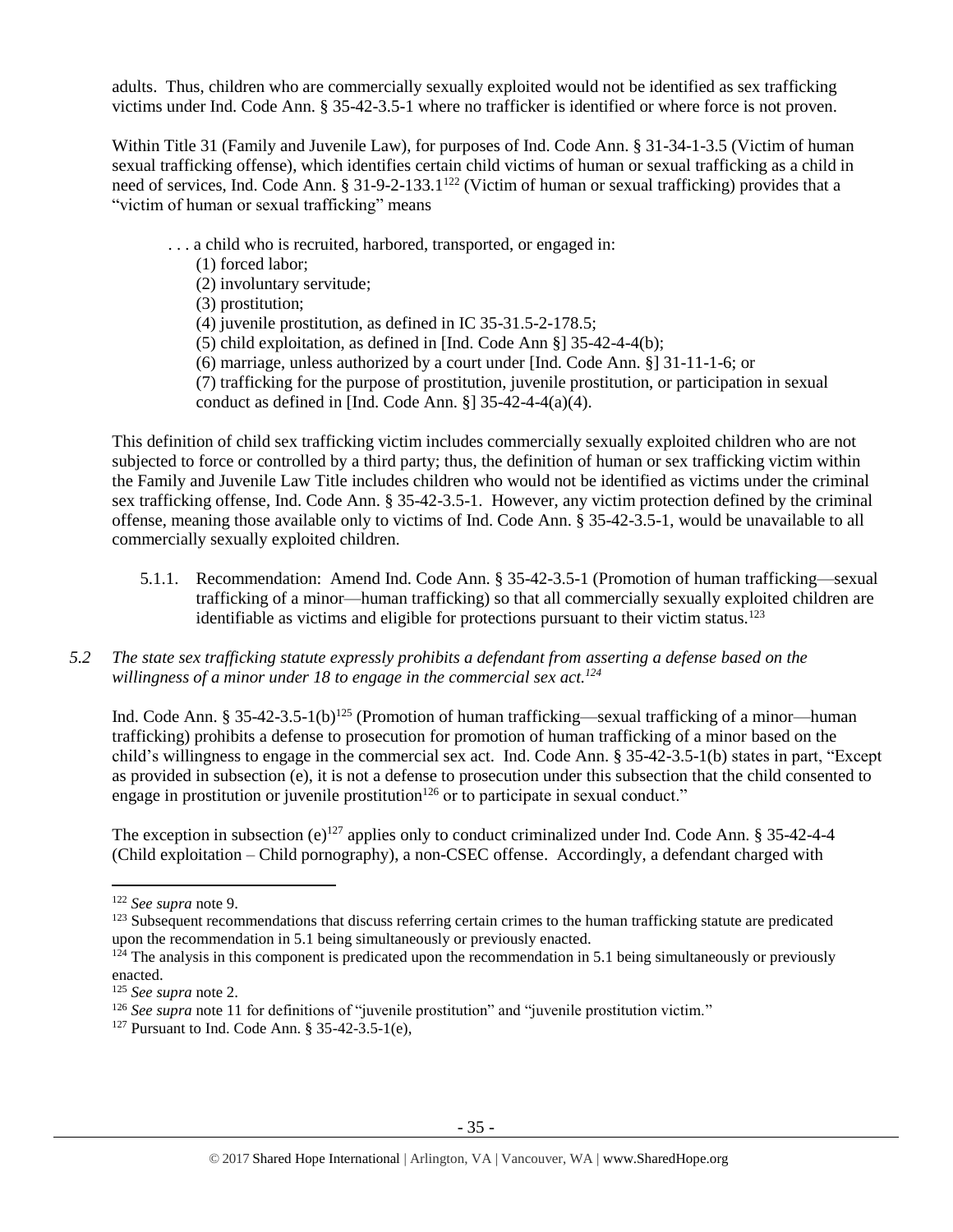promoting human trafficking under Ind. Code Ann.  $\S 35-42-3.5-1(b)(1)$ , for "recruit[ing], harbor[ing], or transport [ing] a  $[\text{minor}]$ ... with the intent of  $(B)$  inducing or causing the child to: (i) engage in prostitution or juvenile prostitution; or (ii) engage in a performance or incident that includes sexual conduct in violation of IC  $35-42-4-4(b)$  or IC 35-42-4-4(c) (child exploitation) . . ." may not assert such a defense. However, a defense based on a minor's willingness to engage in the commercial sex act is not expressly prohibited for prosecutions under subsections (c) or (d), suggesting availability of this defense in prosecutions of buyers.

For purposes of qualification as a child in need of services, however, Ind. Code Ann. § 31-34-1-3.5(b) (Victim of human sexual trafficking offense) states that a "child is considered a victim of human or sexual trafficking regardless of whether the child consented to the conduct described in subsection (a)(1)," which includes minors engaged in juvenile prostitution. Ind. Code Ann. § 31-9-2-133.1<sup>128</sup> (Victim of human or sexual trafficking).

*5.3 State law prohibits the criminalization of minors under 18 for prostitution offenses. 129*

Ind. Code Ann. § 35-45-4-2(a)<sup>130</sup> (Prostitution) specifically excludes minors from prosecution for prostitution offenses. Pursuant to Ind. Code Ann. § 35-45-4-2,

A person at least eighteen (18) years of age who knowingly or intentionally:

(1) performs, or offers or agrees to perform, sexual intercourse or other sexual conduct (as defined in IC 35-31.5-2-221.5); or

(2) fondles, or offers or agrees to fondle, the genitals of another person;

for money or other property commits prostitution, a Class A misdemeanor . . . .

(2) all the following apply:

personal relationship. The term "ongoing personal relationship" does not include a family relationship. (C) The crime:

- (i) was not committed by a person who is at least twenty-one (21) years of age;
- (ii) was not committed by using or threatening the use of deadly force;

(iii) was not committed while armed with a deadly weapon;

(iv) did not result in serious bodily injury;

(v) was not facilitated by furnishing the victim, without the victim's knowledge, with a drug . . . or a controlled substance . . . or knowing that the victim was furnished with the drug or controlled substance without the victim's knowledge; and

(vi) was not committed by a person having a position of authority or substantial influence over the victim.

(D) The person has not committed another sex offense (as defined in IC 11-8-8-5.2), including a delinquent act that would be a sex offense if committed by an adult, against any other person.

<sup>128</sup> *See supra* not[e 9.](#page-2-3)

 $\overline{\phantom{a}}$ 

<sup>129</sup> For more information regarding recent federal legislation impacting this component see:

http://go.sharedhope.org/stateimpactmemo.

<sup>130</sup> *See supra* not[e 33.](#page-7-0)

It is a defense to prosecution under subsection  $(b)(2)$  if:

<sup>(1)</sup> the child is at least fourteen (14) years of age but less than sixteen (16) years of age and the person is less than eighteen (18) years of age; or

<sup>(</sup>A) The person is not more than four (4) years older than the victim.

<sup>(</sup>B) The relationship between the person and the victim was a dating relationship or an ongoing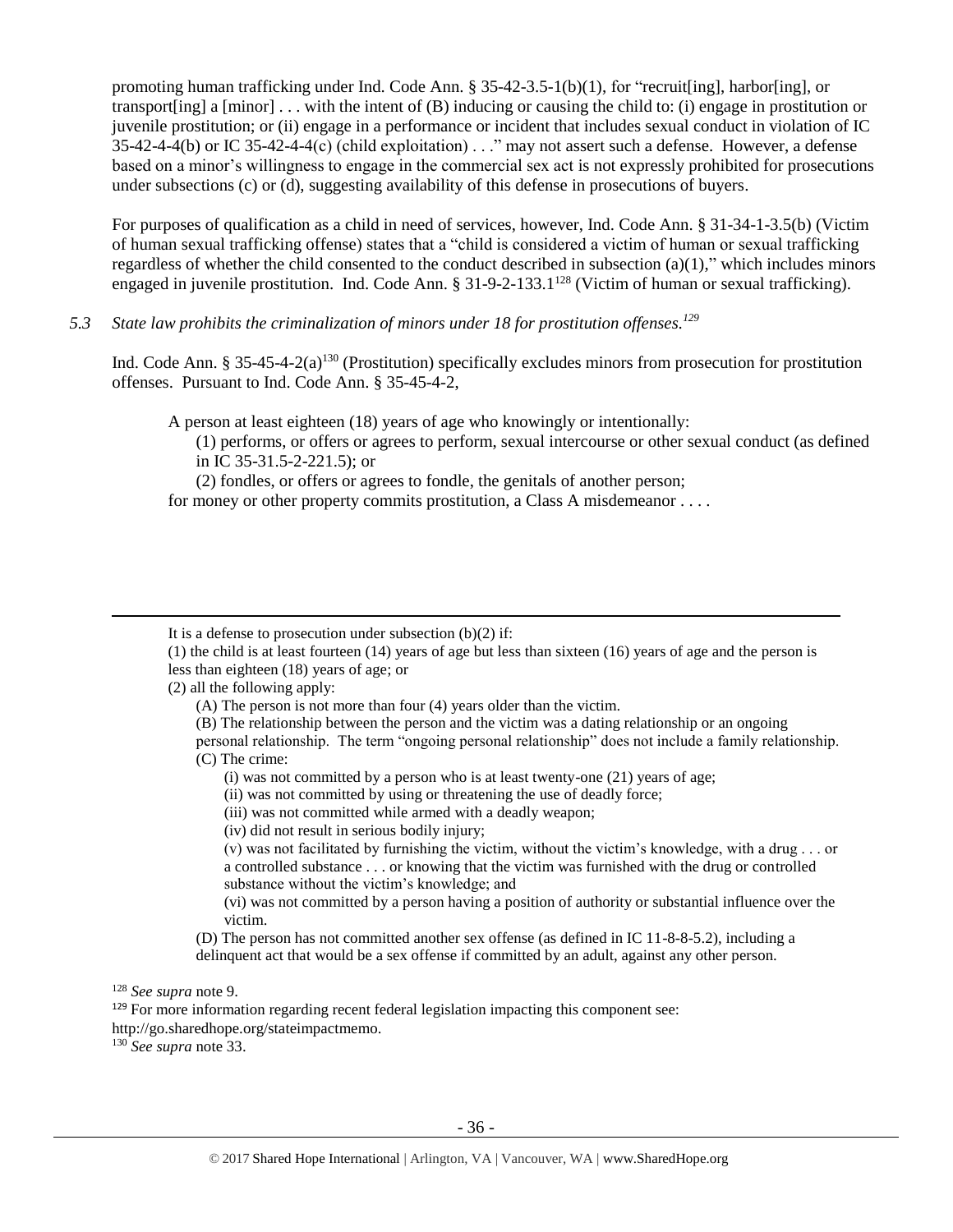*5.4 State law provides a non-punitive avenue to specialized services through one or more points of entry.*

# **System response to child engaged in commercial sex act**

Juvenile sex trafficking victims may receive services through numerous points of entry and may avoid delinquency adjudications for offenses committed as a result of the trafficking victimization, but specialized services are not mandated.

# *I. Services through child welfare*

Upon detaining<sup>131</sup> a juvenile sex trafficking victim, law enforcement must notify the department of child services. Ind. Code Ann. § 35-42-3.5-4(c) (Rights of alleged victims) states,

If a law enforcement agency detains an alleged victim of an offense under section 1 of this chapter [Promotion of human trafficking; sexual trafficking of a minor; human trafficking] who is less than eighteen (18) years of age, the law enforcement agency shall immediately notify the department of child services that the alleged victim (1) has been detained; and (2) may be a victim of child abuse or neglect.

Additionally, Ind. Code Ann. § 31-33-7-7(a) (Law enforcement agency investigation and communication of information) requires law enforcement to "immediately communicate [reports of suspected child abuse or neglect] to the department, whether or not the law enforcement agency has reason to believe there exists an imminent danger to the child's health or welfare; and . . . conduct an immediate, onsite assessment of the report along with the department whenever the law enforcement agency has reason to believe that an offense has been committed."

Further, a juvenile sex trafficking victim will be identified as a child in need of services.<sup>132</sup>

Based on a mandated referral or through identification as a child in need of services, child welfare may respond and provide services to juvenile sex trafficking victims. These services, however, are not required to be specialized to their needs.

(B) ensuring that the names and identifying information of the alleged victim and the victim's family members are not disclosed to the public.

<sup>&</sup>lt;sup>131</sup> Ind. Code Ann. § 35-42-3.5-4(a) states that "an alleged victim of an offense" under the human trafficking law,

<sup>(1)</sup> may not be detained in a facility that is inappropriate to the victim's status as a crime victim;

<sup>(2)</sup> may not be jailed, fined, or otherwise penalized due to having been the victim of the offense; and

<sup>(3)</sup> shall be provided protection if the victim's safety is at risk or if there is danger of additional harm by recapture of the victim by the person who allegedly committed the offense, including:

<sup>(</sup>A) taking measures to protect the alleged victim and the victim's family members from intimidation and threats of reprisals and reprisals from the person who allegedly committed the offense or the person's agent; and

This subsection shall be administered by law enforcement agencies and the Indiana criminal justice institute as appropriate.

<sup>&</sup>lt;sup>132</sup> See infra Component 5.5 for full CHINS discussion.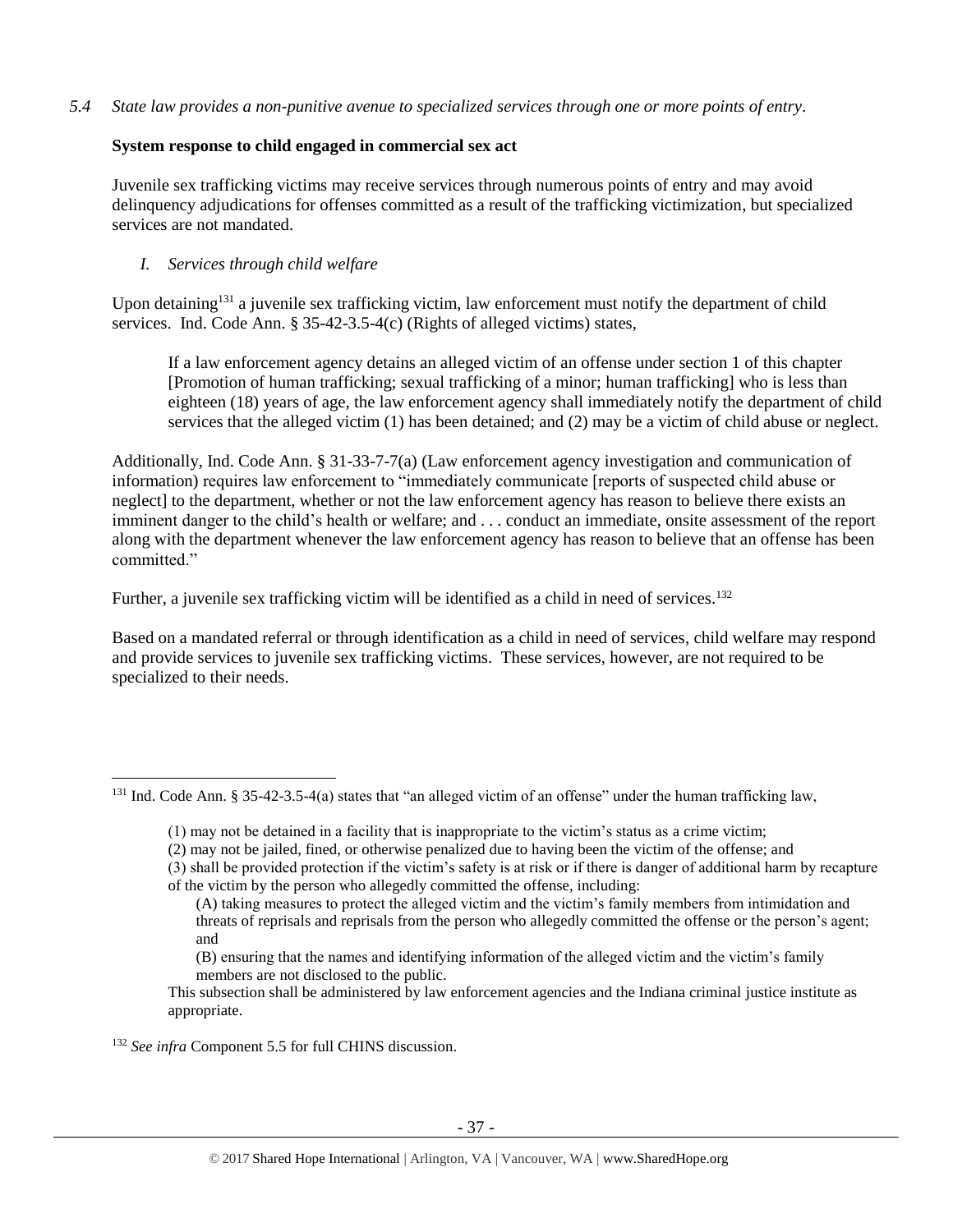#### *II. Services through juvenile justice*

Although Ind. Code Ann. § 35-45-4-2(a) (Prostitution) specifically excludes minors from prosecution for prostitution offenses, a minor may be subject to prosecution for other delinquent acts arising from their trafficking victimization. Pursuant to Ind. Code Ann. § 31-37-1-2, "[a] child commits a delinquent act if, before becoming eighteen (18) years of age, the child commits an act that would be an offense if committed by an adult, except an act committed by a person over which the juvenile court lacks jurisdiction under IC 31-30-1."

During a dispositional hearing concerning a child found to be delinquent, the court must consider, among other things, "[a]lternatives for the care, treatment, rehabilitation, or placement of the child." Ind. Code Ann. § 31- 37-18-1 (Issues for consideration). Ind. Code Ann. § 31-37-13-2(a)(4) (Judgment order of predisposition report; scheduling of dispositional hearing; dual status screening; dual status determination) also requires the court to "[c]omplete a dual status screening tool on the child, as described in IC 31-41-1-3,<sup>133</sup> and determine whether the child is a dual status child as described in IC 31-41-1-2."

"If a child is determined to be a dual status child, the court may refer the child for an assessment by a dual status assessment team as described in IC 31-41." This dual status assessment includes "a review by a dual status assessment team to assess a dual status child's: (1) status; (2) best interests; (3) need for services; and (4) level

Further, Ind. Code Ann. § 31-41-1-2 ("Dual status child") defines "dual status child" as

(3) a child who is presently named in an informal adjustment under IC 31-37-9 and who is adjudicated to be a child in need of services under IC 31-34-10 or IC 31-34-11;

 $\overline{\phantom{a}}$ 

(A) has been previously adjudicated to be a child in need of services under IC 31-34-10 or IC 31-34- 11; or

(B) was a participant in a program of informal adjustment under IC 31-34-8; and who was under a wardship that had been terminated or was in a program of informal adjustment that had concluded before the current delinquency petition;

(5) a child who was:

(A) previously adjudicated to be a delinquent child under IC 31-37-12 or IC 31-37-13 that was closed; and

(B) a participant in a program of informal adjustment under IC 31-37-9 which was concluded prior to a child in need of services proceeding; and

 $(6)$  a child:

(A) who is eligible for release from commitment of the department of correction;

(B) whose parent, guardian, or custodian:

(i) cannot be located; or

(ii) is unwilling to take custody of the child; and

(C) for whom the department of correction is requesting a modification of the dispositional decree under IC 31-30-2-4.

<sup>133</sup> Ind. Code Ann. § 31-41-1-3 ("Dual status screening tool") defines "dual status screening tool" as "a factual review of a child's status and history conducted by the case manager under IC 31-34 or the probation officer under IC 31-37 to determine whether a child meets the criteria for being a dual status child as defined by section 2 of this chapter."

<sup>(1)</sup> a child who is alleged to be or is presently adjudicated to be a child in need of services under IC 31-34- 10 or IC 31-34-11 and is alleged to be or is presently adjudicated to be a delinquent child under IC 31-37- 12 or IC 31-37-13;

<sup>(2)</sup> a child who is presently named in an informal adjustment under IC 31-34-8 and who is adjudicated a delinquent child under IC 31-37-12 or IC 31-37-13;

<sup>(4)</sup> a child who: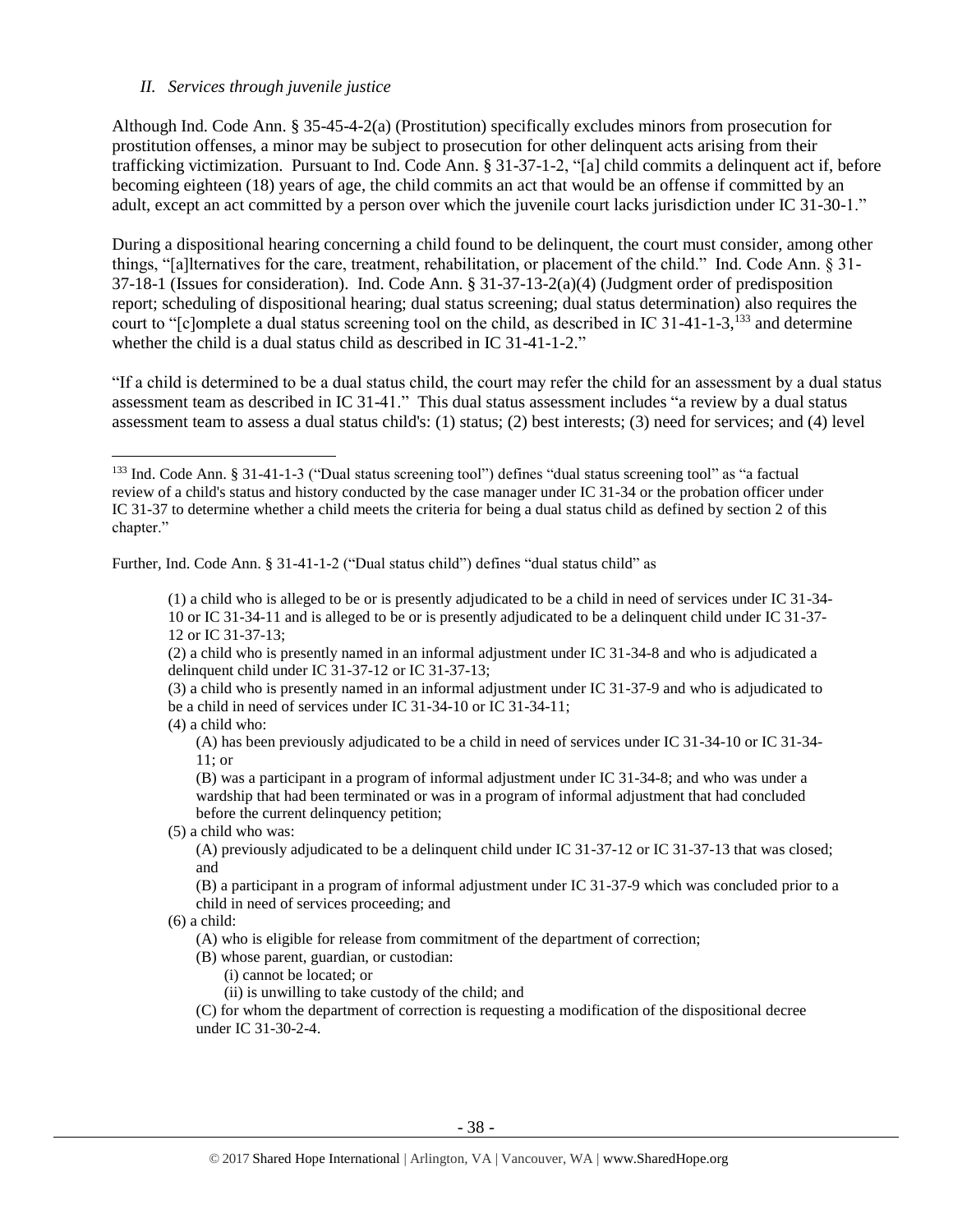of needs, strengths, and risks of the child." Ind. Code Ann. § 31-41-1-4 ("Dual status assessment"). Accordingly, a juvenile sex trafficking victim may receive services even if routed through the juvenile justice system.

## **Summary**

A juvenile sex trafficking victim may access services through child welfare or the juvenile justice system and may avoid a delinquency adjudication based on non-criminalization for prostitution offenses. However, services are not required to be specialized regardless of the route.

- 5.4.1 Recommendation: Amend Indiana's protective response for juvenile sex trafficking victims to require that services be specialized.<sup>134</sup>
- *5.5 Child sex trafficking is identified as a type of abuse and neglect within child protection statutes.<sup>135</sup>*

Child sex trafficking is identified as a type of abuse and neglect within Indiana's child protection statutes. Specifically, Ind. Code Ann. § 31-34-1-3.5(a) (Victim of human sexual trafficking offense) includes child sex trafficking as children in need of services.<sup>136</sup> Ind. Code Ann. § 31-34-1-3.5(a) states,

A child is a child in need of services if, before the child becomes eighteen (18) years of age:

(1) the child is the victim of:

(A) human or sexual trafficking (as defined in IC 31-9-2-133.1); or

(B) a human or sexual trafficking offense under the law of another jurisdiction . . . the is substantially equivalent to the act described in clause (A); and

- (2) the child needs care, treatment, or rehabilitation that:
	- (A) the child is not receiving; and
	- (B) is unlikely to be provided or accepted without the coercive intervention of the court.

Ind. Code Ann. § 31-34-1-3.5(b) adds that "a child is considered a victim of human or sexual trafficking regardless of whether the child consented to the conduct described in subsection (a)(1)." As used within Ind. Code Ann. § 31-34-1-3.5, Ind. Code Ann. § 31-9-2-133.1<sup>137</sup> (Victim of human or sexual trafficking) clarifies that a "victim of human or sexual trafficking" includes,

- . . . a child who is recruited, harbored, transported, or engaged in:
	- (1) forced labor;
	- (2) involuntary servitude;
	- (3) prostitution;
	- (4) juvenile prostitution, as defined in IC 35-31.5-2-178.5;<sup>138</sup>
	- (5) child exploitation, as defined in Ind. Code Ann § 35-42-4-4(b);
	- (6) marriage, unless authorized by a court under Ind. Code Ann. § 31-11-1-6; or

l

<sup>&</sup>lt;sup>134</sup> The analysis and recommendation in this component is predicated upon the recommendation in 5.1 being simultaneously or previously enacted.

<sup>135</sup> For more information regarding recent federal legislation impacting this component *see*: http://go.sharedhope.org/stateimpactmemo.

 $136$  The analysis in this component is predicated upon the recommendation in 5.1 being simultaneously or previously enacted.

<sup>137</sup> *See supra* not[e 9.](#page-2-3)

<sup>&</sup>lt;sup>138</sup> See supra not[e 11](#page-3-0) for definitions of "juvenile prostitution" and "juvenile prostitution victim."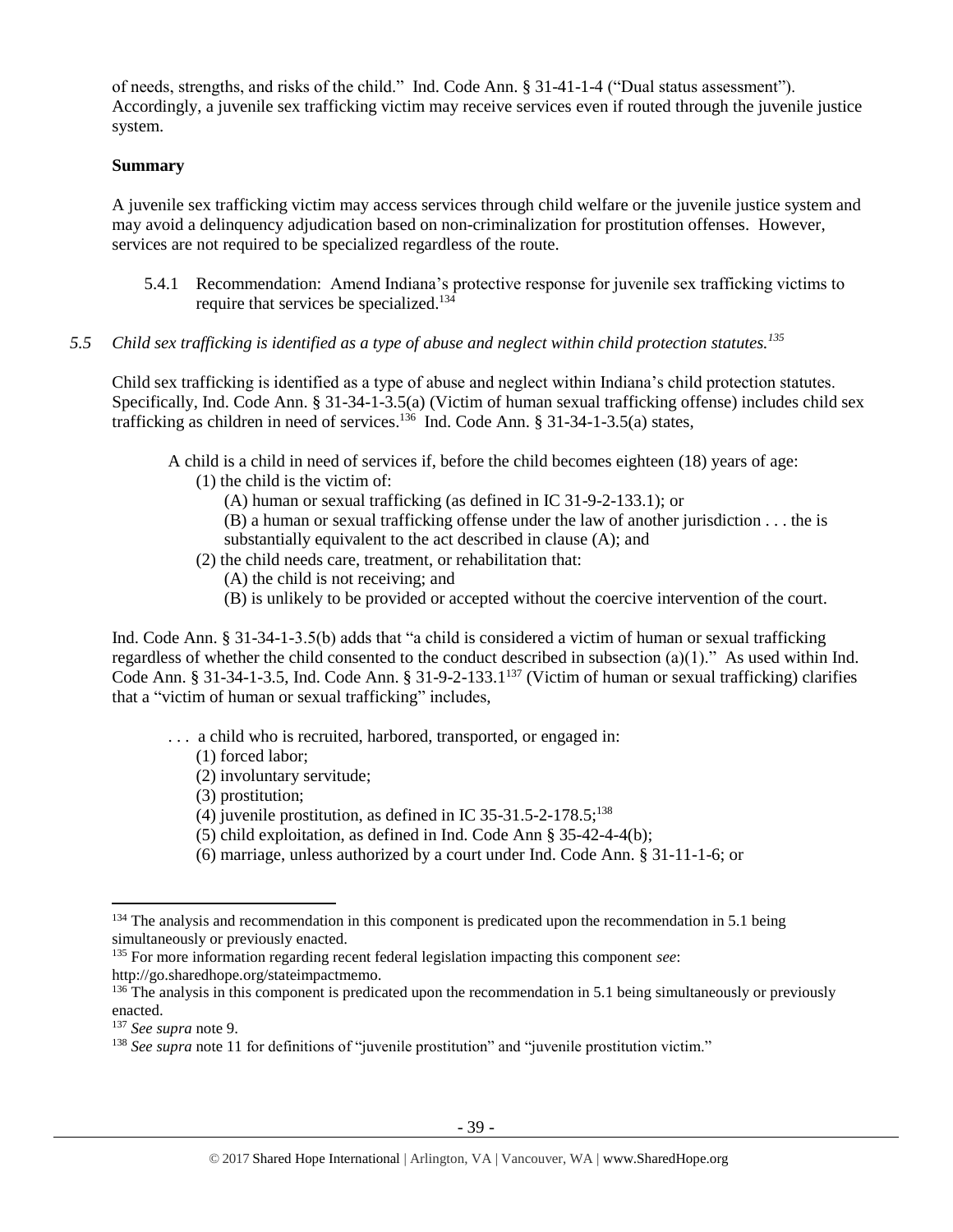7) trafficking for the purpose of prostitution, juvenile prostitution, or participation in sexual conduct as defined in Ind. Code Ann. § 35-42-4-4(a)(4).

Additionally, Ind. Code Ann. § 31-34-1-3(a)(1) (Victim of specified offenses; living in household with adult who committed or has been charged with a specified offense) defines a "child in need of services" as a child who, before reaching the age of 18, is the victim of a specified offense, including a victim of Ind. Code Ann. § 35-42-4-3 (Child molesting), § 35-42-4-4 (Child exploitation – Child pornography), § 35-42-4-5 (Vicarious sexual gratification), § 35-42-4-6 (Child solicitation), § 35-42-4-9 (Sexual misconduct with a minor), § 35-45-4- 2 (Prostitution), § 35-45-4-3<sup>139</sup> (Making an unlawful proposition), § 35-45-4-4 (Promoting prostitution), or "the law of another jurisdiction . . . that is substantially equivalent to any of the offenses listed," and "the child needs care, treatment, or rehabilitation that: (A) the child is not receiving; and (B) is unlikely to be provided or accepted without the coercive intervention of the court."

For purposes of investigating possible instances of child abuse and neglect within family law, under Ind. Code Ann. § 31-32-11-1 (Privileged communications), § 31-33 (Juvenile law: reporting and investigation of child abuse and neglect), § 31-34-7-4 (Persons accused of child abuse or neglect entitled to access to report), and § 31-39-8-4 (Probative value of information—Unsubstantiated information), "child abuse and neglect . . . refers to a child described in IC 31-34-1-1 through IC 31-34-1-5<sup>140</sup> and § 31-34-1-8 and § 31-34-1-11,<sup>141</sup> regardless of whether the child needs care, treatment, rehabilitation, or the coercive intervention of a court." Ind. Code Ann. § 31-9-2-14. However, subsection (b) specifies that "child abuse and neglect" does not apply to a child who is alleged to be "a victim of a sexual offense under IC 35-42-4-3 [Child molesting] unless the alleged offense under IC 35-42-4-3 involves the fondling or touching of the buttocks, genitals, or female breasts, regardless of whether the child needs care, treatment, rehabilitation, or the coercive intervention of a court." Under subsection (c), "'Child abuse or neglect', for purposes of IC 31-34-2.3 [Child protective orders for removal of alleged perpetrators], refers to acts or omissions by a person against a child as described in IC 31-34-1-1 through IC 31-34-1-11, regardless of whether the child needs care, treatment, rehabilitation, or the coercive intervention of a court."

*5.6 The definition of "caregiver" or another related term in the child welfare statutes is not a barrier to a sex trafficked child accessing the protection of child welfare.*

Since Ind. Code Ann. § 31-34-1-3.5(a) (Victim of human sexual trafficking offense) provides that minor victims of sex trafficking<sup>142</sup> are defined as children in need of services regardless of fault of a parent or custodian, the definition of "custodian" is not a limitation on the ability of a victim of "sexual trafficking" and other specified offenses to be classified as a child in need of services entitled to protective services through child welfare. 143 Ind. Code Ann. §§ 31-34-1-3(a)(1), 31-34-1-3.5(a).

<sup>139</sup> *See supra* not[e 49.](#page-10-1)

<sup>140</sup> Ind. Code Ann. § 31-34-1-1 (Impairment or serious endangerment of physical or mental condition); § 31-34-1-2 (Endangerment of physical or mental health); § 31-34-1-3 (Victims of sex offenses); § 31-34-1-3.5 (a) (Victim of human sexual trafficking offense); § 31-34-1-4 (Participation in obscene performances); § 31-34-1-5 (Sex offenses committed by child).

<sup>141</sup> Ind. Code Ann. § 31-34-1-8 (Missing child), § 31-34-1-9 (Disabled child deprived of necessary nutrition or medical or surgical intervention), § 34-34-1-10 (Child born with fetal alcohol syndrome or with controlled substance or legend drug in child's body), and § 31-34-1-11 (Risks or injuries arising from use of alcohol, controlled substance, or legend drug by child's mother during pregnancy).

 $142$  The analysis in this component is predicated upon the recommendation in 5.1 being simultaneously or previously enacted.

<sup>143</sup> *See supra* Component 5.5. for full definition of child in need of services and children considered to be abused or neglected.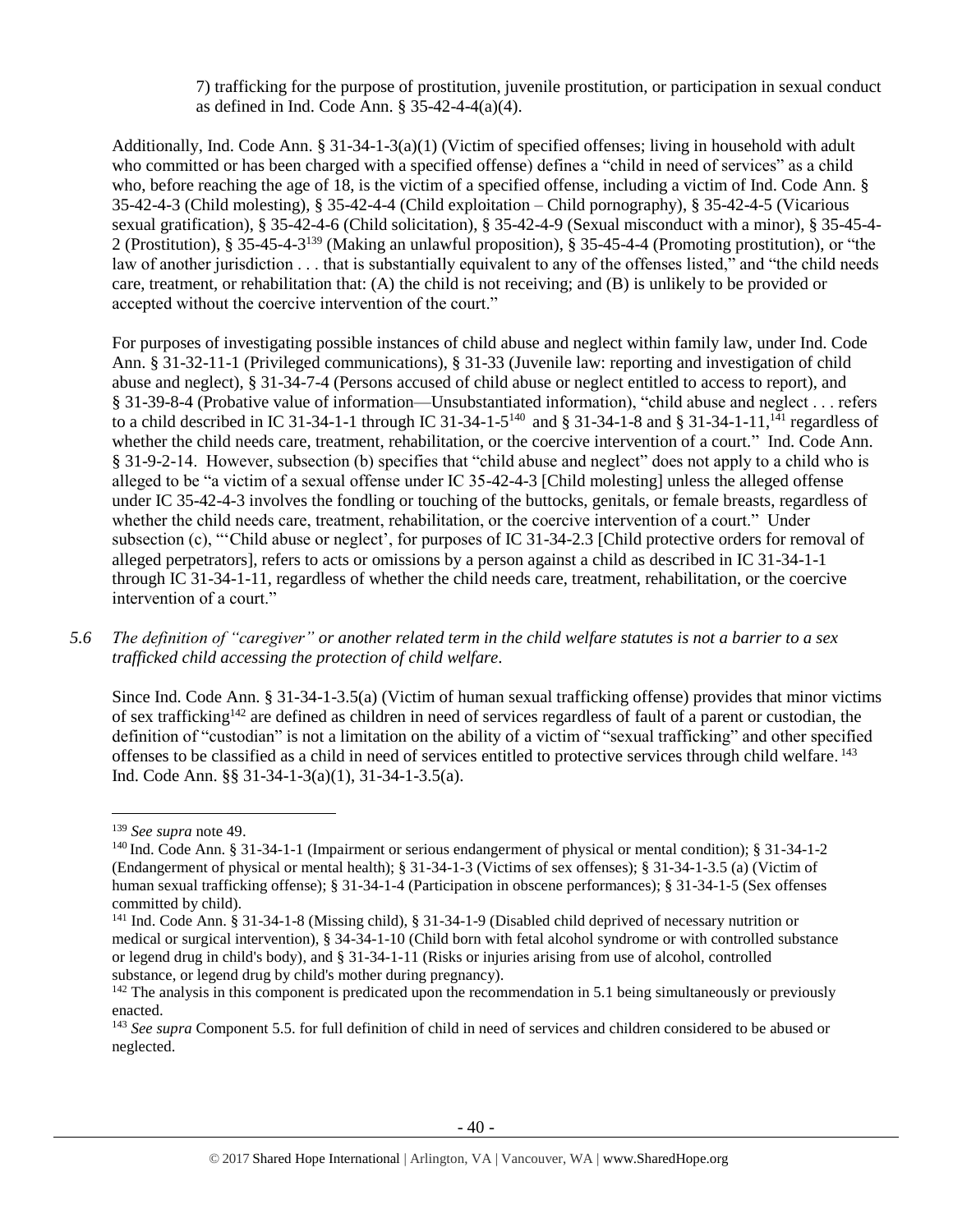## *5.7 Crime victims' compensation is specifically available to a child victim of sex trafficking or commercial sexual exploitation of children (CSEC).*

Pursuant to Ind. Code Ann. § 5-2-6.1-12(1) (Eligibility for assistance), a victim of a violent crime is eligible to receive compensation under Title 5, Article 2, Chapter 6.1 (Compensation for victims of violent crime). A "victim" is defined as "an individual who suffers bodily injury or death as a result of a violent crime." Ind. Code Ann. § 5-2-6.1-7 ("Victim" defined). Violent crimes include, with some exceptions, those felonies or Class A misdemeanors that result in bodily injury or death to the victim but do not include Ind. Code Ann. § 35- 42-4-3 (Child molesting) and § 35-42-4-7 (Child seduction). Ind. Code Ann. § 5-2-6.1-8(1) ("Violent crime" defined). "Bodily injury" is defined as: "(1) an impairment of a physical condition; (2) a visible injury; (3) physical pain; or (4) emotional trauma that stems directly from the impairment of a physical condition, a visible injury, or physical pain." Ind. Code Ann. § 5-2-6.1-0.5 ("Bodily injury" defined).

After proving "bodily injury," other requirements and ineligibility factors present special difficulties for domestic minor sex trafficking victims. A victim who "sustained the injury as a result of participating in or assisting in . . . a criminal act," or "profited or would have profited from the criminal act" may not receive victim's compensation benefits. Ind. Code Ann. § 5-2-6.1-13(a)(1), (3) (Limitations on award of benefits).<sup>144</sup> However, an exception to the reporting requirement exists for alleged victims of child sex crimes and may apply to CSEC victims. Ind. Code Ann. § 5-2-6.1-17(a) (Crime report within 72 hours) states, "(a) Except for an alleged victim of a child sex crime,<sup>145</sup> the division may not award compensation under this chapter unless the violent crime was reported to a law enforcement officer not more than seventy-two (72) hours after the occurrence of the crime." In addition, if an eligible victim's application for compensation is not received within 180 days after the date of the crime, or within 2 years given a showing of good cause, compensation will not be granted to the victim. Ind. Code Ann. § 5-2-6.1-16(b) (Application for assistance). Nothing in Ind. Code Ann. § 5-2-6.1 (Compensation for victims of violent crime), however, explains what constitutes "good cause" for purposes of Ind. Code Ann. § 5-2-6.1-16(b). An exception to this requirement may also apply to CSEC victims in some cases since "an alleged victim of a child sex crime may submit an application to the division until the victim becomes thirty-one (31) years of age." Ind. Code Ann. § 5-2-6.1-16(e). Finally, if "the claimant fails to fully cooperate with law enforcement personnel in the investigation, apprehension, and prosecution of the offender," compensation may be denied. Ind. Code Ann. § 5-2-6.1-18 (Failure to cooperate).

5.7.1 Recommendation: Amend Ind. Code Ann. § 5-2-6.1-13(a) (Limitations on award of benefits) to specifically extend the exceptions to the reporting requirement and ineligibility criteria to victims of domestic minor sex trafficking.<sup>146</sup>

l

As used in this chapter, "victim of a child sex crime" means an individual who was the victim of:

- (2) vicarious sexual gratification (IC 35-42-4-5);
- (3) child solicitation (IC 35-42-4-6);
- (4) child seduction (IC 35-42-4-7); or
- (5) incest (IC 35-46-1-3);

<sup>&</sup>lt;sup>144</sup> Pursuant to Ind. Code Ann. § 5-2-6.1-13(b), "If the victim is a dependent child or dependent parent of the person who commits a violent crime, compensation may be awarded where justice requires."

<sup>145</sup> Ind. Code Ann. § 5-2-6.1-7.5 provides,

<sup>(1)</sup> child molesting (IC 35-42-4-3(a));

and was less than eighteen (18) years of age at the time the crime occurred.

<sup>&</sup>lt;sup>146</sup> The recommendations in this component is predicated upon the recommendation in 5.1 being simultaneously or previously enacted.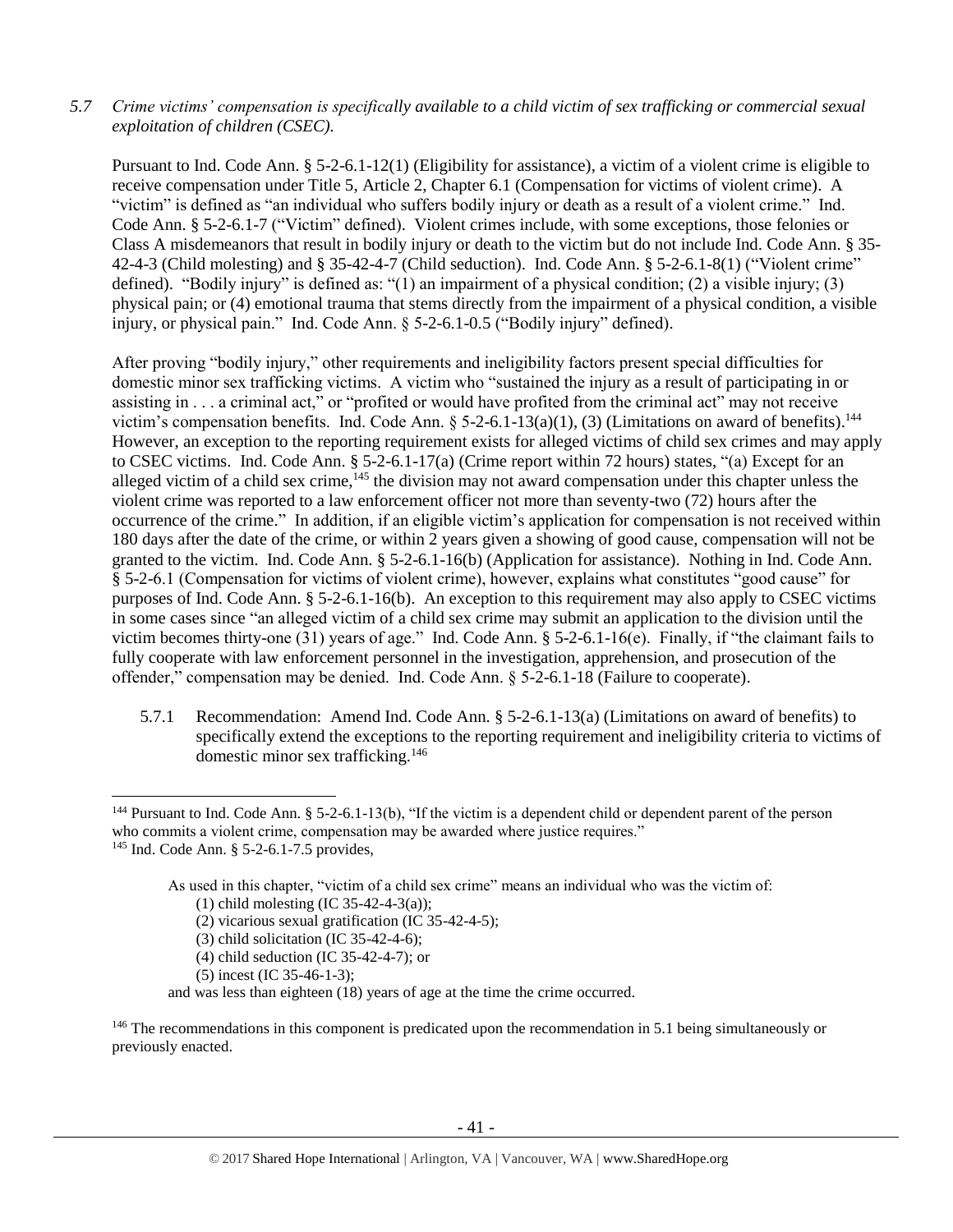5.7.2 Recommendation: Amend Ind. Code Ann. § 5-2-6.1-8(1) (Violent crime) to include Ind. Code Ann. § 35-42-3.5-1 (Promotion of human trafficking—sexual trafficking of a minor—human trafficking), Ind. Code Ann. § 35-45-4-4 (Promoting prostitution), and Ind. Code Ann. § 35-42-4- 4(b) (Child exploitation – Child pornography) within the definition of a violent crime, regardless of whether the victim suffers bodily injury or death as a result of the offense.

## *5.8 Victim-friendly procedures and protections are provided in the trial process for minors under 18.<sup>147</sup>*

Ind. Code Ann. § 35-42-3.5-4(a)(3) (Additional rights of victim) provides that human trafficking victims shall be provided protection if their "safety is at risk or if there is danger of additional harm by recapture of the victim by the person who allegedly committed the offense . . . ." Protections include "ensuring that the names and identifying information of the alleged victim and the victim's family members are not disclosed to the public." Ind. Code Ann. § 35-42-3.5-4(a)(3)(B).

In addition, victims of trafficking and sexual offenses who are under 14 are entitled to certain victim-friendly protections throughout the criminal justice process, as listed in Ind. Code Ann. Title 35, Article 37, Chapter 4 (Evidence). Pursuant to Ind. Code Ann. § 35-37-4-8(c) (Taking of child's testimony – Closed circuit television – Videotape – Conditions), in prosecutions for certain listed crimes, including Ind. Code Ann. § 35-42-3.5-1 (Promotion of human trafficking—sexual trafficking of a minor—human trafficking) and § 35-42-4 (Sex crimes),

On the motion of the prosecuting attorney, the court may order that the testimony of a protected person be taken in a room other than the courtroom, and that the questioning of the protected person by the prosecution and the defense be transmitted using a two-way closed circuit television arrangement that:

(1) allows the protected person<sup>148</sup> to see the accused and the trier of fact; and

(2) allows the accused and the trier of fact to see and hear the protected person.

As used in this section, "protected person" means:

(1) a child who is less than fourteen (14) years of age;

(2) an individual with a mental disability who has a disability attributable to an impairment of general intellectual functioning or adaptive behavior that:

(A) is manifested before the individual is eighteen (18) years of age;

(B) is likely to continue indefinitely;

(C) constitutes a substantial impairment of the individual's ability to function normally in society; and

(D) reflects the individual's need for a combination and sequence of special, interdisciplinary, or generic care, treatment, or other services that are of lifelong or extended duration and are individually planned and coordinated; or

(3) an individual who is:

 $\overline{a}$ 

(A) at least eighteen (18) years of age; and

(B) incapable by reason of mental illness, intellectual disability, dementia, or other physical or mental incapacity of:

(i) managing or directing the management of the individual's property; or

(ii) providing or directing the provision of self-care.

 $147$  The analysis in this component is predicated upon the recommendation in 5.1 being simultaneously or previously enacted.

<sup>148</sup> Pursuant to Ind. Code Ann. § 35-37-4-8(b), "protected person" is defined by referring to Ind. Code Ann. § 35-37- 4-6. Ind. Code Ann. § 35-37-4-6(c) states,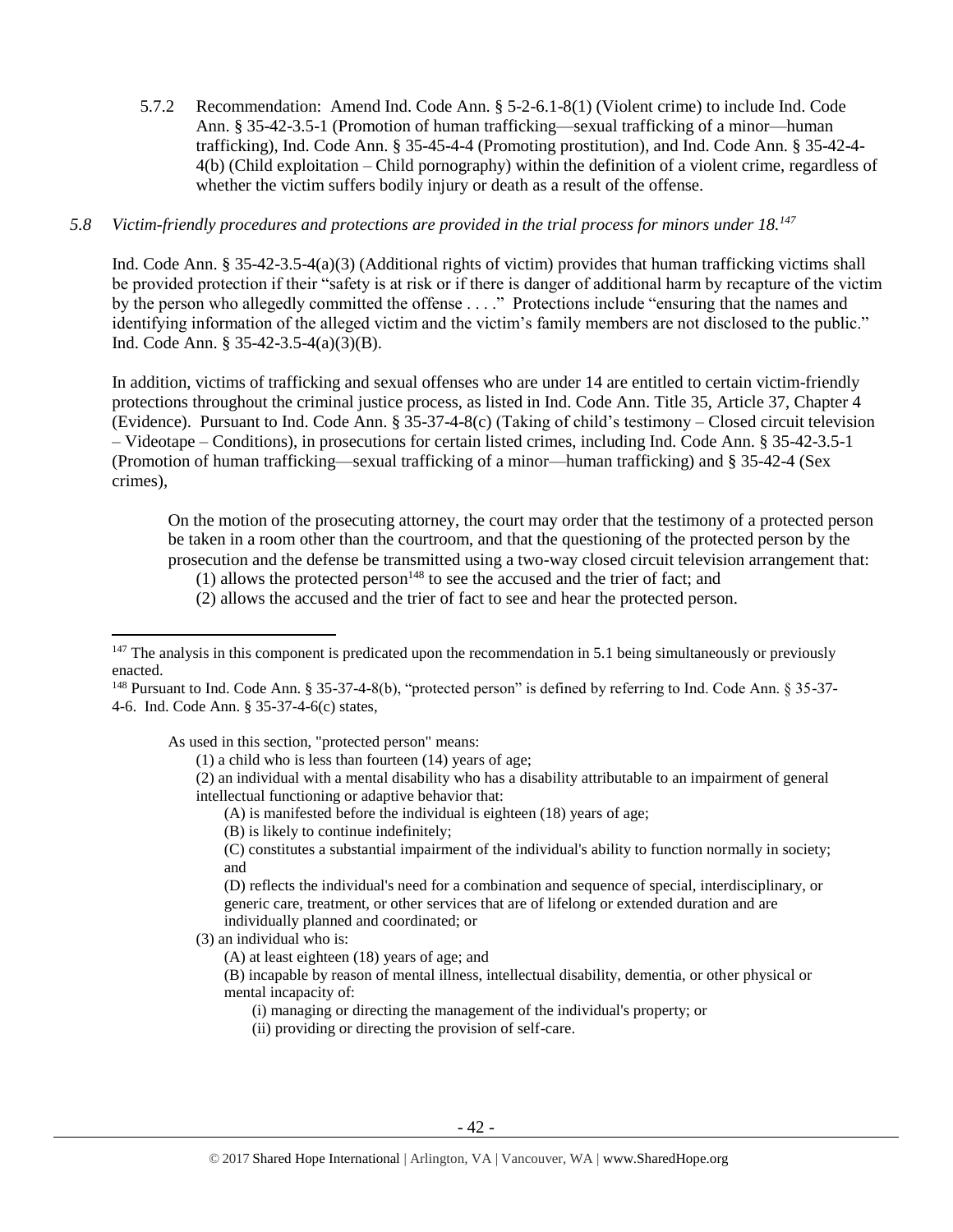Videotaped testimony of a "protected person" may also be ordered by the court upon motion of the prosecuting attorney or the defendant under the same requirements of Ind. Code Ann. § 35-37-4-8(c). Ind. Code Ann. § 35- 37-4-8(d). Pursuant to Ind. Code Ann. § 35-37-4-8(e), the court may not allow closed-circuit or videotaped testimony unless certain conditions are met, including the conditions outlined in subsection (e)(1)(B) that the court find that the protected person should testify outside of court because

(i) the court finds from the testimony of a psychiatrist, physician, or psychologist and any other evidence that the protected person's testifying in the physical presence of the defendant would cause the protected person to suffer serious emotional harm and the court finds that the protected person could not reasonably communicate in the physical presence of the defendant to the trier of fact;

(ii) a physician has certified that the protected person cannot be present in the courtroom for medical reasons; or

(iii) evidence has been introduced concerning the effect of the protected person's testifying in the physical presence of the defendant, and the court finds that it is more likely than not that the protected person's testifying in the physical presence of the defendant creates a substantial likelihood of emotional or mental harm to the protected person.

Ind. Code Ann. § 35-37-4-8 does not permit the defendant to be present in the room while the witness gives testimony via closed-circuit television. Ind. Code Ann. § 35-37-4-8(f). If the court allows testimony to be given via videotape, Ind. Code Ann. § 35-37-4-8(g) provides that only certain persons may be present in the room during the witness's testimony, including the defendant if he is not represented by an attorney. Ind. Code Ann. § 35-37-4-8(g)(3). Also, "if the defendant is not represented by an attorney, the defendant may question the protected person." Ind. Code Ann.  $\S 35-37-4-8(g)(7)$ .

The court also must provide safeguards all sex trafficking victims, such as separate waiting rooms, "to minimize the contact of the victim of an offense" with the defendant and the defendant's friends and relatives during criminal proceedings. Ind. Code Ann. § 35-37-4-11(a), (b) (Contact of victim with accused person or relatives and friends of accused person during court proceedings).

Furthermore, in prosecutions under Ind. Code Ann. § 35-42-4 (Sex crimes), evidence of the victim's past sexual conduct, including both opinion and reputation evidence, may not be admitted or referred to in the presence of the jury. Ind. Code Ann. § 35-37-4-4(a) (Prosecutions for sexual offenses – Evidence). However, pursuant to Ind. Code Ann. § 35-37-4-4(b), evidence

(1) Of the victim's or a witness's past sexual conduct with the defendant;

(2) Which in a specific instance of sexual activities shows that some person other than the defendant committed the act upon which the prosecution is founded; or

(3) That the victim's pregnancy at the time of the trial was not caused by the defendant; may be introduced if the judge finds, under the procedure provided in subsection (c) of this section, that it is material to a fact at issue in the case and its inflammatory or prejudicial nature does not outweigh its probative value.

Furthermore, prosecutions under Ind. Code Ann. § 35-42-3.5-1 (Promotion of human trafficking—sexual trafficking of a minor—human trafficking) and § 35-45-4-4 (Promoting prostitution) do not include this protection, as these offenses are not "sex crimes" under Ind. Code Ann. § 35-42-4. Certain additional protections are afforded to children who are the victims of sex crimes. Under Ind. Code Ann. § 35-40-5-11 (Interview by defense counsel of child less than sixteen who is alleged victim of sex offense), defense counsel who wish to interview victims of sexual offenses under 16 after charges are filed must "contact the prosecuting attorney" rather than the child, and "[t]he child has the right . . . to confer with the prosecuting attorney before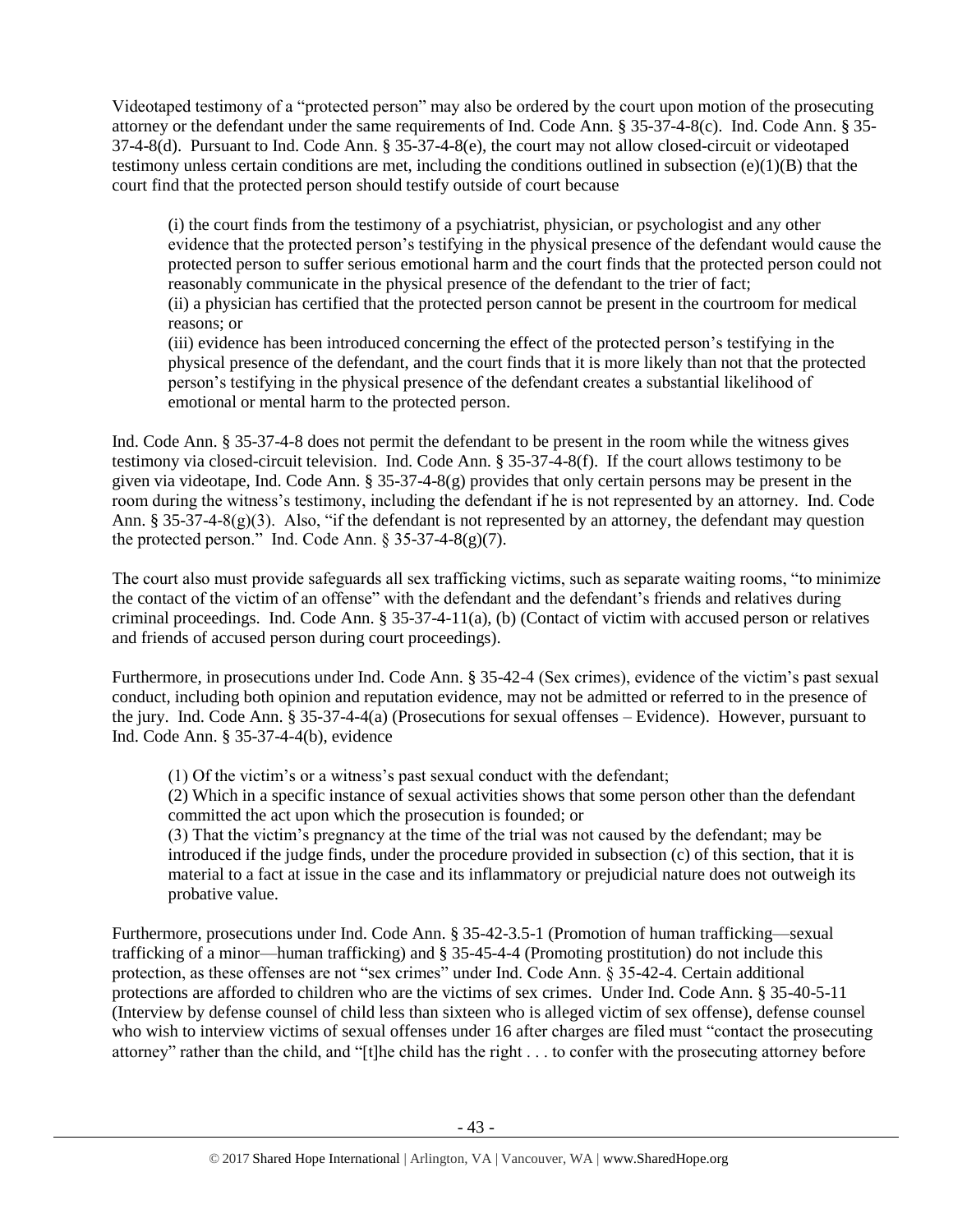the interview occurs." Ind. Code Ann.  $\S 35-40-5-11(c)$ . "If the parties are unable to agree to the terms of the interview, the parties may petition the court for a hearing on the terms of the interview prior to the interview taking place. The court shall review the terms suggested by the parties and consider the age of the child, any special considerations, and the rights of victims provided by IC 35-40-5-1 [Right to be treated with fairness, dignity, and respect] in setting reasonable terms for the interview." Ind. Code Ann. § 35-40-5-11(d).

*5.9 Child sex trafficking victims may vacate delinquency adjudications and expunge related records for prostitution and other offenses arising from trafficking victimization, without a waiting period. 149*

Indiana law allows child sex trafficking victims to vacate delinquency adjudications for non-violent offenses related to trafficking victimization, but the child must have been coerced or controlled by another person. Although record expungement is not automatic upon granting vacatur, juvenile records may be expunged without a waiting period under Indiana's general expungement statute.

Pursuant to Ind. Code. Ann. § 31-37-22-11(b)<sup>150</sup> (Jurisdiction over petitions to expunge records of child alleged to be a delinquent child or child in need of services),

Upon the written motion of a trafficked child,<sup>151</sup> or any person acting on behalf of a trafficked child, the court that adjudicated the trafficked child a delinquent child shall vacate the adjudication issued with respect to the trafficked child, if the movant proves by a preponderance of the evidence that:

- (1) the child was a trafficked child at the time the child performed the delinquent act that resulted in the adjudication;
- (2) the delinquent act did not result in bodily injury to another person; and
- (3) at the time the child committed the delinquent act, the child was:
	- (A) coerced by; or
	- (B) under the control of;
- another person.

Because a minor must prove he or she acted under the coercion or control of a third party, however, Ind. Code. Ann. § 31-37-22-11(b) excludes victims who are unable to identify their traffickers, leaving these victims to face the collateral consequences associated with having delinquency adjudications. Further, Ind. Code. Ann. § 31-37-22-11 does not make record expungement automatic upon granting vacatur, making separate proceedings necessary to obtain both forms of relief.

Records related to trafficking victimization may be expunged without a waiting period under Ind. Code Ann. § 31-39-8-2 <sup>152</sup> (Petition to juvenile court for removal of records), which states,

<sup>&</sup>lt;sup>149</sup> The analysis in this component is predicated upon the recommendation in 5.1 being simultaneously or previously enacted.

<sup>&</sup>lt;sup>150</sup> The text of Ind. Code Ann. § 31-37-22-11 cited here and elsewhere in this report includes amendments made by the enactment of House Enrolled Act 1218 during the 2017 1st Regular Session 120th General Assembly of the Indiana Legislature (effective July 1, 2017).

<sup>151</sup> Pursuant to 31-37-22-11(a),

As used in this section, "trafficked child" means a child who was the victim of human trafficking (IC 35- 42-3.5) or a substantially similar human trafficking offense committed in another jurisdiction, regardless of whether the person who committed the human trafficking offense was charged, tried, or convicted. The term includes a person who is now an adult.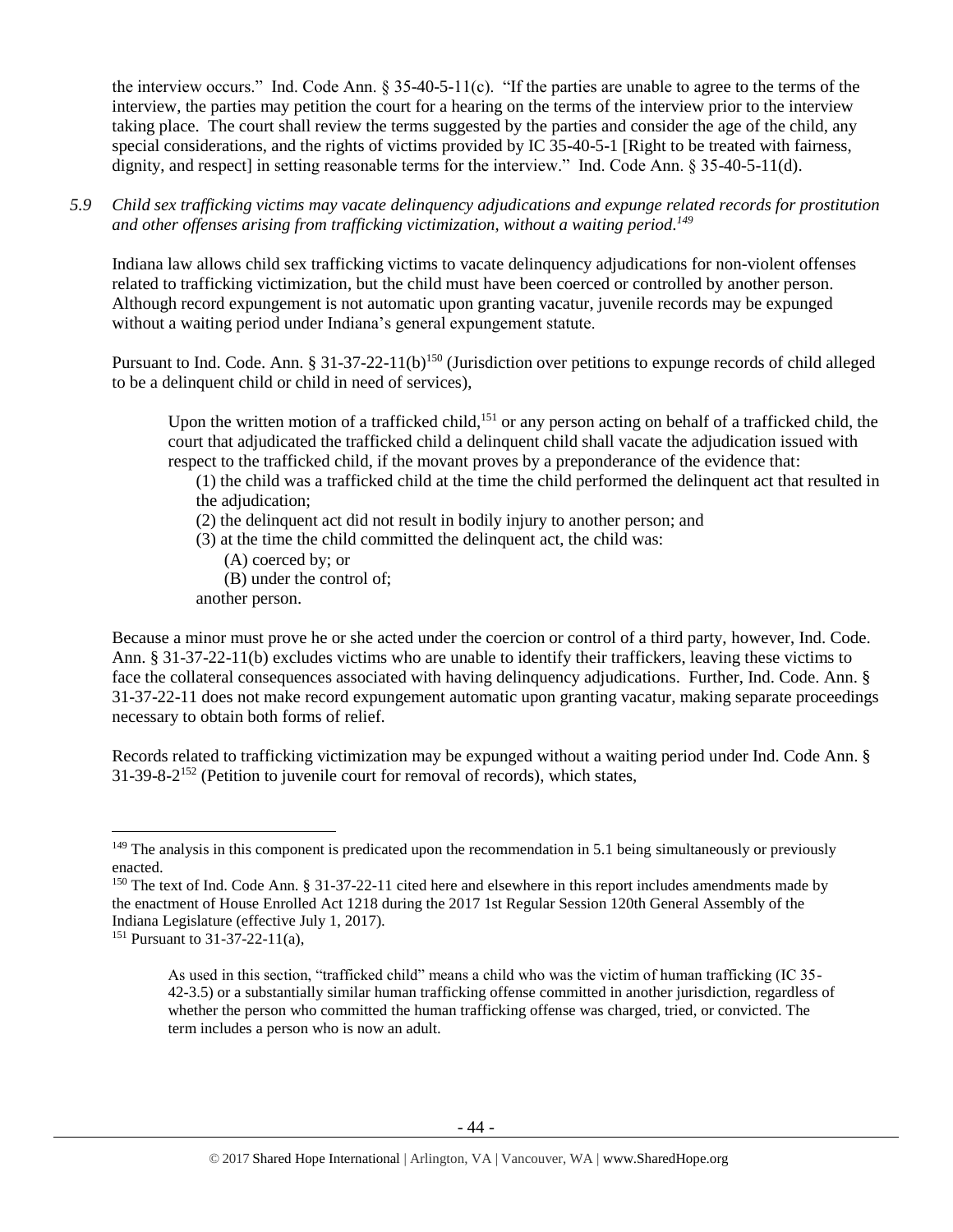(a) Any person may petition a juvenile court at any time to remove from:

- (1) the court's files;
- (2) the files of law enforcement agencies; and

(3) the files of any other person who has provided services to a child under a court order;

those records pertaining to the person's involvement in juvenile court proceedings.

(b) Under this section, electronic records shall be removed to a secure data base to which the public or another person not having legal or statutory authority to access the records is not granted access to the data base.

In determining whether to grant such a petition, Ind. Code Ann. § 31-39-8-3(e)<sup>153</sup> (Factors considered) states the court may consider the following:

(1) the best interests of the child;

(2) the age of the person during the person's contact with the juvenile court or law enforcement agency;

- (3) the nature of any allegations;
- (4) whether there was an informal adjustment or an adjudication;
- (5) the disposition of the case;
- (6) the manner in which the person participated in any court ordered or supervised services;

(7) the time during which the person has been without contact with the juvenile court or with any law enforcement agency;

- (8) whether the person acquired a criminal record; and
- (9) the person's current status.

 $\overline{\phantom{a}}$ 

Upon grant of an expungement petition, Ind. Code Ann. § 31-39-8-6<sup>154</sup> (Method of expungement) states,

(a) Subject to subsections (b) and (c), the records shall be destroyed  $\dots$ 

(b) Data from the records in subsection (a) shall be maintained by the court on a secure data base that does not enable identification of the offender to the public or another person not having legal or statutory authority to access the records.

(c) The records maintained in the data base under subsection (b) may be used only for statistical analysis, research, and financial auditing purposes.

5.9.1 Recommendation: Amend Ind. Code. Ann. § 31-37-22-11(b) (Jurisdiction over petitions to expunge records of child alleged to be a delinquent child or child in need of services) to remove the requirement of coercion or control.

<sup>&</sup>lt;sup>152</sup> The text of Ind. Code Ann. § 31-39-8-2 cited here and elsewhere in this report includes amendments made by the enactment of House Enrolled Act 1218 during the 2017 1st Regular Session 120th General Assembly of the Indiana Legislature (effective July 1, 2017).

<sup>153</sup> The text of Ind. Code Ann. § 31-39-8-3 cited here and elsewhere in this report includes amendments made by the enactment of House Enrolled Act 1218 during the 2017 1st Regular Session 120th General Assembly of the Indiana Legislature (effective July 1, 2017).

<sup>&</sup>lt;sup>154</sup> The text of Ind. Code Ann. § 31-39-8-6 cited here and elsewhere in this report includes amendments made by the enactment of House Enrolled Act 1218 during the 2017 1st Regular Session 120th General Assembly of the Indiana Legislature (effective July 1, 2017).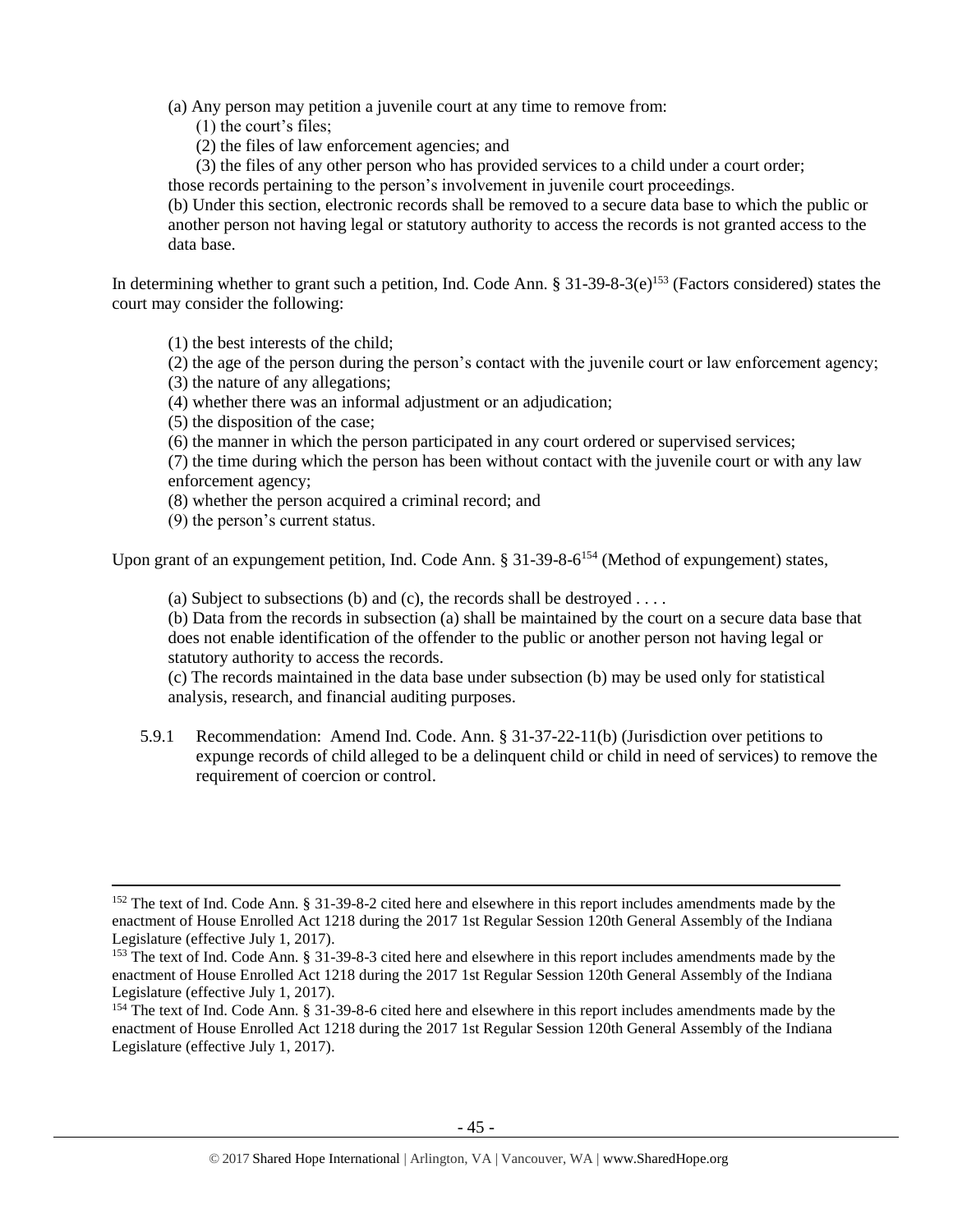*5.10 Victim restitution and civil remedies for victims of domestic minor sex trafficking or commercial sexual exploitation of children (CSEC) are authorized by law.* 

Victim restitution for victims of human trafficking<sup>155</sup> offenses is mandatory. Ind. Code Ann. § 35-42-3.5-2 (Restitution to victim) states, "In addition to any sentence or fine imposed for a conviction of an offense under section 1 [Ind. Code Ann. § 35-42-3.5-1 (Promotion of human trafficking—sexual trafficking of a minor human trafficking)] of this chapter, the court shall order the person convicted to make restitution to the victim of the crime under IC 35-50-5-3." Ind. Code Ann. § 35-50-5-3(k) states,

The court shall order a person convicted of an offense under IC 35-42-3.5 to make restitution to the victim of the crime in an amount equal to the greater of the following:

(1) The gross income or value to the person of the victim's labor or services.

(2) The value of the victim's labor as guaranteed under the minimum wage and overtime provisions of:

(A) the federal Fair Labor Standards Act of 1938, as amended (29 U.S.C. 201-209); or (B) IC 22-2-2 (Minimum Wage);

whichever is greater.

 $\overline{\phantom{a}}$ 

In addition, persons convicted of Ind. Code Ann. § 35-42-3.5-1 may also be liable to the victim for civil damages, including actual and punitive damages, reasonable attorney's fees, and court costs. Ind. Code Ann. § 35-42-3.5-3(a) (Victim has civil cause of action against person convicted of offense – Damages recoverable – Statute of limitations).

Victims are entitled to restitution more broadly under Ind. Code Ann. § 35-50-5-3(a) (Restitution orders), which permits the court to order a defendant convicted of any felony or misdemeanor to make restitution to the victim. This restitution provision is subject to the discretion of the court. In determining the amount of restitution a victim is entitled to, pursuant to Ind. Code Ann. § 35-50-5-3(a), the court will consider the following:

(1) property damages of the victim incurred as a result of the crime, based on the actual cost of repair (or replacement if repair is inappropriate);

(2) medical and hospital costs incurred by the victim (before the date of sentencing) as a result of the crime;

(3) the cost of medical laboratory tests to determine if the crime has caused the victim to contract a disease or other medical condition;

(4) earnings lost by the victim (before the date of sentencing) as a result of the crime including earnings lost while the victim was hospitalized or participating in the investigation or trial of the crime; and (5) funeral, burial, or cremation costs incurred by the family or estate of a homicide victim as a result of the crime.

Victims may also be entitled to receive "[a]n amount not to exceed three (3) times . . . the actual damages" they suffered as a result of a violation of Ind. Code Ann. § 35-45-9-3 (Participation in criminal organization; offense). Ind. Code Ann. § 34-24-3-1 (Damages in civil action).

Lastly, victims whose offenders are convicted of racketeering may pursue additional remedies. A victim who has suffered damages as a result of a violation of Ind. Code Ann. § 35-45-6-2 (Corrupt business influence) may bring a civil suit to recover three times the amount of damages incurred, attorney's fees, court costs, and any

<sup>&</sup>lt;sup>155</sup> The analysis in this component is predicated upon the recommendation in 5.1 being simultaneously or previously enacted.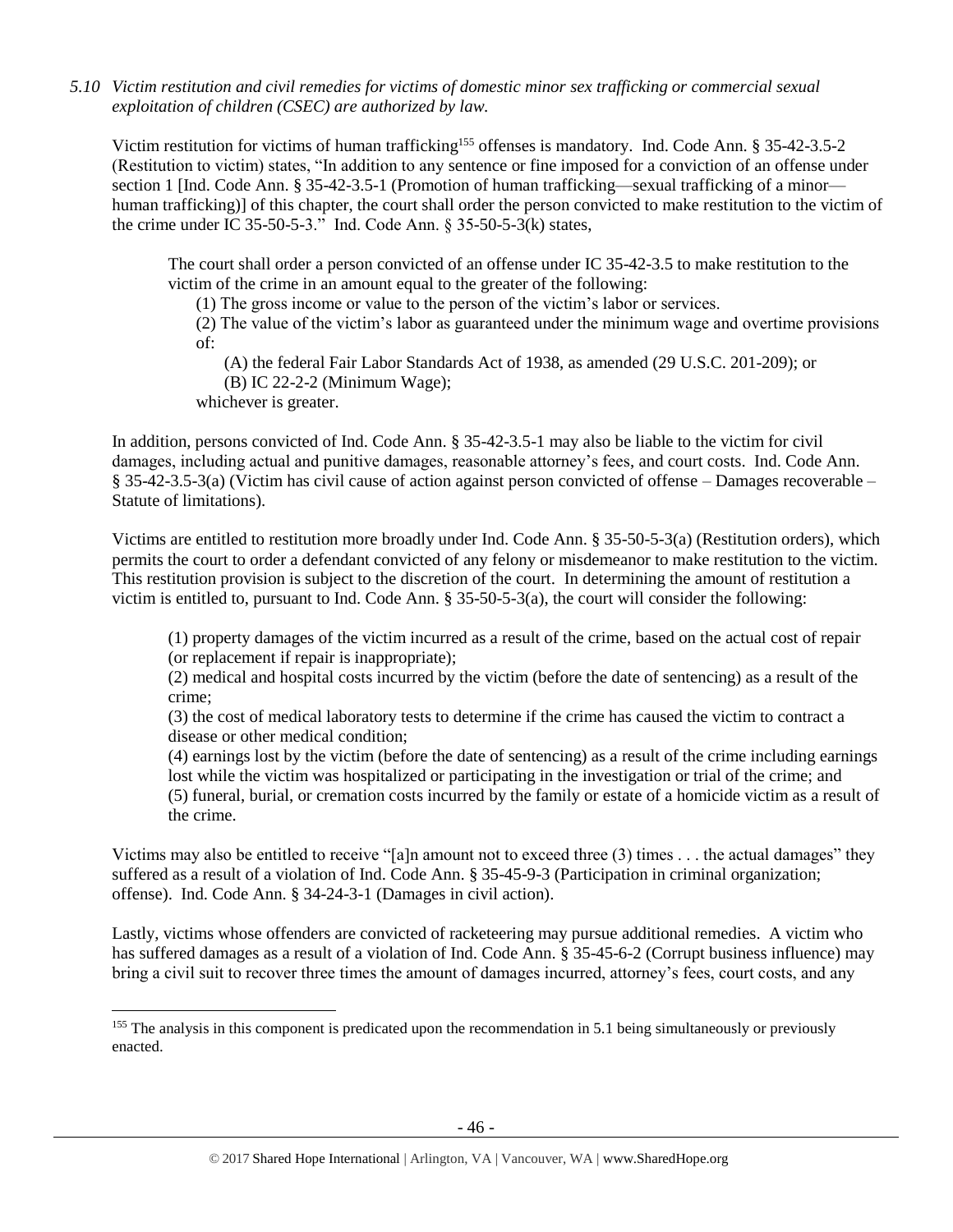punitive damages the court may award. Ind. Code Ann. § 34-24-2-6(b) (Action for injunctive relief from corrupt business influence). The trafficker or facilitator can also be ordered to forfeit "any property: (1) used in the course of; (2) intended for use in the course of; (3) derived from; or (4) realized through; conduct in violation of IC 35-45-6-2 [Corrupt business influence]." Ind. Code Ann. § 34-24-2-2(a) (Action for forfeiture). Pursuant to Ind. Code Ann. § 34-24-2-6(d), "an aggrieved person has a right or claim to forfeited property or to the proceeds derived from forfeited property superior to any right or claim the state has in the same property or proceeds."

However, victims may be required to subrogate some of these civil claims to the state for services provided to cover the cost of the services. Ind. Code Ann. § 5-2-6-25 (Human trafficking prevention and victim assistance fund)<sup>156</sup> provides,

. . . . (g) The state is subrogated to the rights of a victim to whom services are provided, to the extent of the services. The subrogation rights are against the perpetrator of the crime or a person otherwise liable for the loss. If the victim brings a civil action against the perpetrator of the crime or against the person otherwise liable for the loss, the victim shall promptly notify the institute of the filing of the civil action. (h) In addition to the subrogation rights under subsection (g), the state is entitled to a lien in the amount of the services provided on a recovery made by or on behalf of the victim. The state may:

- (1) recover the amount of services in a separate action; or
- (2) intervene in an action brought by or on behalf of the victim.
- *5.11 Statutes of limitations for civil and criminal actions for child sex trafficking or commercial sexual exploitation of children (CSEC) offenses are eliminated or lengthened to allow prosecutors and victims a realistic opportunity to pursue criminal action and legal remedies.*

Pursuant to Ind. Code Ann. § 35-41-4-2(c) (Periods of limitation), no statute of limitations applies to criminal prosecutions of Class A felonies (for a crime committed before July 1, 2014), or a Level 1 or 2 felony (for a crime committed after June 30, 2014), such as violations of Ind. Code Ann. § 35-42-3.5-1(b) (Promotion of human trafficking—sexual trafficking of a minor—human trafficking) and, when aggravating factors are present, Ind. Code Ann. § 35-42-4-9(a) (Sexual misconduct with a minor).

Pursuant to Ind. Code Ann. § 35-41-4-2(m), a statute of limitations applies to sex offenses listed within IC 11-8- 8-4.5 (sex offender defined) if the offense is committed against a child. The case must be brought within 10 years of the offense, or within 4 years of when the victim gains their dependence from the alleged offender, "whichever occurs later." There are two exceptions to this rule. The first is for sex offenses that are Class A felonies (if committed prior to July 1, 2014), Level 1 or Level 2 felonies (if committed after June 30, 2014); actions for these offenses may be brought at any time. The second exception is for actions brought under Ind. Code Ann. §§ 35-42-4-3(a) (Child molesting), 35-42-4-5 (Vicarious sexual gratification), 35-42-4-6 (Child solicitation), 35-42-4-7 (Child seduction), and 35-46-1-3 (Incest). These cases may be brought until the victim reaches 31 years of age. Ind. Code Ann. § 35-41-4-2(e).

Pursuant to Ind. Code Ann.  $\S 35-41-4-2(a)(1)$ , a statute of limitations of 5 years applies to criminal prosecutions of Level 4, Level 5, or Level 6 felonies, such as violations of Ind. Code Ann. § 35-45-9-3 (Participation in

 $\overline{a}$ 

<sup>&</sup>lt;sup>156</sup> Ind. Code Ann § 5-2-6-25(a) establishes the human trafficking prevention and victim assistance fund "for the purpose of providing funds for: 1) human trafficking victim services; and 2) human trafficking prevention programs provided by community based organizations. Money in the fund can only be used to carry out the purpose of the fund."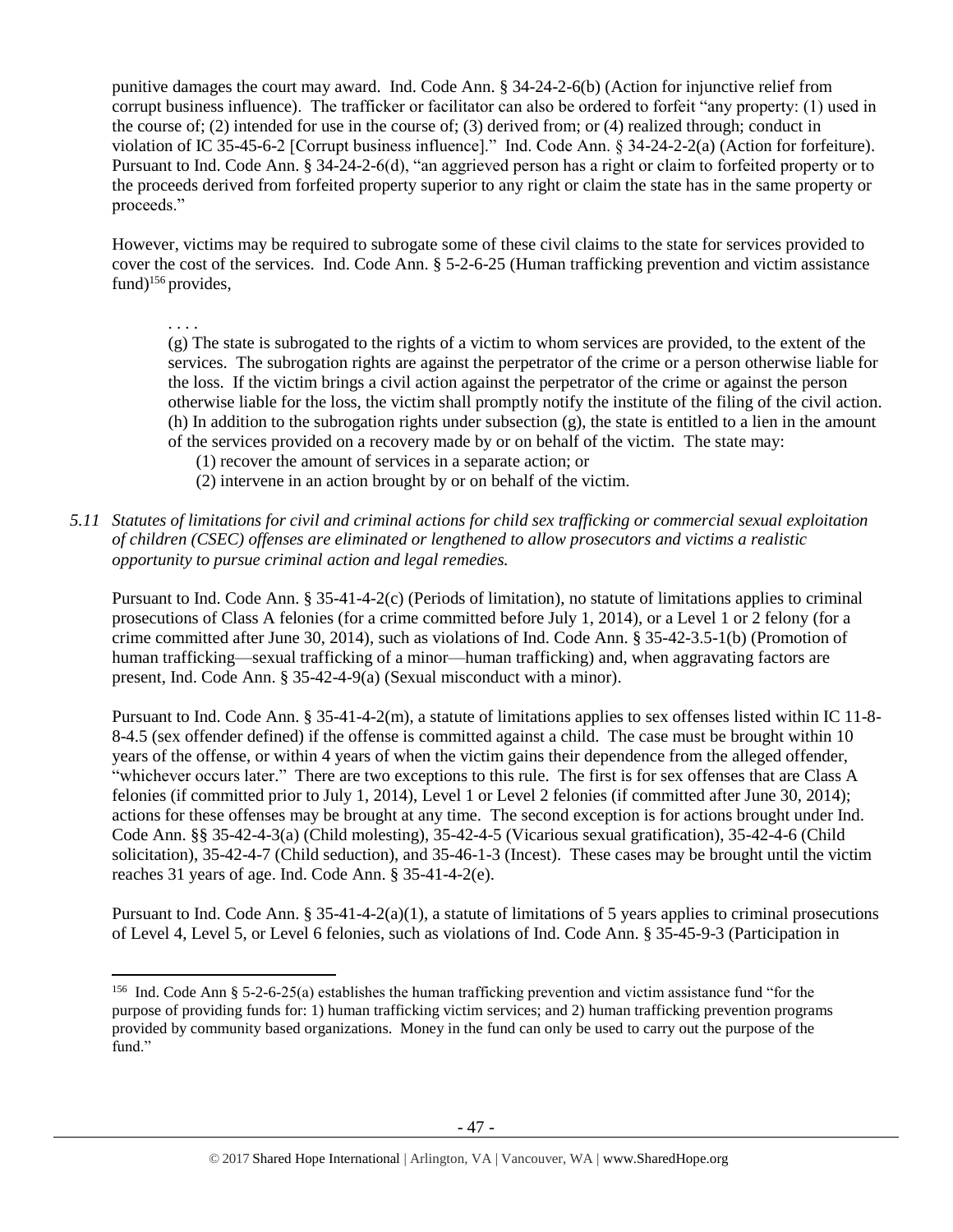criminal organization; offense), § 35-45-9-5 (Criminal organization recruitment), § 35-45-6-2(1) (Corrupt business influence), and § 35-45-15-5 (Money laundering). Pursuant to Ind. Code Ann. § 35-41-4-2(a)(2), a statute of limitations of 2 years applies to criminal prosecutions for any misdemeanor, such as Ind. Code Ann. § 35-42-4-13(c) (Inappropriate communication with a child) and  $\S 35$ -45-4-3<sup>157</sup> (Making an unlawful proposition).

For civil claims, a 2-year statute of limitations, running from the date of the offender's conviction, applies to domestic minor sex trafficking victim's civil claims for damages under Ind. Code Ann. § 35-42-3.5-3(a) (Civil cause of action). Ind. Code Ann. § 35-42-3.5-3(b).

- 5.11.1 Recommendation: Amend Ind. Code Ann. § 35-41-4-2(e) (Periods of limitation) to include Ind. Code Ann. § 35-42-3.5-1(a) and (d) (Promotion of human trafficking—sexual trafficking of a minor—human trafficking) as an offense for which prosecution is not barred until the victim of the offense reaches the age of 31.<sup>158</sup>
- 5.11.2 Recommendation: Amend Ind. Code Ann. § 35-42-3.5-3 (Civil cause of action) to extend the statute of limitations for civil claims for domestic minor sex trafficking victims.

<sup>157</sup> *See supra* not[e 49.](#page-10-1)

<sup>&</sup>lt;sup>158</sup> The recommendations in this component is predicated upon the recommendation in 5.1 being simultaneously or previously enacted.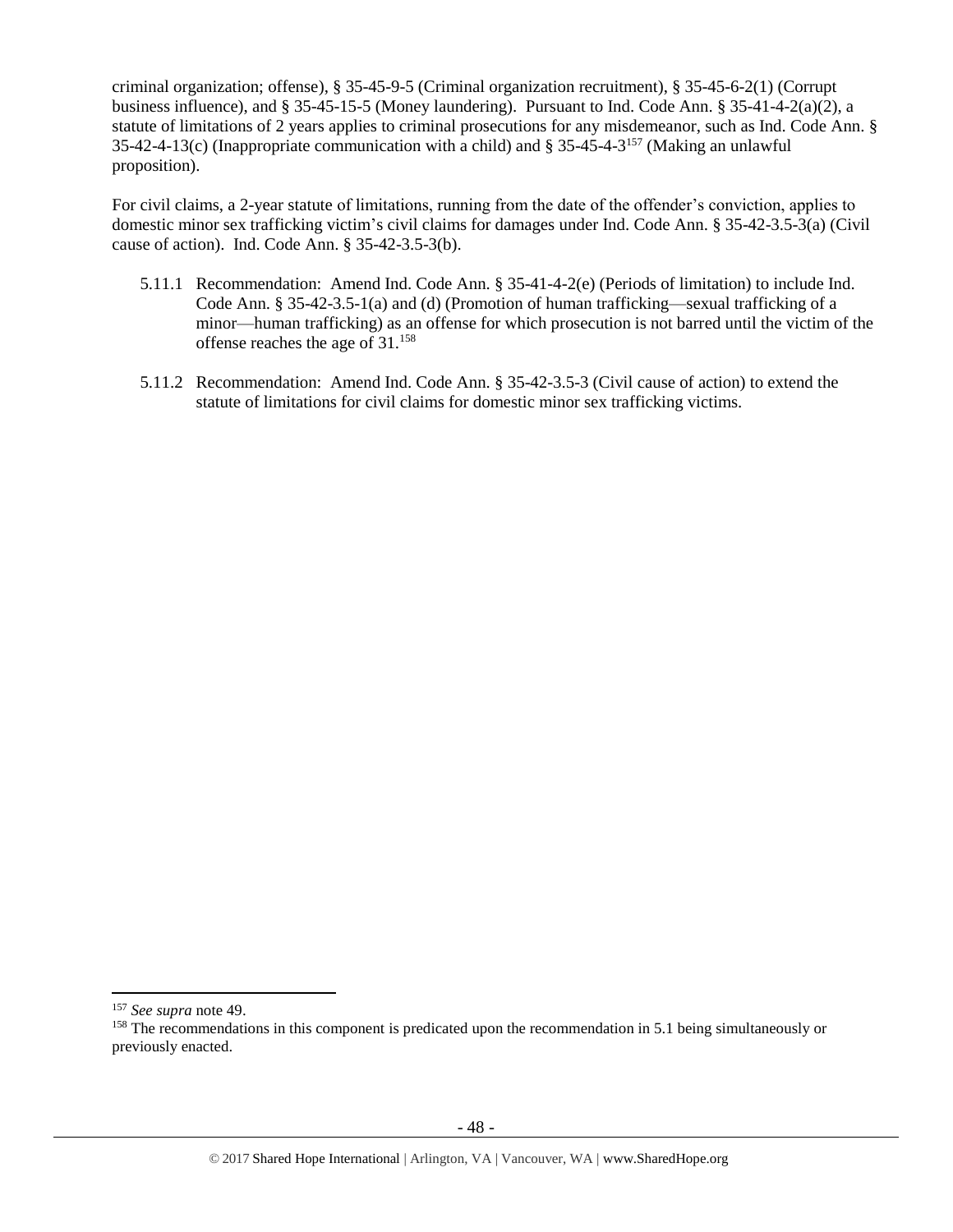#### **FRAMEWORK ISSUE 6: CRIMINAL JUSTICE TOOLS FOR INVESTIGATION AND PROSECUTIONS**

#### *Legal Components:*

- *6.1 Training on human trafficking and domestic minor sex trafficking for law enforcement is statutorily mandated or authorized.*
- *6.2 Single party consent to audiotaping is permitted in law enforcement investigations.*
- *6.3 Wiretapping is an available tool to investigate domestic minor sex trafficking and commercial sexual exploitation of children (CSEC).*
- *6.4 Using a law enforcement decoy posing as a minor to investigate buying or selling of commercial sex acts is not a defense to soliciting, purchasing, or selling sex with a minor.*

*\_\_\_\_\_\_\_\_\_\_\_\_\_\_\_\_\_\_\_\_\_\_\_\_\_\_\_\_\_\_\_\_\_\_\_\_\_\_\_\_\_\_\_\_\_\_\_\_\_\_\_\_\_\_\_\_\_\_\_\_\_\_\_\_\_\_\_\_\_\_\_\_\_\_\_\_\_\_\_\_\_\_\_\_\_\_\_\_\_\_\_\_\_\_*

- *6.5 Using the Internet or electronic communications to investigate buyers and traffickers is a permissible investigative technique.*
- *6.6 State law requires reporting of missing children and recovered missing children.*

## *Legal Analysis:*

 $\overline{\phantom{a}}$ 

*6.1 Training on human trafficking and domestic minor sex trafficking for law enforcement is statutorily mandated or authorized.*

Pursuant to Ind. Code Ann.  $\S 5-2-1-9(a)(10)$  (Implementation of chapter – Town marshal basic training program – Police chief executive training), which discusses mandatory training for law enforcement officers, the Indiana Law Enforcement Training Board is required to provide the following:

Minimum standards for a course of study on human and sexual trafficking that must be required for each person accepted for training at a law enforcement training school or academy and for in service training programs for law enforcement officers. The course must cover the following topics:

- (A) Examination of the human and sexual trafficking laws (IC 35-42-3.5).
- (B) Identification of human and sexual trafficking.
- (C) Communicating with traumatized persons.
- (D) Therapeutically appropriate investigative techniques.
- (E) Collaboration with federal law enforcement officials.
- (F) Rights of and protections afforded to victims.

(G) Providing documentation that satisfies the Declaration of Law Enforcement Officer for Victim

- of Trafficking in Persons (Form I-914, Supplement B) requirements established under federal law.
- (H) The availability of community resources to assist human and sexual trafficking victims.

A law enforcement officer appointed after June 30, 1993 may not "(1) make an arrest; (2) conduct a search or a seizure of a person or property; or (3) carry a firearm" unless they complete basic training requirements. Ind. Code Ann.  $\S 5-2-1-9(d)$ . <sup>159</sup>

Police reserve officers must also receive training on human trafficking. Ind. Code Ann. § 36-8-3-20(k)<sup>160</sup> (Police reserve officers) states,

<sup>&</sup>lt;sup>159</sup> The text of Ind. Code Ann. § 5-2-1-9 cited here and elsewhere in this report includes amendments made by the enactment of Senate Enrolled Act 185 during the 2017 1st Regular Session 120th General Assembly of the Indiana Legislature (effective July 1, 2017).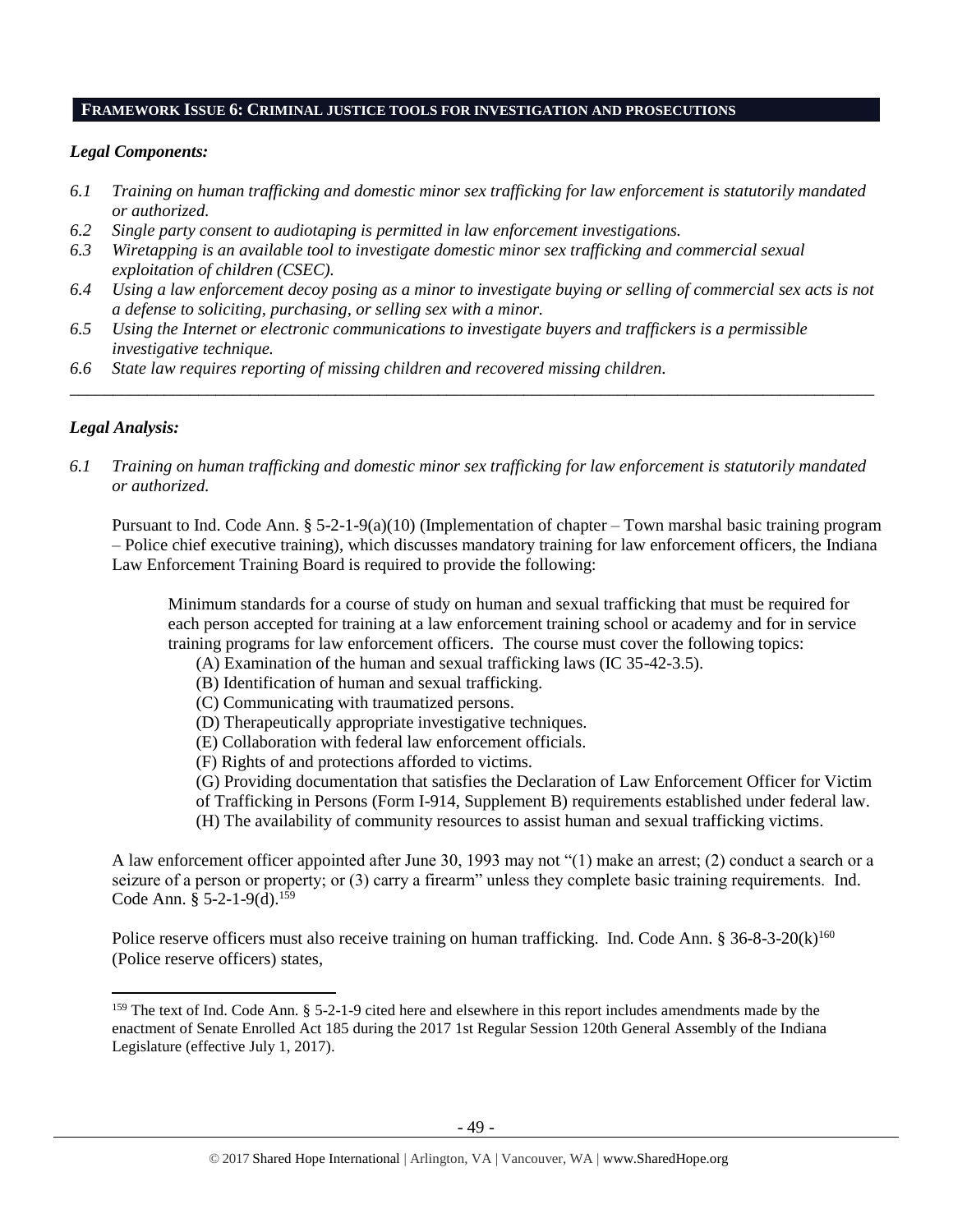After June 30, 2015, a police reserve officer who has satisfactorily completed pre-basic training and has been appointed to a law enforcement department or agency on either a full-time or part-time basis is not eligible for continued employment unless the police reserve officer satisfactorily completes the mandatory inservice training requirements established by rules adopted by the law enforcement training board (created by IC 5-2-1-3). Inservice training must include training in interacting with persons with mental illness, addictive disorders, intellectual disabilities, autism, developmental disabilities, and Alzheimer's disease or related senile dementia, to be provided by persons approved by the secretary of family and social services and the board. The inservice training must also concern human and sexual trafficking and high risk missing persons (as defined in IC 5-2-17-1) . . . .

## *6.2 Single party consent to audiotaping is permitted in law enforcement investigations.*

Single party consent to audiotaping is permitted. Pursuant to Ind. Code Ann. § 35-33.5-5-4(a)(1) (Civil remedies), "[a] person whose communications are intercepted, disclosed, or used in violation of this article: (1) has a civil cause of action against a person who intercepts, discloses, uses, or procures another person to intercept, disclose, or use a communication in violation of this article." However, pursuant to Ind. Code Ann. § 35-31.5-2-176 (Definitions), "'[i]nterception," for purposes of IC 35-33.5, means the intentional recording or acquisition of the contents of an electronic communication by a person other than a sender or receiver of that communication, without the consent of the sender or receiver, by means of any instrument, device, or equipment under this article."

*6.3 Wiretapping is an available tool to investigate domestic minor sex trafficking and commercial sexual exploitation of children (CSEC).* 

In general, an application for a warrant for intercepting electronic communications must be in writing and include, among other things, pursuant to Ind. Code Ann. § 35-33.5-2-2(a)(2)(A) (Contents of application), "(2) An affidavit setting forth the facts relied upon by an applicant to show why a warrant should be issued or an extension granted, including the following: (A) Facts establishing probable cause for the belief that a designated offense allegedly has been, is being, or may be committed."

"Designated offense" is defined in Ind. Code Ann. § 35-31.5-2-91 (Designated offense) "for purposes of IC 35- 33.5" as including "human and sexual trafficking crimes under IC 35-42-3.5," as well as Ind. Code Ann. § 35- 42-4-6 (Child solicitation). Notably, Ind. Code Ann. § 35-44-4-2 (Prostitution), § 35-45-4-3<sup>161</sup> (Making an unlawful proposition), and § 35-45-4-4 (Promoting prostitution) are not included as designated offenses.

Because human and sexual trafficking crimes under Ind. Code Ann. § 35-42-3.5-1 (Promotion of human trafficking—sexual trafficking of a minor—human trafficking) are considered "designated offenses," wiretapping may be used in domestic minor sex trafficking investigations. Furthermore, the contents and evidence received from the interception may be received into evidence, but only if "each party, not less than fourteen (14) days before the proceeding, has been furnished with a copy of the application, warrant, and any orders for an extension under which the interception was authorized." Ind. Code Ann. § 35-33.5-5-1 (Disclosure to parties of interception evidence). However, "[t]he fourteen (14) day period may be waived by the court if" certain findings are made by the court. Ind. Code Ann. § 35-33.5-5-1.

 $\overline{a}$ 

<sup>&</sup>lt;sup>160</sup> The text of Ind. Code Ann. § 36-8-3-20 cited here and elsewhere in this report includes amendments made by the enactment of House Enrolled Act 1555 during the 2017 1st Regular Session 120th General Assembly of the Indiana Legislature (effective July 1, 2017).

<sup>161</sup> *See supra* not[e 49.](#page-10-1)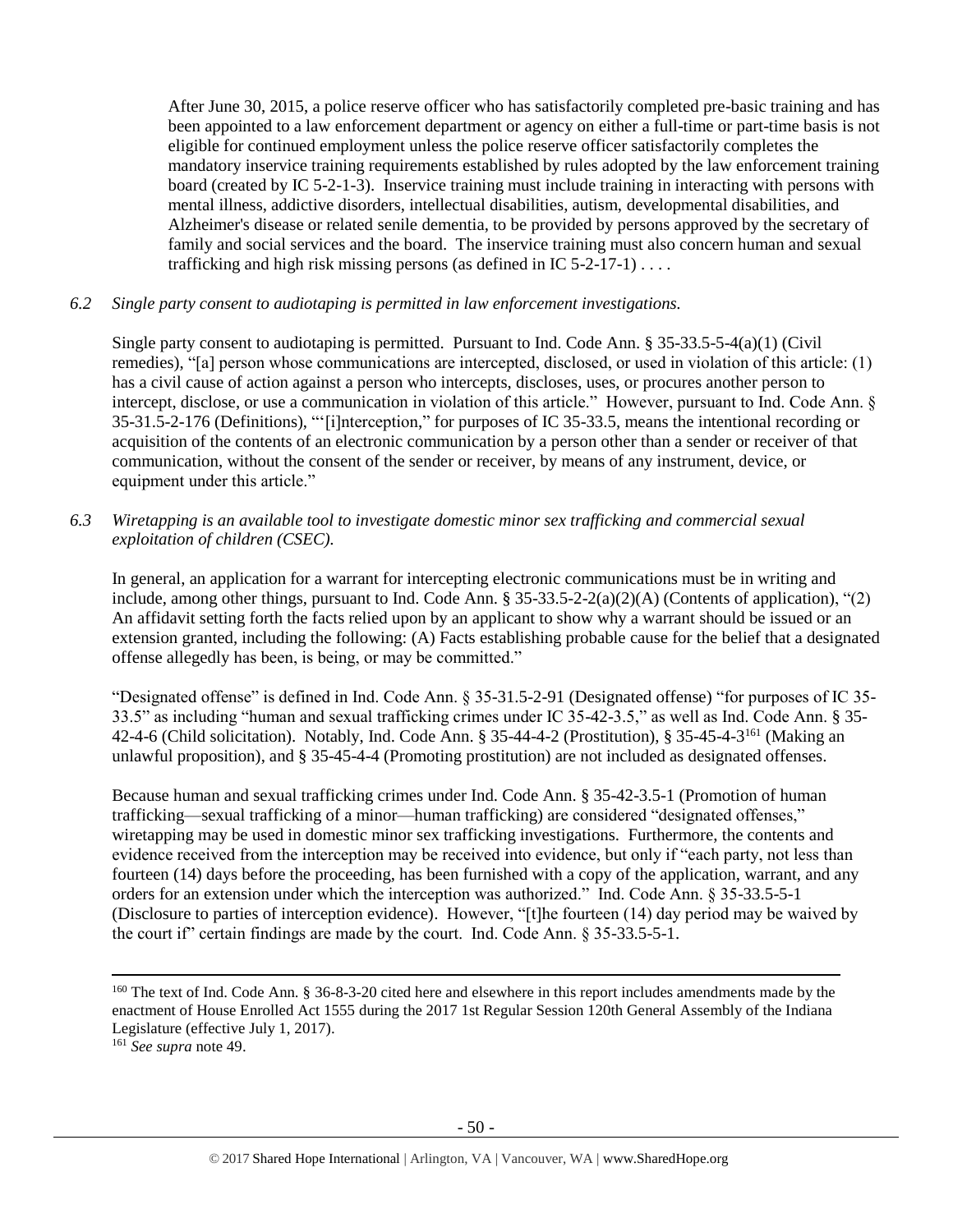*6.4 Using a law enforcement decoy posing as a minor to investigate buying or selling of commercial sex acts is not a defense to soliciting, purchasing, or selling sex with a minor.*

Both Ind. Code Ann. § 35-42-4-6(b), (c) (Child solicitation) and § 35-42-4-13(c) (Inappropriate communication with a child) implicitly prohibit a defense to prosecution based on the use of a law enforcement decoy posing as a minor to investigate these crimes. Ind. Code Ann. § 35-42-4-6(b) uses the phrase "a child under fourteen (14) years of age, or an individual the person believes to be a child under fourteen (14) years of age." Similarly, Ind. Code Ann. § 35-42-4-6(c) uses the phrase "a child at least fourteen (14) years of age but less than sixteen (16) years of age, or an individual the person believes to be a child at least fourteen (14) years of age but less than sixteen (16) years of age." Ind. Code Ann.  $\S 35-42-4-13(c)$  uses the phrase "an individual whom the person believes to be a child less than fourteen (14) years of age." These phrases indicate that the victim does not have to be a minor.

Additionally, Ind. Code Ann. § 35-41-5-1 (Attempt) prohibits a defense based on the fact that the victim was a law enforcement decoy. It states:

(a) A person attempts to commit a crime when, acting with the culpability required for commission of the crime, he the person engages in conduct that constitutes a substantial step toward commission of the crime. An attempt to commit a crime is a felony or misdemeanor of the same class as the crime attempted . . . .

(b) It is no defense that, because of a misapprehension of the circumstances, including the age of the intended victim in a prosecution for attempted child molesting (IC 35-42-4-3), it would have been impossible for the accused person to commit the crime attempted.

(c) For purposes of subsection (a), a person engages in conduct that constitutes a substantial step if the person, with the intent to commit a sex crime against a child or an individual the person believes to be a child:

(1) communicates with the child or individual the person believes to be a child concerning the sex crime; and

(2) travels to another location to meet the child or individual the person believes to be a child.

However, a defendant may still be able to assert a defense based on the use of a law enforcement decoy posing as a minor to investigate other buyer-applicable offenses through reverse sting operations, which are the most likely situations in which a defendant would try to use such a defense. Under Ind. Code Ann. § 35-42-3.5- 1(d)<sup>162</sup> (Promotion of human trafficking; sexual trafficking of a minor), buyers may be able to successfully raise a defense that a forced minor was not involved, because a violation of this statute only occurs when a person offers to pay money for an individual that the person "knows has been forced into ... juvenile prostitution."<sup>163</sup>

l

A person who knowingly or intentionally pays, offers to pay, or agrees to pay money or other property to another person for an individual who the person knows has been forced into:

- (1) forced labor;
- (2) involuntary servitude; or

(3) prostitution or juvenile prostitution;

commits human trafficking, a Level 5 felony.

*See supra* note [11](#page-3-0) for definitions of "juvenile prostitution" and "juvenile prostitution victim."

<sup>162</sup> *See supra* not[e 2.](#page-0-0)

<sup>163</sup> Ind. Code Ann. § 35-42-3.5-1(d) states,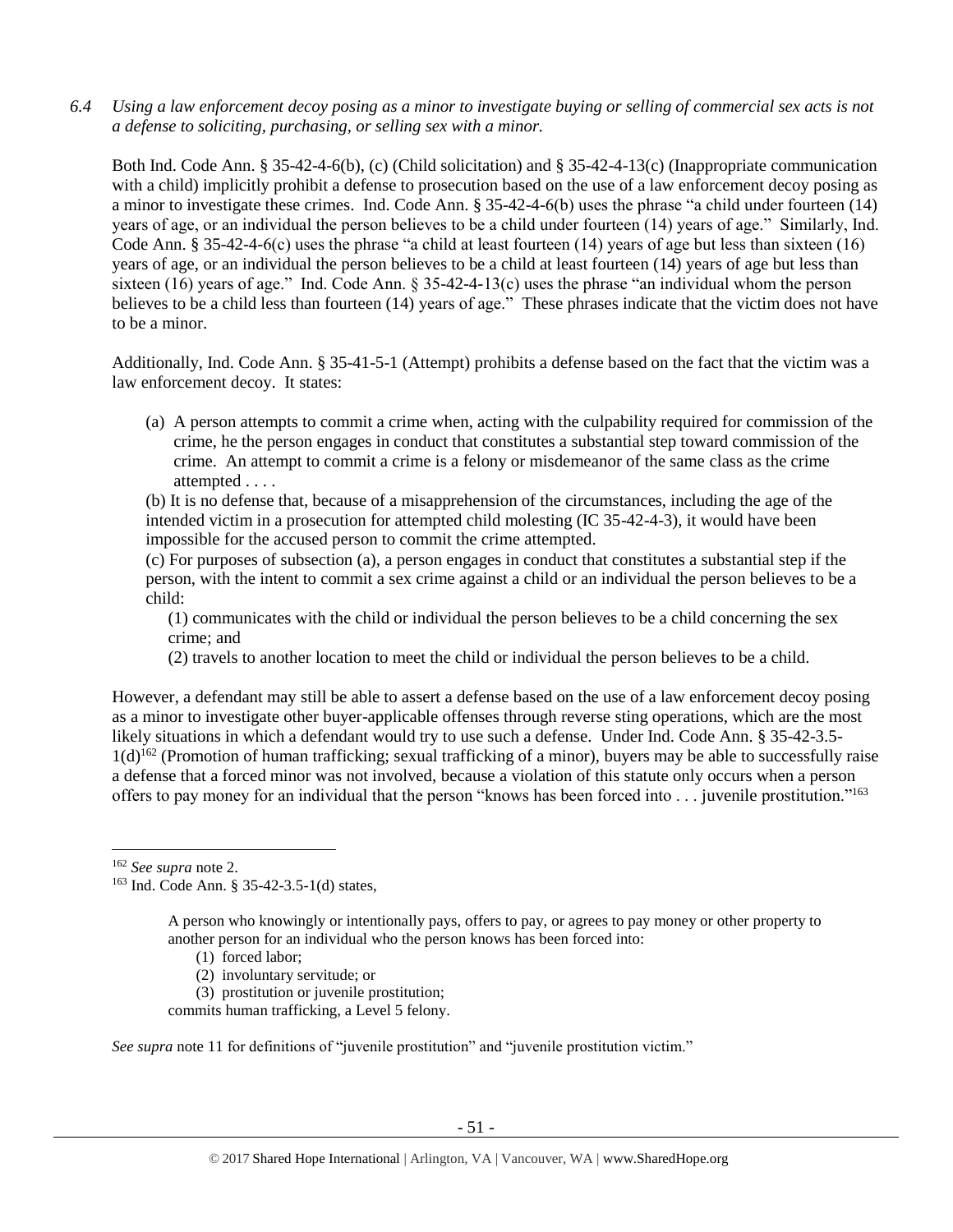Thus, it is unlikely that Ind. Code Ann. § 35-42-3.5-1(d) includes the crime of offering or attempting to buy sex with an individual presumed to be a minor but who is actually an undercover law enforcement officer.

6.4.1 Recommendation: Amend Ind. Code Ann. § 35-42-3.5-1(d) (Promotion of human trafficking sexual trafficking of a minor—human trafficking) to prohibit a defense to prosecution based on the use of a law enforcement decoy posing as a minor.<sup>164</sup>

## *6.5 Using the Internet or electronic communications to investigate buyers and traffickers is a permissible investigative technique.*

Law enforcement can likely use the Internet to investigate offenses under Ind. Code Ann. § 35-42-4-6(b), (c) (Child solicitation). Ind. Code Ann. § 35-42-4-6(b) makes it illegal if a person 18 or older to "knowingly or intentionally solicits a child under fourteen (14) years of age, or an individual the person believes to be a child under fourteen (14) years of age, to engage in" certain sexual acts.<sup>165</sup> Similarly, Ind. Code Ann. § 35-42-4-6(c) makes it illegal if a person 21 years of age or older to "knowingly or intentionally solicits a child at least fourteen (14) years of age but less than sixteen (16) years of age, or an individual the person believes to be a child at least fourteen (14) years of age but less than sixteen (16) years of age, to engage in" certain sexual acts. Ind. Code Ann. § 35-42-4-6(c). Ind. Code Ann. § 35-42-4-6(a) defines "solicit" as, "to command, authorize, urge, incite, request, or advise an individual: . . . (4) by using a computer network (as defined in IC 35-43-2-  $3(a)$ ; ... to perform an act described in [Ind. Code Ann. § 35-42-4-6(b) or (c)]."

Both of the above offenses provide enhanced crime classifications in the event the offense is committed through use of a computer network. Ind. Code Ann. § 35-42-4-6(b), (c).

## *6.6 State law requires reporting of missing children and recovered missing children.*

Pursuant to Ind. Code Ann. § 10-13-5-5 (Indiana clearing house for information on missing children and missing endangered adults established), Indiana has established the Indiana Clearinghouse for Information on Missing Children and Missing Endangered Adults (Clearinghouse). The Clearinghouse staff's duties include operating a "central data storage, retrieval, and information distribution system designed for the exchange of information on missing children,"<sup>166</sup> publishing a quarterly directory of missing children, and compiling statistics on missing children cases handled by the Clearinghouse each year. Ind. Code Ann. § 10-13-5-6(b)(2), (7), (8) (Staff appointment – Duties – Indiana data system under IC 10-13-3-35 – Coordination with other agencies – Toll free telephone line – Directory – Statistics).

Law enforcement agencies that receive notification of a missing child are required to prepare a report on the missing child within 5 hours. Ind. Code Ann. §§ 31-36-1-1 (Report by law enforcement agency – Contents), 31-36-1-2 (Time of report).<sup>167</sup> After completing the report, the law enforcement agency must immediately

l

<sup>&</sup>lt;sup>164</sup> The recommendation in this component is predicated upon the recommendation in 2.1 being simultaneously or previously enacted.

<sup>&</sup>lt;sup>165</sup> See supra Component 1.2 for discussion of relevant provisions.

 $166$  A "missing child" is defined as "a person less than eighteen (18) years of age who: (1) is, or is believed to be: (A) a temporary or permanent resident of Indiana; (B) at a location that cannot be determined by the person's parent or legal custodian; and (C) reported missing to a law enforcement agency; or (2) is, or is believed to be: (A) a temporary or permanent resident of Indiana; and (B) a victim of the offense of criminal confinement (IC 35-42-3-3) or interference with custody (IC 35-42-3-4)." Ind. Code Ann. § 10-13-5-4.

<sup>&</sup>lt;sup>167</sup> An exception to the 5 hour reporting requirement applies where the law enforcement agency has received a prior, unrelated notification that the child was missing and the "agency has reason to believe that the child is missing because the child has committed a delinquent act." Ind. Code Ann. § 31-36-1-2.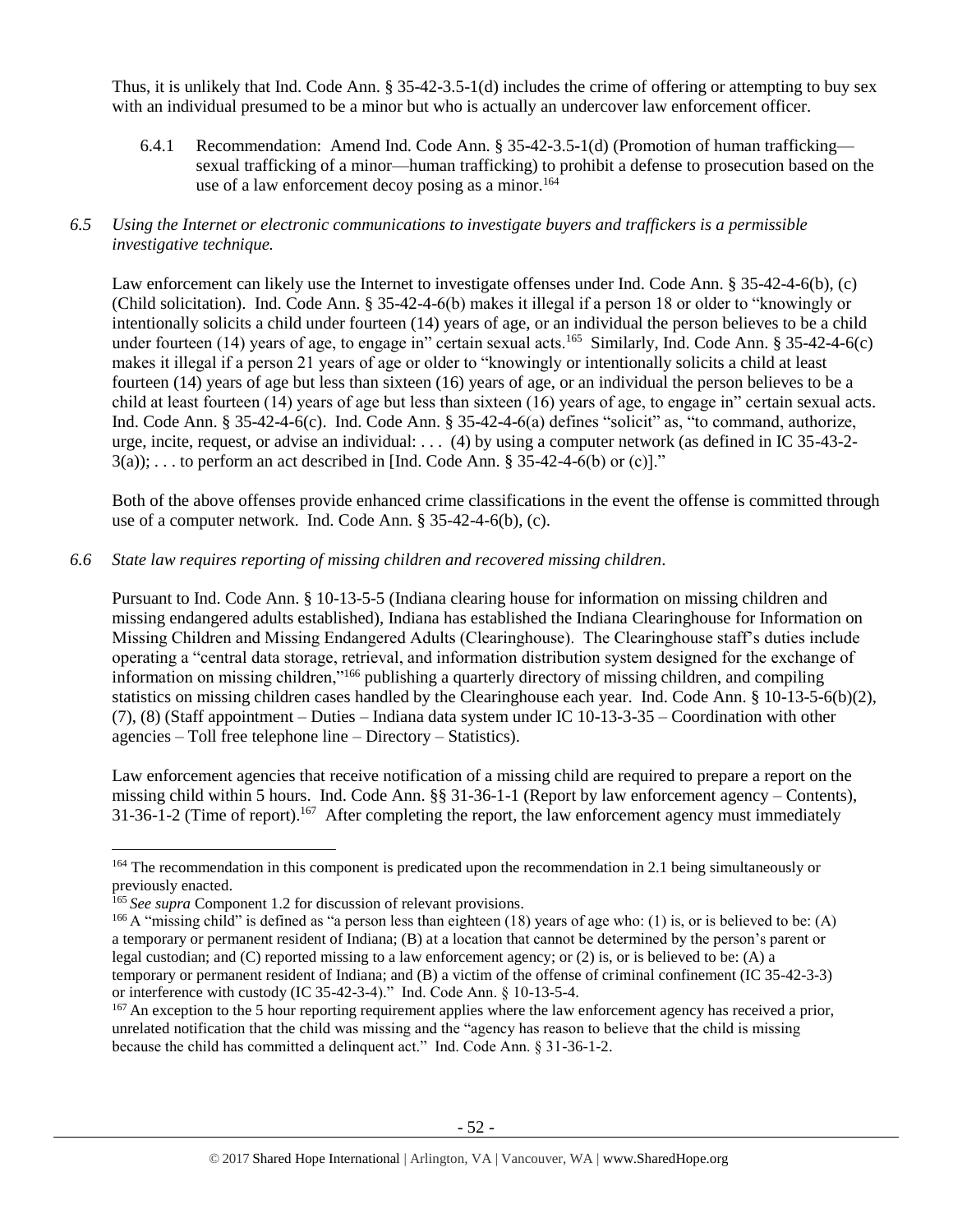forward its contents to, among others, all law enforcement agencies having jurisdiction in areas where the child lives and last was seen, as well as to the Clearinghouse and the National Crime Information Center's Missing Person File.<sup>168</sup> Ind. Code Ann. § 31-36-1-3<sup>169</sup> (Forwarding of report to law enforcement agencies and other entities). Within 24 hours of receiving notification that a child is missing, the law enforcement agency must begin an investigation. Ind. Code Ann. § 31-36-2-1. When a law enforcement agency is notified that a child previously reported missing has been found, it must promptly notify all those to whom the report was filed pursuant to Ind. Code Ann. § 31-36-1-3 and § 31-36-1-4 (Forwarding of report to child care center, child care home, or school). Ind. Code Ann. § 31-36-2-6 (Duties upon finding child).

Pursuant to Ind. Code Ann. § 5-2-17-7(a) (Information to be provided to person making the missing person report), "A law enforcement agency shall provide a copy of the written informational pamphlet described in IC 10-11-2-34 ["Law enforcement agency" defined] to a person making a report of a missing child less than eighteen (18) years of age at the time the person makes the report." According to Ind. Code Ann. § 10-11-2- 34(b), the written informational pamphlet must contain the following information:

- (1) The twenty-four (24) hour toll free numbers for the following:
	- (A) The National Center for Missing and Exploited Children.
	- (B) The National Runaway Safeline.

 $\overline{\phantom{a}}$ 

(2) A description of the services that the National Center for Missing and Exploited Children and the National Runaway Safeline provide to families of missing children.

<sup>168</sup> Pursuant to Ind. Code Ann. § 31-33-18-2 (Disclosure of unredacted material to certain persons), reports of known or suspected child abuse from the Department of child services may be shared with The National Center for Missing and Exploited Children as an exception to general confidentiality requirements.

<sup>&</sup>lt;sup>169</sup> The text of Ind. Code Ann. § 31-36-1-3 cited here and elsewhere in this report includes amendments made by the enactment of Senate Enrolled Act 447 during the 2017 1st Regular Session 120th General Assembly of the Indiana Legislature (effective July 1, 2017).